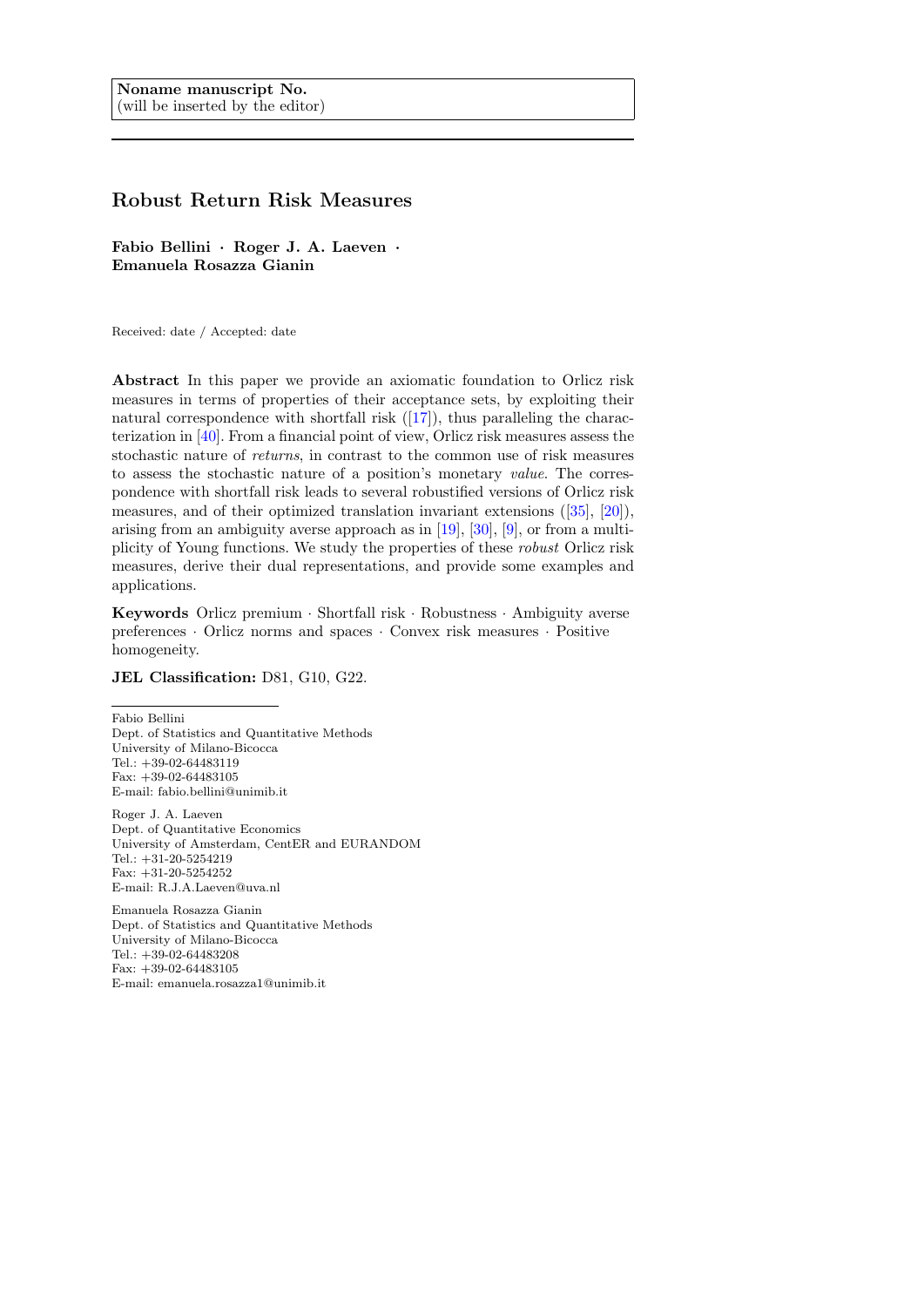## 1 Introduction

Theories of risk measurement, dating back to [\[4\]](#page-30-0), [\[12\]](#page-31-4), [\[33\]](#page-32-3), [\[38\]](#page-32-4), and [\[37\]](#page-32-5), often take random values designated in monetary units as basic objects. These monetary values specify the final wealth levels in *absolute* terms. With uncertainty represented by a space of states of nature, numerical representations are then considered over state-contingent final wealth. In the context of financial risk measurement and capital requirements, modern robust versions of such theories are provided by convex measures of risk  $([16, 17], [18], [36], \text{ and } [27])$  $([16, 17], [18], [36], \text{ and } [27])$  $([16, 17], [18], [36], \text{ and } [27])$  $([16, 17], [18], [36], \text{ and } [27])$  $([16, 17], [18], [36], \text{ and } [27])$  $([16, 17], [18], [36], \text{ and } [27])$  $([16, 17], [18], [36], \text{ and } [27])$  $([16, 17], [18], [36], \text{ and } [27])$  $([16, 17], [18], [36], \text{ and } [27])$  $([16, 17], [18], [36], \text{ and } [27])$  $([16, 17], [18], [36], \text{ and } [27])$ .

Already [\[31\]](#page-32-8) argued that, rather than considering final wealth levels in absolute terms, risk measurement should instead be based on an assessment *relative* to a reference (or inflection) point.<sup>[1](#page-1-0)</sup> Furthermore, there is a longstanding tradition of considering relative risk in measurement of risk aversion (see [\[32\]](#page-32-9)).

In this paper, we develop a theory of risk measurement that takes log returns (in relative terms) rather than monetary values (in absolute terms) as basic objects.[2](#page-1-1) Our theory may, in some sense, be viewed as the analog for returns of the theory of robust shortfall risk ([\[17\]](#page-31-0), Chapter 4) for monetary values. The new classes of risk measures induced by our theory include some canonical special cases that are not contained in the classes of monetary ([\[17\]](#page-31-0)) or convex measures of risk, and maintain the interpretation of measuring risk by means of acceptance sets. In the law-invariant case, our theory is connected to risk measurement based on Orlicz norms.

Orlicz premium principles were introduced in the actuarial literature in [\[21\]](#page-31-7). For a random nonnegative loss X, the Orlicz premium  $H_{\Phi}$  is defined by

$$
H_{\Phi}(X) := \inf \left\{ k > 0 \mid \mathbb{E}\left[\Phi\left(\frac{X}{k}\right)\right] \leq 1 \right\},\
$$

where the Young function  $\Phi: [0, +\infty) \to [0, +\infty)$  is convex and satisfies  $\Phi(0) =$  $(0, \Phi(1) = 1 \text{ and } \Phi(+\infty) = +\infty$ . By construction, Orlicz premia are positively homogeneous, monotone and subadditive. From a mathematical point of view, Orlicz premia are Luxemburg norms, and their natural domain is the Orlicz space

$$
L^{\Phi} = \left\{ X \in L^{0}(\Omega, \mathcal{F}, P) \mid \mathbb{E}\left[\Phi\left(\frac{|X|}{k}\right)\right] < +\infty \text{ for some } k > 0 \right\}.
$$

We refer the interested reader to [\[21\]](#page-31-7), [\[34\]](#page-32-10), [\[10,](#page-31-8) [11\]](#page-31-9), [\[1,](#page-30-1) [2\]](#page-30-2), [\[13\]](#page-31-10), [\[28\]](#page-32-11) and the references therein for further properties of Orlicz premia and Orlicz spaces and their use in risk measurement and portfolio choice. The economic motivation behind Orlicz premia is to provide a multiplicative version of the actuarial zero

<span id="page-1-0"></span><sup>&</sup>lt;sup>1</sup> Indeed, [\[31\]](#page-32-8) anticipated the development of reference-dependent theories of risk measurement, such as, perhaps most noticeably, the popular prospect theory of [\[24\]](#page-31-11), and more recent extensions thereof.

<span id="page-1-1"></span><sup>2</sup> Contrary to reference-dependent theories, however, our theory does not require the specification of a reference level.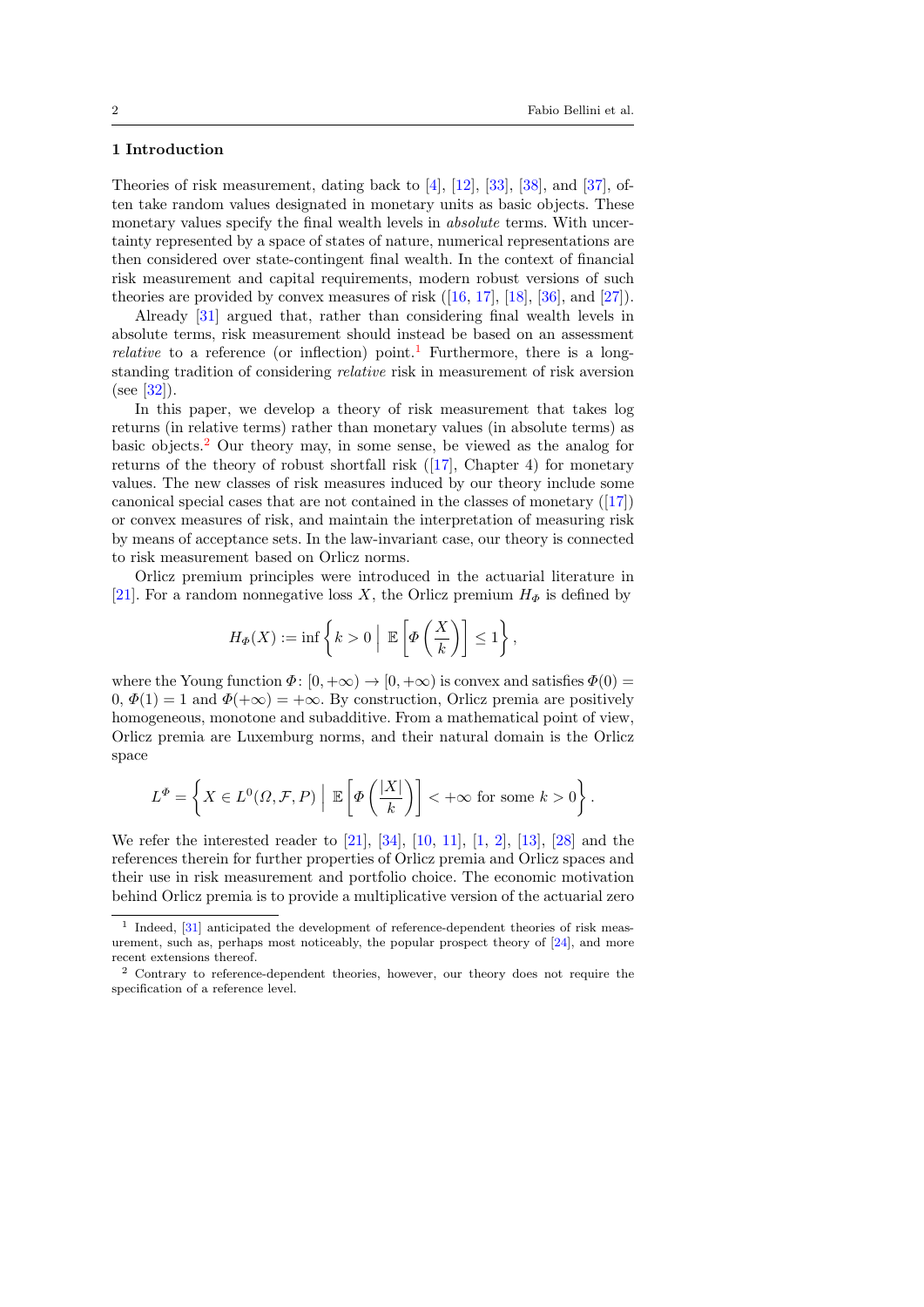utility premium principle; indeed, when  $X \in L_+^{\infty}$ , the Orlicz premium  $H_{\Phi}(X)$ can be equivalently defined as the unique solution to the equation

$$
\mathbb{E}\left[\Phi\left(\frac{X}{H_{\Phi}(X)}\right)\right] = 1.
$$

The first contribution of this paper is to formalize a one-to-one correspondence between Orlicz premia and measures of (utility-based) shortfall risk defined in  $[16]$  as

$$
\rho_{\ell}(X) = \inf \{ m \in \mathbb{R} \mid \mathbb{E}[\ell(X-m)] \le 0 \},
$$

where  $\ell : \mathbb{R} \to \mathbb{R}$  is nondecreasing and satisfies  $\ell(-\infty) < 0 < \ell(+\infty)$ . Measures of shortfall risk occur as special cases in the class of convex measures of risk.

The second contribution is to provide an axiomatic foundation to Orlicz premia, which can be considered as the appropriate analog of the well-known characterization of utility-based shortfall risk (see [\[40\]](#page-32-0), [\[14\]](#page-31-12)). From a financial point of view, we discover that Orlicz premia arise naturally when assessing the stochastic nature of returns, in contrast to the more common use of risk measures that are applied to the monetary value of financial positions.

Our third contribution is to exploit the correspondence between Orlicz premia and utility-based shortfall risk in order to define two families of robust Orlicz premia. In the first family, the decision-maker faces ambiguity with respect to the correct probabilistic model P. Ambiguity will be modeled in three economically different but mathematically unifiable ways: by means of multiple priors as in [\[19\]](#page-31-2), by means of variational preferences as in [\[7\]](#page-31-13), and by means of homothetic preferences as in [\[7\]](#page-31-13) and [\[9\]](#page-31-3). These ambiguity averse theories belong to the wide family of uncertainty averse preferences of [\[7\]](#page-31-13) and can be viewed as formalizations—and significant extensions—of the classical decision rule of [\[39\]](#page-32-12) (see also [\[22\]](#page-31-14)). In the second family of robust Orlicz premia, the decision-maker considers a multiplicity of Young functions. Both families lead to risk measures that are suprema of Luxemburg norms, related to different probability measures on a suitable rearrangement-invariant Banach space, or related to different Young functions. The most important difference between the two families of robustifications is that law invariance is not automatically inherited by the first family, while it is by the second family. The properties of the different types of robust Orlicz premia are studied in detail. We also provide an axiomatic foundation to the notion of robust shortfall risk (introduced by [\[17\]](#page-31-0)) and the related axiomatization of robust Orlicz premia.

Our fourth contribution is the development of optimized translation invariant extensions of robust Orlicz premia, which we refer to as robust Haezen-donck-Goovaerts risk measures in the spirit of [\[20\]](#page-31-1). Robust Orlicz premia are positively homogeneous, monotone and subadditive, but not translation invariant. By extending the well-known Rockafellar-Uryasev [\[35\]](#page-32-1) construction (see also  $[3]$ ,  $[20]$ , and  $[1, 2]$  $[1, 2]$  $[1, 2]$ ), we introduce robust Haezendonck-Goovaerts risk measures, analyze their properties, and provide their dual representation as coherent measures of risk. We conclude with a few applications of our results to Pareto optimal allocations and optimal risk sharing.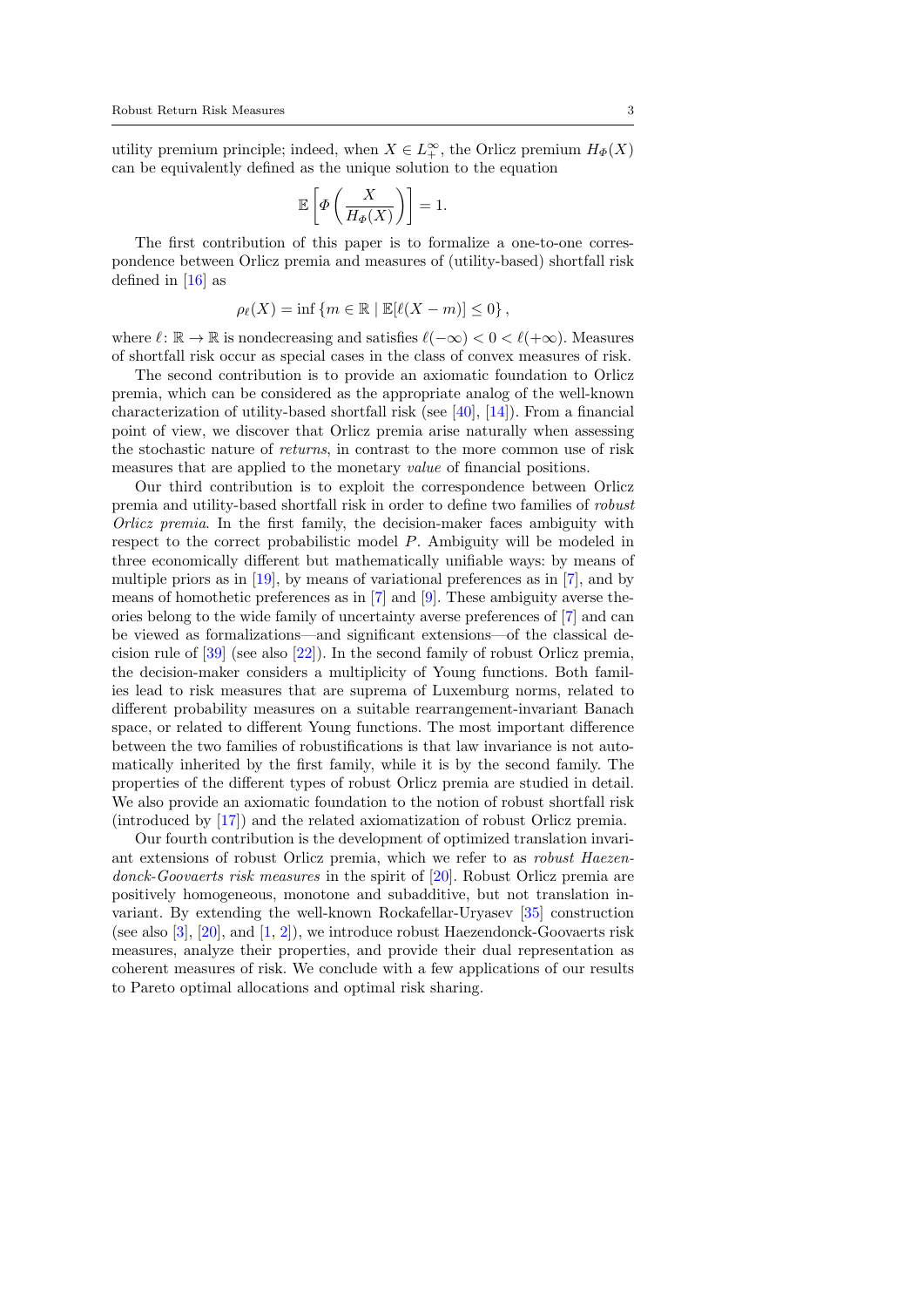The outline of this paper is as follows. Section [2](#page-3-0) introduces some preliminaries. In Section [3,](#page-5-0) we establish a connection between risk measurement based on returns and risk measurement based on monetary values, leading to an axiomatic characterization of Orlicz premia which parallels the wellknown characterization of utility-based shortfall risk in [\[40\]](#page-32-0). In Section [4,](#page-13-0) we introduce robust Orlicz risk measures, study their properties and general representations. We also characterize those robust Orlicz risk measures that are translation invariant and discuss the axiomatic foundation of robust Orlicz risk measures. In Section [5,](#page-25-0) we introduce and analyze robust Haezendonck-Goovaerts risk measures, and provide dual representation results. Finally, in Section [6](#page-28-0) we provide some examples and applications.

## <span id="page-3-0"></span>2 Basic definitions and notation

We assume that there is an underlying probability space  $(\Omega, \mathcal{F})$  with a fixed reference measure P. The probability space  $(\Omega, \mathcal{F}, P)$  is nonatomic. We denote by Q the set of all probability measures on  $(\Omega, \mathcal{F})$  that are absolutely continuous with respect to P. Without further mentioning we will often identify Q with the set of Radon-Nikodym densities

$$
\mathcal{D} = \{ \phi \in L^1(\Omega, \mathcal{F}, P), \phi \ge 0 \text{ } P\text{-a.s., } \mathbb{E}_P[\phi] = 1 \}.
$$

In this paper we will consider finite-valued risk measures and premium principles defined on  $L^{\infty}(\Omega, \mathcal{F}, P)$  or on the smaller domains

$$
L^{\infty}_{+}(\Omega, \mathcal{F}, P) := \{ X \in L^{\infty} \mid X \ge 0 \ P\text{-a.s.} \}
$$
  

$$
L^{\infty}_{++}(\Omega, \mathcal{F}, P) := \{ X \in L^{\infty} \mid X > 0 \ P\text{-a.s.} \}.
$$

(Throughout, positive realizations of X represent losses while negative realizations represent gains.) For a risk measure  $\rho: L^{\infty}(\Omega, \mathcal{F}, P) \to \mathbb{R}$ , we say that<sup>[3](#page-3-1)</sup>

- $\varphi$  is translation invariant if  $\rho(X+h) = \rho(X) + h$ ,  $\forall h \in \mathbb{R}, \forall X \in L^{\infty}$
- $\varphi$  is monotone if  $X \leq Y$  P-a.s.  $\Rightarrow \rho(X) \leq \rho(Y)$

 $-\rho$  is monetary if it is monotone, translation invariant and satisfies  $\rho(0) = 0$ 

 $-\rho$  is convex if it is monetary and

$$
\rho(\alpha X + (1 - \alpha)Y) \le \alpha \rho(X) + (1 - \alpha)\rho(Y), \forall X, Y \in L^{\infty}, \forall \alpha \in [0, 1]
$$

-  $\rho$  is positively homogeneous if  $\rho(\lambda X) = \lambda \rho(X)$ ,  $\forall \lambda \geq 0, \forall X \in L^{\infty}$ 

 $-\rho$  is coherent if it is convex and positively homogeneous.

<span id="page-3-1"></span><sup>3</sup> Different from most of the financial mathematics literature on risk measures and as a consequence of the adopted sign convention on profits and losses, risk measures are here assumed to be monotone increasing.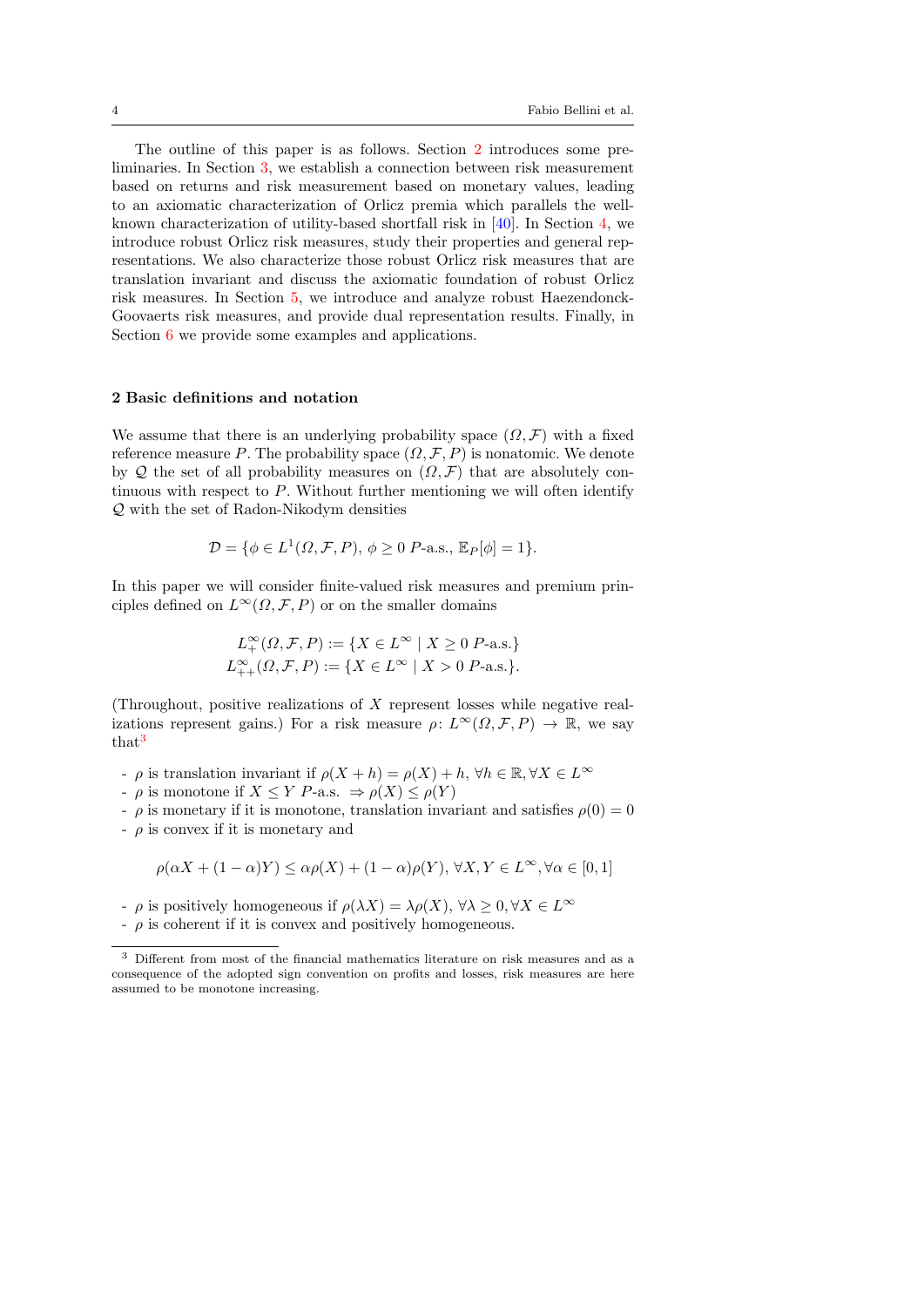The acceptance set of a risk measure  $\rho$  (at the level of random variables) is

$$
A_\rho:=\{X\in L^\infty\mid \rho(X)\leq 0\}.
$$

If  $\rho$  is translation invariant, it can be recovered from its acceptance set by

$$
\rho(X) = \inf \{ m \in \mathbb{R} \mid X - m \in A_{\rho} \},\
$$

so  $\rho$  can be interpreted as the minimal amount, i.e., the required capital, that has to be subtracted from the loss X in order to make it acceptable. If  $\rho$  is law invariant, we define its acceptance set at the level of distributions

$$
\mathcal{A}_{\rho} := \{ F \in \mathcal{M}_{1,c} \mid \rho(F) \le 0 \},
$$

with  $\mathcal{M}_{1,c}$  the set of probability measures with compact support in R. We say that  $\rho$  has the Fatou property if

$$
X_n \stackrel{P}{\to} X, \, \|X_n\|_{\infty} \leq k \Rightarrow \rho(X) \leq \liminf_{n \to +\infty} \rho(X_n).
$$

The Fatou property is equivalent to continuity from above; see [\[17\]](#page-31-0) or [\[13\]](#page-31-10). A convex risk measure with the Fatou property has the following dual representation:

<span id="page-4-0"></span>
$$
\rho(X) = \sup_{Q \in \mathcal{Q}} \left\{ \mathbb{E}_Q[X] - c(Q) \right\},\tag{1}
$$

where the penalty function  $c: \mathcal{Q} \to [0, +\infty)$  is convex and lower semicontinuous with respect to the weak topology  $\sigma(L^1, L^{\infty})$ . If moreover  $\rho$  satisfies the stronger Lebesgue property

$$
X_n \stackrel{P}{\to} X, \, \|X_n\|_{\infty} \leq k \Rightarrow \rho(X_n) \to \rho(X),
$$

which is equivalent to continuity from below, then the supremum in the dual representation [\(1\)](#page-4-0) is always attained and the penalty function  $c(Q)$  has the socalled WC property, which means that its lower level sets are weakly compact. We refer to  $[18]$ ,  $[17]$  and  $[13]$  for extensive treatments of convex duality theory for risk measures. If  $\rho$  is law-invariant in the sense that

$$
X \stackrel{d}{=} Y \Rightarrow \rho(X) = \rho(Y),
$$

then it can be seen as a functional on  $\mathcal{M}_{1,c}$ . Each probability measure will be identified with its distribution function  $F(x) := \mu(-\infty, x]$ . The operation of convex combination in  $\mathcal{M}_{1,c}$  is the mixture of distribution functions and should not be confused with the state-wise convex combination of random variables in  $L^{\infty}(\Omega, \mathcal{F}, P)$ . We say that  $\rho$  is mixture continuous if the function  $\lambda \mapsto \rho(\lambda F + (1 - \lambda) G)$  is continuous for  $\lambda \in [0, 1]$  and that  $\rho$  has Convex Level Sets (CxLS) if  $\rho(F) = \rho(G) = \gamma \Rightarrow \rho(\lambda F + (1 - \lambda)G) = \gamma$ ,  $\forall \lambda \in (0, 1)$ . On  $\mathcal{M}_{1,c}$  we will consider the *Ψ*-weak topology  $\sigma(\mathcal{M}_{1,c}, C_{\Psi})$  where

$$
C_{\Psi} = \{ f \colon \mathbb{R} \to \mathbb{R}, f \text{ continuous with } |f| \le C \cdot \Psi \},
$$

for some gauge function  $\Psi: \mathbb{R} \to [1, +\infty)$ . We refer to [\[17\]](#page-31-0) for the properties of the  $\Psi$ -weak topology. Convergence in the  $\Psi$ -weak topology will be denoted by  $\stackrel{\Psi}{\to}$ . We say that  $\rho$  is  $\Psi$ -weakly continuous if  $F_n \stackrel{\Psi}{\to} F \Rightarrow \rho(F_n) \to \rho(F)$ .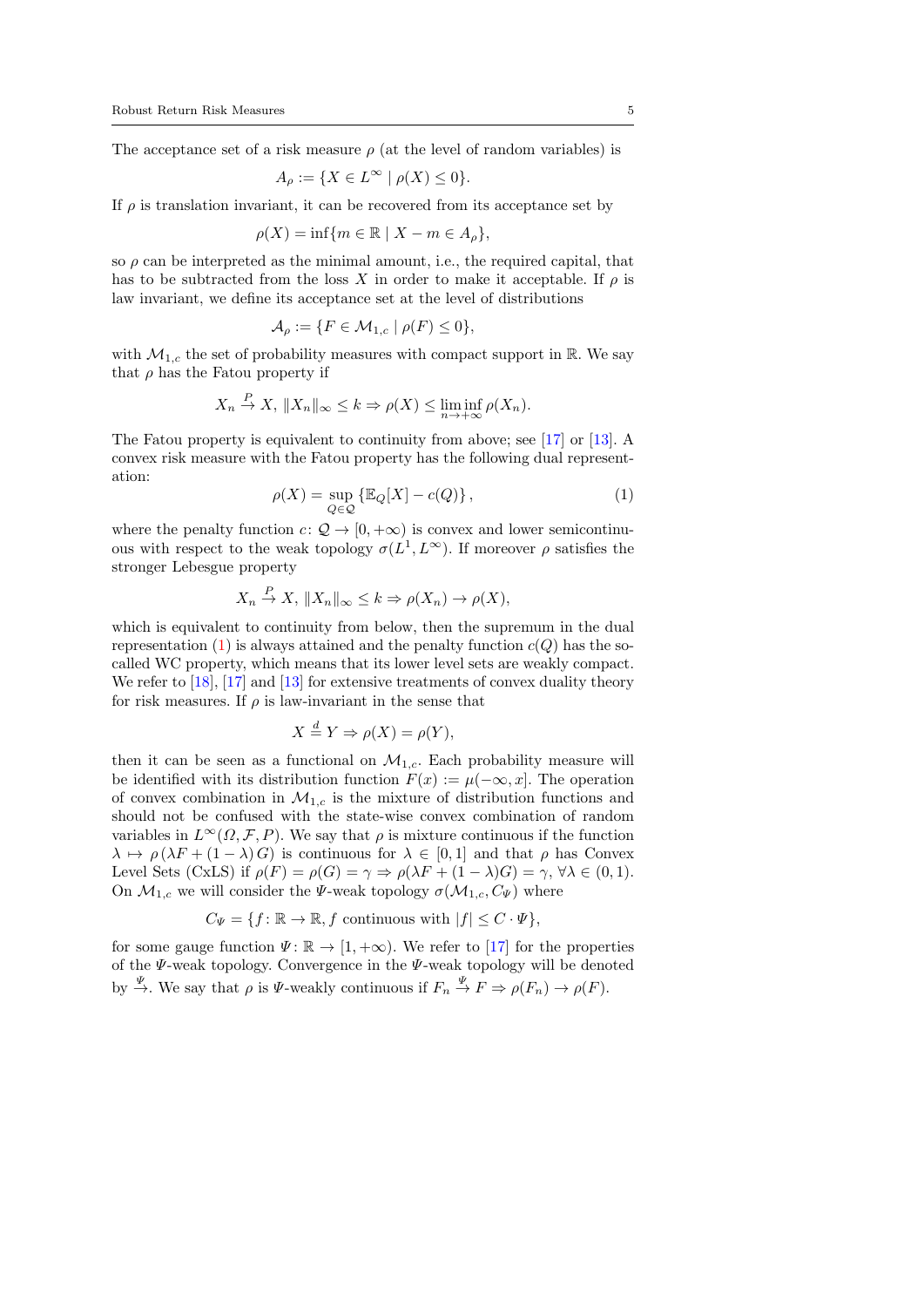### <span id="page-5-0"></span>3 Monetary risk measures and return risk measures

In this section, we discuss risk measurement based on the relative assessment of a financial position. As will become apparent, the primitive object here is not the position's monetary value, but the position's log return. We provide the following definition:

**Definition 1** A return risk measure  $\tilde{\rho}$ :  $L_{++}^{\infty} \to (0, +\infty)$  is a positively homogeneous and monotone risk measure with  $\tilde{\rho}(1) = 1$ .

The following lemma shows that properties of  $\tilde{\rho}$  translate to properties of its associated acceptance set and that, vice versa, properties of the acceptance set are inherited by  $\tilde{\rho}$ . Even more,  $\tilde{\rho}$  can be recovered from its acceptance set.

**Lemma 1** Let  $\tilde{\rho}: L_{++}^{\infty} \to (0, +\infty)$  be positively homogeneous with  $\tilde{\rho}(1) = 1$ , and let

$$
B_{\tilde{\rho}} := \left\{ X \in L^{\infty}_{++} | \tilde{\rho}(X) \le 1 \right\}
$$

be its associated acceptance set. a) We have that

$$
\tilde{\rho}(X) = \min\left\{k > 0 \mid X/k \in B_{\tilde{\rho}}\right\}.
$$

b)  $\tilde{\rho}$  is subadditive if and only if  $B_{\tilde{\rho}}$  is convex.

c)  $\tilde{\rho}$  is monotone if and only if  $B_{\tilde{\rho}}$  satisfies  $X \in B_{\tilde{\rho}}, Y \leq X \Rightarrow Y \in B_{\tilde{\rho}}$ .

*Proof* a) Since  $\tilde{\rho}$  is positively homogeneous,  $\tilde{\rho}\left(\frac{X}{k}\right) = \frac{\tilde{\rho}(X)}{k}$  $\frac{A}{k}$ , and obviously  $\tilde{\rho}(X) = \min\left\{k > 0 \mid \frac{\tilde{\rho}(X)}{k} \leq 1\right\}.$ 

b) If  $\tilde{\rho}$  is subadditive, then, from positive homogeneity, it is also convex, hence the lower level set  $B_{\tilde{\rho}}$  is convex. Conversely, let  $X, Y \in L^{\infty}_{++}$  with  $\tilde{\rho}(X) = \alpha$ ,  $\tilde{\rho}(Y) = \beta$ , with  $\alpha, \beta > 0$ . Then, from positive homogeneity,  $\tilde{\rho}\left(\frac{X}{\alpha}\right) = \tilde{\rho}\left(\frac{Y}{\beta}\right) =$ 1, hence, from the convexity of  $B_{\tilde{\rho}}$ , we get that, for each  $\lambda \in [0,1]$ ,

$$
\tilde{\rho}\left(\lambda \frac{X}{\alpha} + (1-\lambda)\frac{Y}{\beta}\right) \le 1.
$$

Choosing  $\lambda = \frac{\alpha}{\alpha + \beta}$ , we obtain

$$
\tilde{\rho}(X+Y) \le \alpha + \beta,
$$

which shows the subadditivity of  $\tilde{\rho}$ .

c) Let  $\tilde{\rho}$  be monotone. Then,  $X \in B_{\tilde{\rho}}, Y \leq X \Rightarrow \tilde{\rho}(Y) \leq \tilde{\rho}(X) \leq 1$ . On the other hand, let  $Y \leq X$ . Then,

$$
\frac{Y}{\tilde{\rho}(X)} \leq \frac{X}{\tilde{\rho}(X)} \in B_{\tilde{\rho}} \Rightarrow \frac{Y}{\tilde{\rho}(X)} \in B_{\tilde{\rho}} \Rightarrow \tilde{\rho}(Y) \leq \tilde{\rho}(X),
$$

from which monotonicity follows.  $\Box$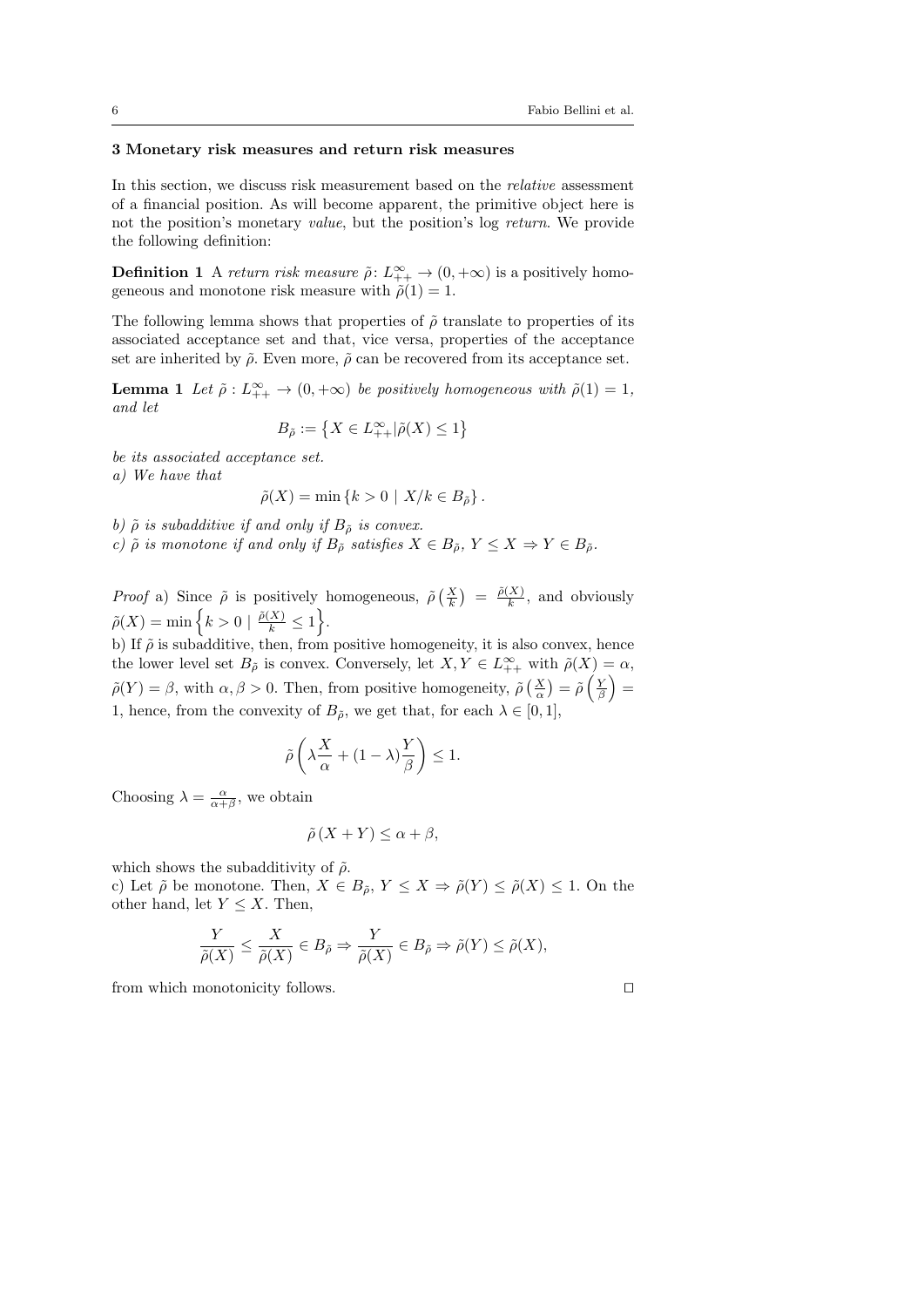A natural one-to-one correspondence between return risk measures and monetary risk measures is as follows:

- given a monetary risk measure  $\rho: L^{\infty} \to \mathbb{R}$ , the associated monetary risk measure  $\tilde{\rho}$ :  $L_{++}^{\infty} \to (0, +\infty)$  is given by

<span id="page-6-0"></span>
$$
\tilde{\rho}(X) := \exp\left(\rho\left(\log(X)\right)\right);\tag{2}
$$

- given a return risk measure  $\tilde{\rho}$ :  $L_{++}^{\infty} \to (0, +\infty)$ , the associated monetary risk measure  $\rho: L^{\infty} \to \mathbb{R}$  is given by

<span id="page-6-5"></span><span id="page-6-1"></span>
$$
\rho(Z) := \log\left(\tilde{\rho}\left(\exp(Z)\right)\right). \tag{3}
$$

The following is immediate:

**Lemma 2** Let  $\rho: L^{\infty} \to \mathbb{R}$  and  $\tilde{\rho}: L^{\infty}_{++} \to (0, +\infty)$  be as in [\(2\)](#page-6-0) and [\(3\)](#page-6-1). Then:

a)  $\rho(0) = 0 \iff \tilde{\rho}(1) = 1$ b)  $\rho$  is translation invariant  $\iff \tilde{\rho}$  is positively homogeneous c)  $\rho$  is monotone  $\iff \tilde{\rho}$  is monotone d)  $\rho$  is subadditive  $\iff \tilde{\rho}(XY) \leq \tilde{\rho}(X)\tilde{\rho}(Y), \ \forall X, Y \in L^{\infty}_{++}$ e)  $\rho$  is positively homogeneous  $\iff \tilde{\rho}(X^{\alpha}) = \tilde{\rho}^{\alpha}(X), \ \forall X \in L^{\infty}_{++}, \ \alpha > 0$ f)  $\rho$  is convex  $\iff \tilde{\rho}(X^{\alpha}Y^{1-\alpha}) \leq \tilde{\rho}^{\alpha}(X)\tilde{\rho}^{1-\alpha}(Y), \ \forall X, Y \in L^{\infty}_{++}, \ \alpha \in (0,1)$ g)  $\rho$  is law-invariant  $\iff \tilde{\rho}$  is law-invariant.

When  $\rho$  and  $\tilde{\rho}$  are law invariant, the correspondence given by [\(2\)](#page-6-0) and [\(3\)](#page-6-1) is also well-defined at the level of distributions. Let us denote by  $\mathcal{M}_{1,c}(0, +\infty)$ the set of distribution functions with support in  $(0, +\infty)$ . If  $F \in \mathcal{M}_{1,c}(0, +\infty)$ , we have that

<span id="page-6-2"></span>
$$
\tilde{\rho}(F) = \exp\left(\rho\left(F(e^t)\right)\right),\tag{4}
$$

and, correspondingly, if  $F \in \mathcal{M}_{1,c}(\mathbb{R})$ , we have

<span id="page-6-3"></span>
$$
\rho(F) = \log(\tilde{\rho}(F(\log t))).\tag{5}
$$

<span id="page-6-4"></span>**Lemma 3** Let  $\Psi: \mathbb{R} \to [1, +\infty)$  be a gauge function, and let  $\tilde{\Psi}: (0, +\infty) \to$  $[1, +\infty)$  be given by  $\tilde{\Psi}(t) = \Psi(\log t)$ , for  $t > 0$ . Let  $\tilde{F}_n(t) = F_n(\log t)$  and  $\tilde{F}(t) = F(\log t)$ . Then

$$
\tilde{F}_n \stackrel{\tilde{\Psi}}{\rightarrow} \tilde{F} \iff F_n \stackrel{\Psi}{\rightarrow} F.
$$

*Proof* Let  $\tilde{F}_n, \tilde{F} \in \mathcal{M}_{1,c}(0, +\infty)$  with  $\tilde{F}_n \stackrel{\tilde{\Psi}}{\rightarrow} \tilde{F}$ , that is,  $\tilde{F}_n \rightarrow \tilde{F}$  weakly and  $\int \tilde{\Psi} d\tilde{F}_n \to \int \tilde{\Psi} d\tilde{F}$ . Since  $F(t) = \tilde{F}(e^t)$ , it follows that  $F_n \to F$  weakly, and

$$
\int_0^{+\infty} \tilde{\Psi} \mathrm{d}\tilde{F}_n = \int_0^{+\infty} \Psi(\log t) \mathrm{d}F_n(\log t) = \int_{-\infty}^{+\infty} \Psi(t) \mathrm{d}F_n(t),
$$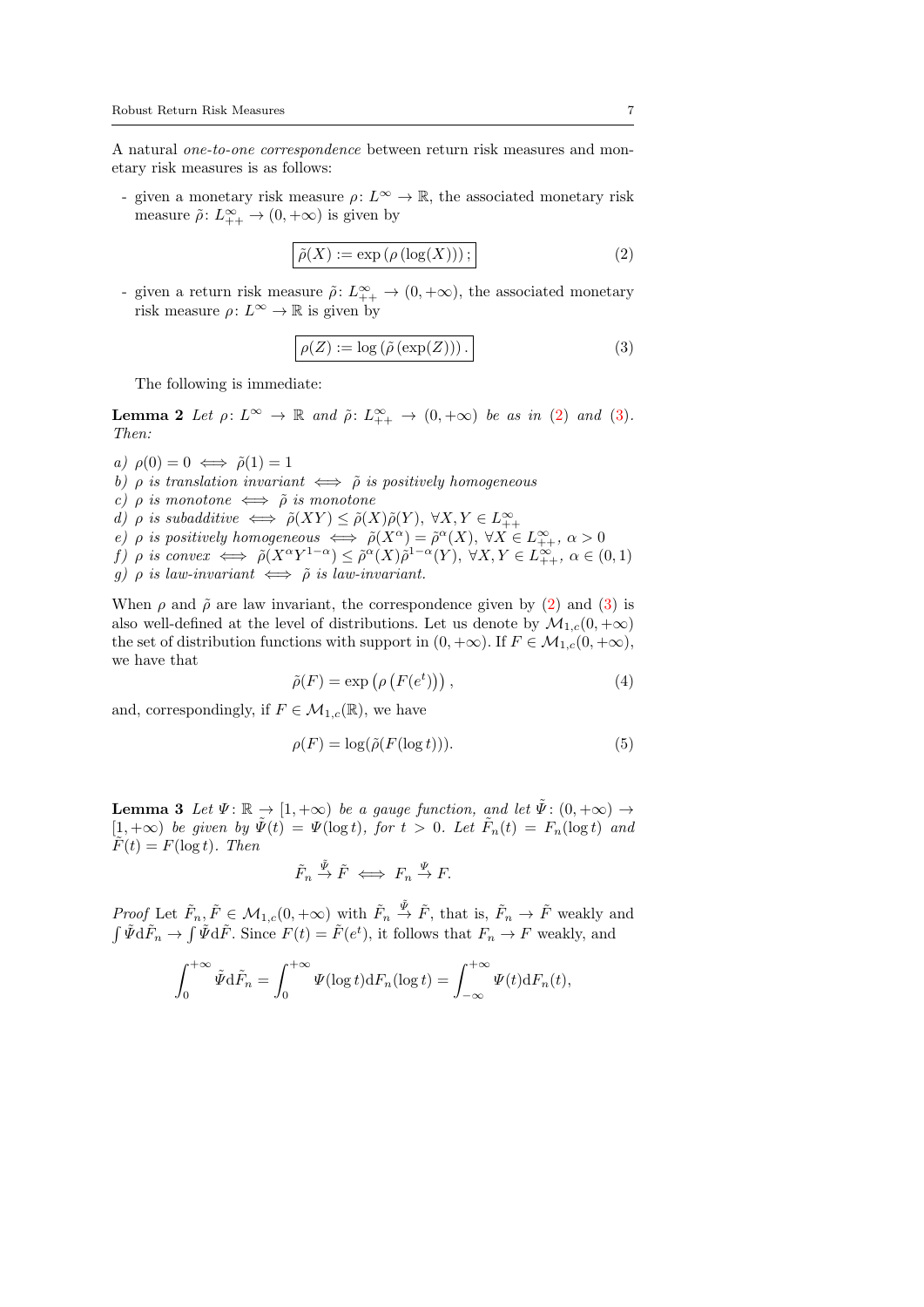and similarly

$$
\int_0^{+\infty} \tilde{\Psi} \mathrm{d}\tilde{F} = \int_0^{+\infty} \Psi(\log t) \mathrm{d}F(\log t) = \int_{-\infty}^{+\infty} \Psi(t) \mathrm{d}F(t),
$$

which implies that

$$
\int_{-\infty}^{+\infty} \Psi(t) \mathrm{d}F_n(t) \to \int_{-\infty}^{+\infty} \Psi(t) \mathrm{d}F(t),
$$

which gives the thesis. The converse implication can be proved similarly.  $\square$ 

<span id="page-7-0"></span>**Lemma 4** Let  $\rho: \mathcal{M}_{1,c}(\mathbb{R}) \to \mathbb{R}$  and  $\tilde{\rho}: \mathcal{M}_{1,c}(0, +\infty) \to (0, +\infty)$  be as-sociated as in [\(4\)](#page-6-2) and [\(5\)](#page-6-3). Let  $\mathcal{B}_{\tilde{\rho}} := \{F \in \mathcal{M}_{1,c} \mid \tilde{\rho}(F) \leq 1\}$  and let  $\tilde{\Psi}(t) = \Psi(\log t)$ . Then:

- a)  $\rho$  is mixture continuous  $\iff \tilde{\rho}$  is mixture continuous
- b)  $\rho$  has  $CxLS \iff \tilde{\rho}$  has  $CxLS$
- c)  $\rho$  is  $\Psi$ -weakly continuous  $\iff \tilde{\rho}$  is  $\tilde{\Psi}$ -weakly continuous.
- d)  $\mathcal{A}_{\rho}$  is convex with respect to mixtures  $\iff \mathcal{B}_{\rho}$  is convex with respect to mixtures
- e)  $\mathcal{A}_{\rho}$  is  $\Psi$ -weakly closed  $\iff \mathcal{B}_{\tilde{\rho}}$  is  $\tilde{\Psi}$ -weakly closed.

*Proof* a) From  $(4)$ ,

$$
\tilde{\rho}(\lambda F + (1 - \lambda)G) = \exp(\rho(\lambda F(e^t) + (1 - \lambda)G(e^t))),
$$

hence mixture continuity of  $\tilde{\rho}$  is equivalent to mixture continuity of  $\rho$ . b) Let  $\tilde{\rho}(F) = \tilde{\rho}(G)$ . From [\(4\)](#page-6-2) it follows that  $\rho(F(e^t)) = \rho(G(e^t))$ . If  $\rho$  has the CxLS property, then

$$
\rho(\lambda F(e^t) + (1 - \lambda)G(e^t)) = \rho(F(e^t)) = \rho(G(e^t)),
$$

hence

$$
\tilde{\rho}(\lambda F + (1 - \lambda)G) = \tilde{\rho}(F) = \tilde{\rho}(G),
$$

which implies that also  $\tilde{\rho}$  has the CxLS property. The converse is similar.

c) Let  $\rho$  be  $\Psi$ -weakly continuous. Let  $\tilde{F}_n, \tilde{F} \in \mathcal{M}_{1,c}(0, +\infty)$ , with  $\tilde{F}_n \stackrel{\tilde{\Psi}}{\rightarrow} \tilde{F}$ . Let

$$
F_n(t) := \tilde{F}_n(e^t), \quad F(t) := \tilde{F}(e^t).
$$

From Lemma [3](#page-6-4) it follows that  $F_n \stackrel{\Psi}{\to} F$ , which implies that  $\rho(F_n) \to \rho(F)$ . Since

$$
\tilde{\rho}(\tilde{F}_n) = \exp(\rho(F_n)), \quad \tilde{\rho}(\tilde{F}) = \exp(\rho(F)),
$$

it follows that  $\tilde{\rho}(\tilde{F}_n) \to \tilde{\rho}(\tilde{F})$ , which yields the thesis. d) Let  $F, G \in \mathcal{B}_{\tilde{\rho}},$  that is,  $\tilde{\rho}(F) \leq 1$ ,  $\tilde{\rho}(G) \leq 1$ . Hence,  $\rho(F(e^t)) \leq 0$ ,  $\rho(G(e^t)) \leq$ 0, that is,

$$
F(e^t), G(e^t) \in \mathcal{A}_{\rho}.
$$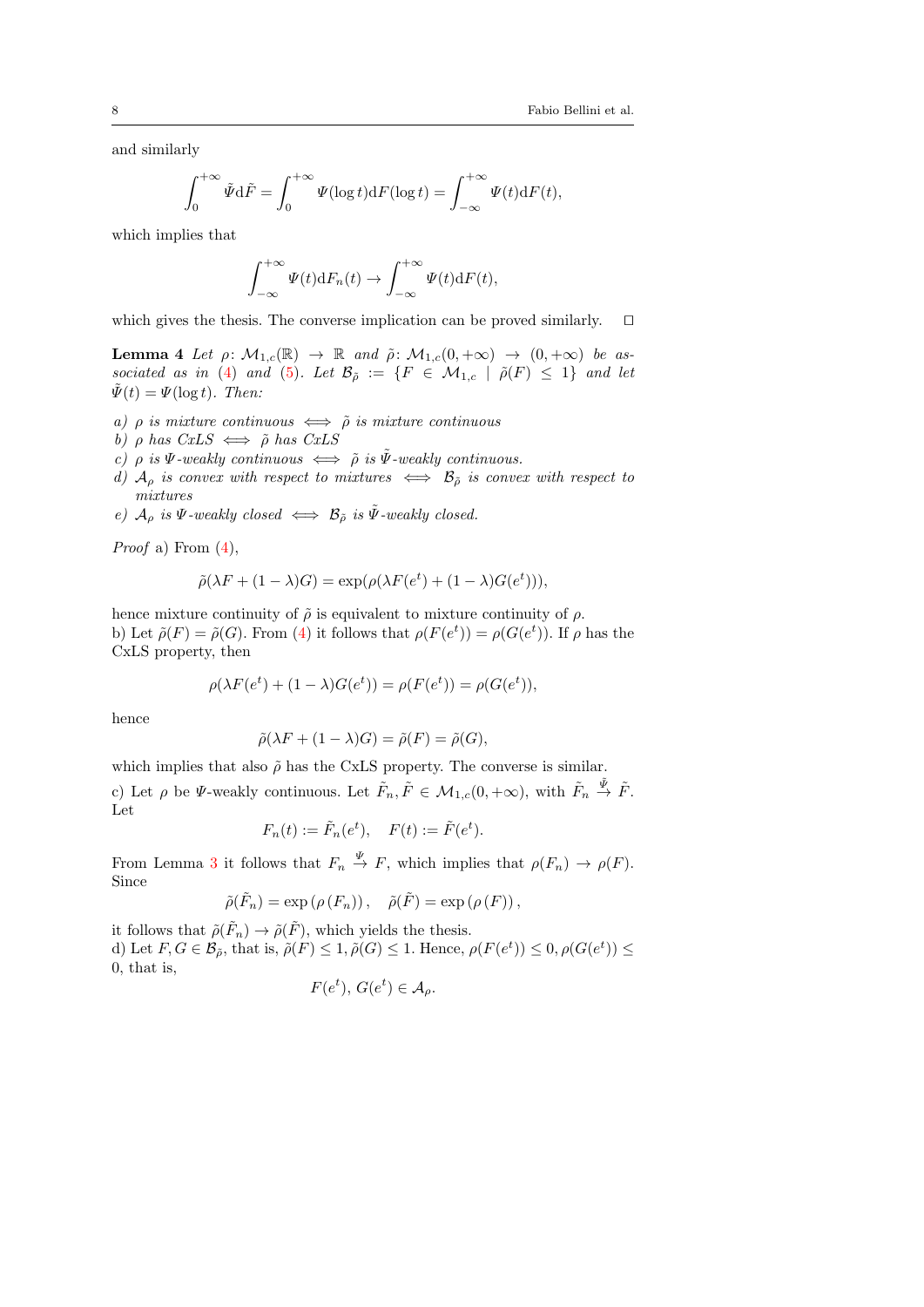From the convexity of  $\mathcal{A}_{\rho}$ , for each  $\lambda \in (0,1)$ ,

$$
\lambda F(e^t) + (1 - \lambda)G(e^t) \in \mathcal{A}_{\rho},
$$

that is,  $\rho(\lambda F(e^t) + (1 - \lambda)G(e^t)) \leq 0$ , which is equivalent to  $\tilde{\rho}(\lambda F + (1 - \lambda)G) \leq$ 1. The converse is similar.

e) We prove that if  $\mathcal{N}_{\rho}$  is  $\Psi$ -weakly closed, then  $\mathcal{B}_{\tilde{\rho}}$  is  $\tilde{\Psi}$ -weakly closed. The converse is similar. Let  $\tilde{F}_n \in \mathcal{B}_{\tilde{\rho}},$  with  $\tilde{F}_n \stackrel{\tilde{\Psi}}{\rightarrow} \tilde{F}$ . As before, let

$$
F_n(t) := \tilde{F}_n(e^t), \quad F(t) := \tilde{F}(e^t).
$$

From Lemma [3](#page-6-4) it follows that  $F_n \stackrel{\Psi}{\to} F$ , which implies that  $F \in \mathcal{N}_{\rho}$ . As a consequence,

$$
\tilde{\rho}(\tilde{F}) = \exp(\rho(F)) \le 1,
$$

that is,  $\tilde{F} \in \mathcal{B}_{\tilde{o}}$ .

A return risk measure can be given the following interpretation. Consider a risk manager with initial capital  $x_0 > 0$ . Suppose he assesses the risk of a financial loss  $X \in L^{\infty}_{++}$  (recall that X is a loss r.v.) by considering its log return with respect to initial capital  $x_0$  given by log  $\left(\frac{X}{x_0}\right)$  rather than by considering the loss X itself. In particular, he asks the question of whether this log return is acceptable: does  $\log\left(\frac{X}{x_0}\right) \in A_\rho$  hold?

If the log return  $\log\left(\frac{X}{x_0}\right)$  is not acceptable, then he finds the smallest amount of capital  $k > 0$  such that, when translated into a log return with respect to initial capital  $x_0$ , i.e.,  $\log\left(\frac{k}{x_0}\right)$ , and subtracted from the log return  $\log\left(\frac{X}{x_0}\right)$ , the resulting log return given by

$$
\log\left(\frac{X}{x_0}\right) - \log\left(\frac{k}{x_0}\right) = \log\left(\frac{X}{k}\right)
$$

becomes acceptable, that is,

<span id="page-8-0"></span>
$$
\log\left(\frac{X}{k}\right) \in A_{\rho}.\tag{6}
$$

In other words, the risk manager determines inf  $\{k > 0 | \log(\frac{X}{k}) \in A_{\rho}\}\.$  Eq. [\(6\)](#page-8-0) tells us that if k were the initial capital instead of  $x_0$ , then the log return with respect to initial capital,  $\log\left(\frac{X}{k}\right)$ , would have been acceptable.

Now if the resulting log return log  $(\frac{X}{k})$  is acceptable, then, by the definition of acceptability,

$$
o\left(\log\left(\frac{X}{k}\right)\right)\leq 0.
$$

ρ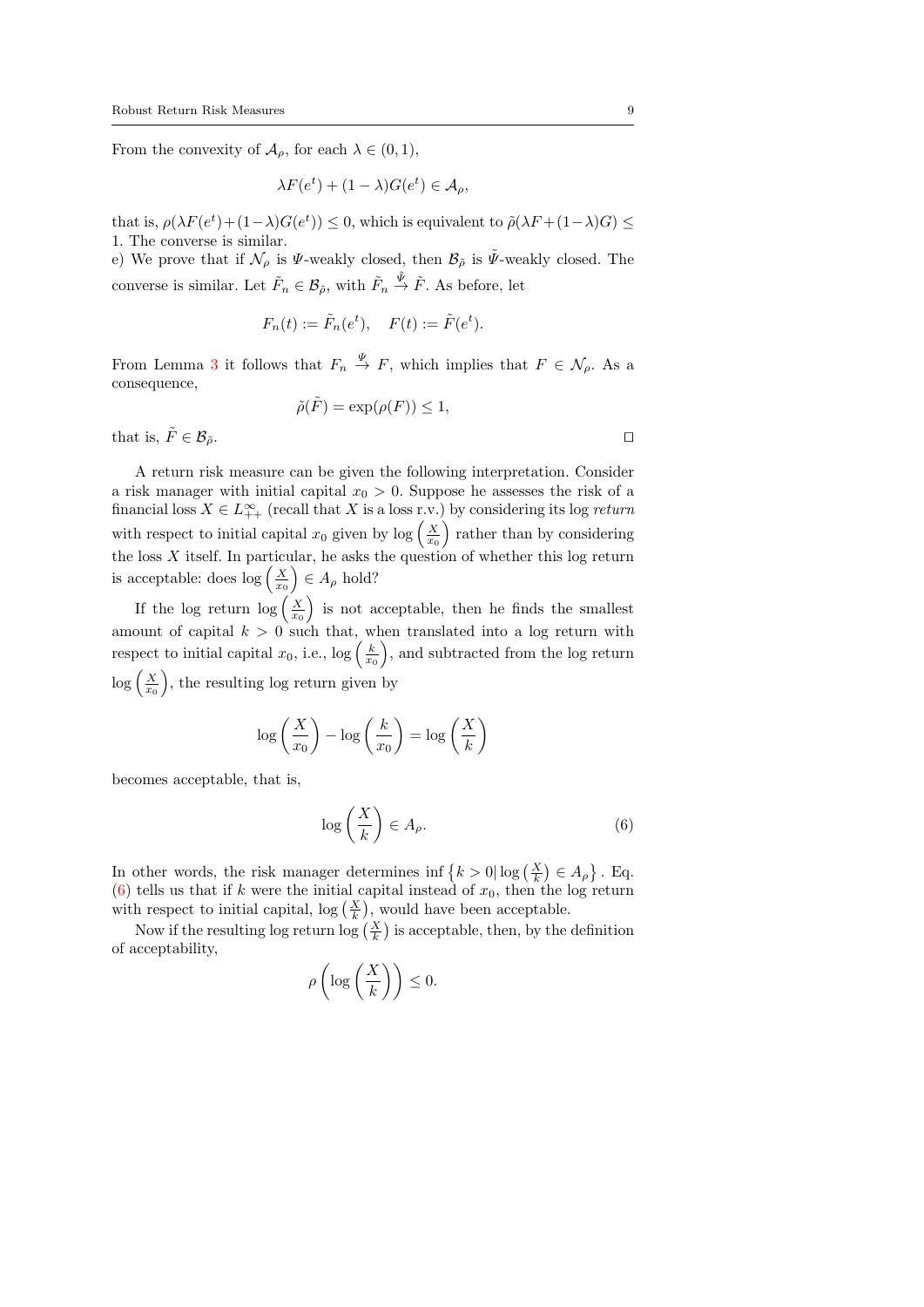Clearly, this is equivalent to  $\exp\left(\rho\left(\log\left(\frac{X}{k}\right)\right)\right) \leq 1$ . Using the one-to-one correspondence  $(2)$  and  $(3)$  this, in turn, means that

$$
\tilde{\rho}\left(\frac{X}{k}\right) \le 1,
$$

<span id="page-9-0"></span>
$$
\frac{X}{k} \in B_{\tilde{\rho}}.\tag{7}
$$

Thus, while monetary risk measures conventionally assess acceptability at the level of monetary values, return risk measures can, from a conventional risk measures perspective, be interpreted to assess acceptability at the level of returns, as  $(6)$  reveals. Relatedly, one may directly interpret k as the amount of initial required capital *relative* to which the loss  $X$  becomes acceptable, as [\(7\)](#page-9-0) stipulates. This interpretation naturally induces the positive homogeneity and monotonicity properties that return risk measures satisfy.

In the special case of the Value-at-Risk measure of risk, risk assessment at the level of monetary values is equivalent to risk assessment at the level of returns, as Example [1](#page-10-0) below makes explicit. However, as soon as we depart from Value-at-Risk-based risk assessment, this equivalence is no longer valid in general, as Examples [2](#page-10-1) and [3](#page-11-0) illustrate.

Note that the amount of initial capital  $x_0$  is irrelevant for determining k. This means in particular that our theory does not require the specification of a "reference level", contrary to reference-dependent theories.

#### <span id="page-9-2"></span>3.1 Orlicz premia and shortfall risk

A particular case of the correspondence in [\(2\)](#page-6-0) and [\(3\)](#page-6-1) arises when  $\rho$  is a utility-based shortfall risk and  $\tilde{\rho}$  is an Orlicz premium. Let  $X \in L^{\infty}_+$ . Given a nondecreasing Young function  $\Phi: [0, +\infty) \to [0+\infty)$  with  $\Phi(0) < 1 < \Phi(+\infty)$ , we define

$$
H_{\Phi}(X) = \inf \left\{ k > 0 \mid \mathbb{E}\left[\Phi\left(\frac{X}{k}\right)\right] \leq 1 \right\}.
$$

Notice that convexity of  $\Phi$  is not required and that we allow the possibility that  $\Phi(0) > 0$  or  $\Phi(+\infty) < +\infty$ . Similarly, given a nondecreasing loss function  $\ell : \mathbb{R} \to \mathbb{R}$  with  $\ell(-\infty) < 0 < \ell(+\infty)$ , we define

$$
\rho_{\ell}(X) = \inf \{ m \in \mathbb{R} \mid \mathbb{E}[\ell(X - m)] \le 0 \}.
$$

<span id="page-9-1"></span>**Proposition 1** Let  $\rho$  and  $\tilde{\rho}$  be associated as in [\(2\)](#page-6-0) and [\(3\)](#page-6-1). A monetary risk measure  $\rho$  is a utility-based shortfall risk with loss function  $\ell$  if and only if the corresponding return risk measure  $\tilde{\rho}$  is an Orlicz premium with Young function  $\Phi$ , with  $\Phi(x) = 1 + \ell(\log x)$ .

hence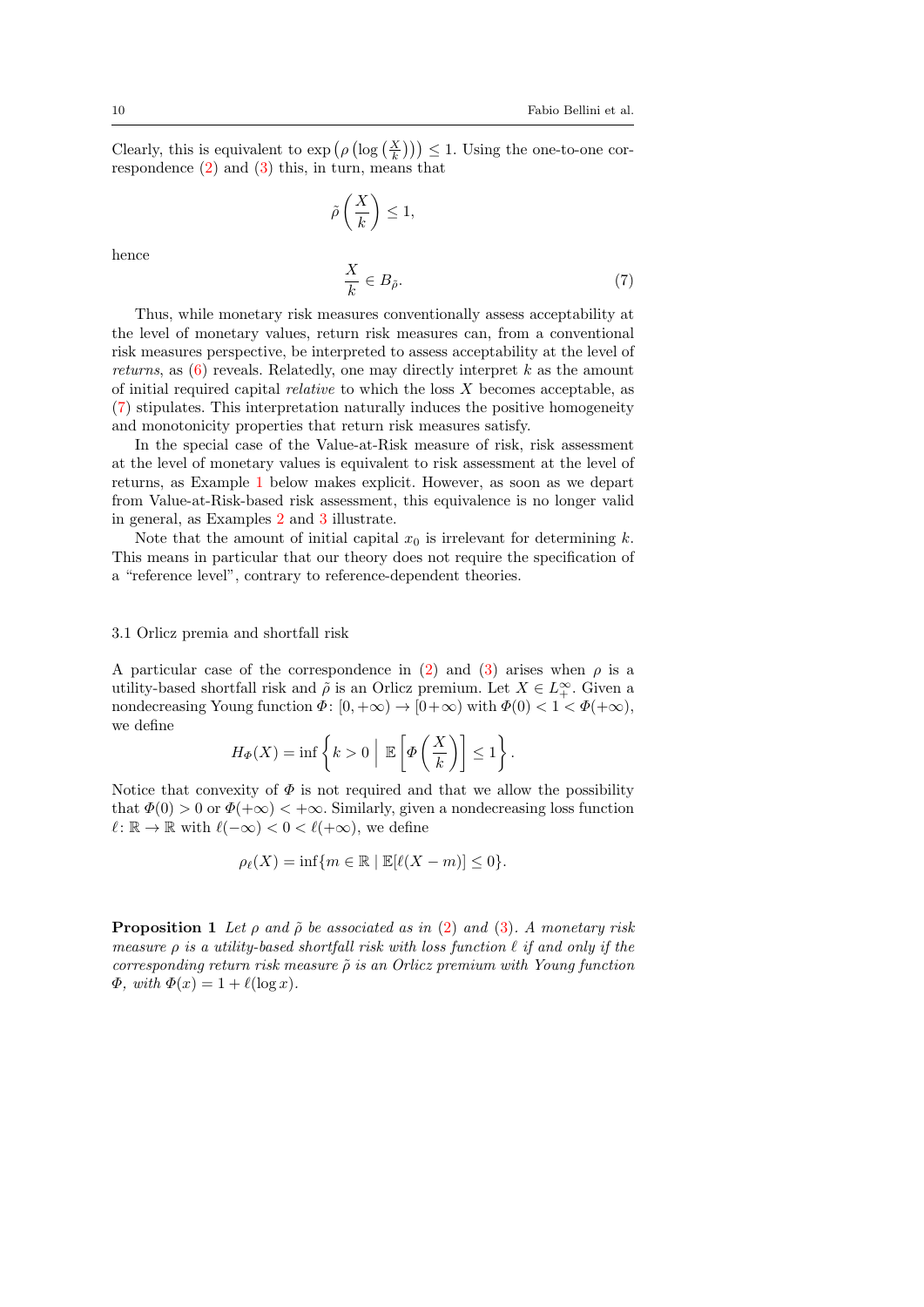*Proof* By definition  $\rho_{\ell}(X) = \exp(\rho_{\ell}(\log X))$ . We compute

$$
\tilde{\rho}_{\ell}(X) = \exp\left(\inf\{m \in \mathbb{R} \mid \mathbb{E}[\ell(\log X - m)] \le 0\}\right)
$$
  
= 
$$
\inf\{k > 0 \mid \mathbb{E}[\ell(\log X - \log k)] \le 0\}
$$
  
= 
$$
\inf\left\{k > 0 \mid \mathbb{E}\left[\Phi\left(\frac{X}{k}\right)\right] \le 1\right\} = H_{\Phi}(X).
$$

The reverse implication can be proved similarly.  $\square$ 

Remark 1 When  $\ell$  is convex, the continuity properties of  $\rho_{\ell}$  with respect to the  $\Psi$ -weak topology have been established in [\[26\]](#page-32-13), under a  $\Delta_2$  condition.

<span id="page-10-0"></span>Example 1 (Value-at-Risk  $\longleftrightarrow$  Value-at-Risk) Let  $\alpha \in (0,1)$  and

$$
\ell(x) = \begin{cases} \alpha - 1, & \text{if } x \le 0, \\ \alpha, & \text{if } x > 0. \end{cases}
$$

Then,

$$
\rho_{\ell}(X) = \inf \{ m \mid \alpha P(X > m) + (\alpha - 1)P(X \le m) \le 0 \} = \inf \{ m \mid F_X(m) \ge \alpha \}
$$
  
=  $q_{\alpha}(X)$ .

Correspondingly,

$$
\Phi(x) = 1 + \ell(\log x) = \begin{cases} \alpha, & \text{if } 0 \le x \le 1, \\ 1 + \alpha, & \text{if } x > 1, \end{cases}
$$

and

$$
H_{\Phi}(X) = \inf \left\{ k > 0 \mid \mathbb{E} \left[ \Phi \left( \frac{X}{k} \right) \right] \le 1 \right\}
$$
\n
$$
= \inf \left\{ k > 0 \mid (1 + \alpha) P \left( \frac{X}{k} > 1 \right) + \alpha P \left( \frac{X}{k} \le 1 \right) \le 1 \right\}
$$
\n
$$
= \inf \left\{ k > 0 \mid (1 + \alpha) P \left( X > k \right) + \alpha P \left( X \le k \right) \le 1 \right\} = q_{\alpha}(X).
$$

<span id="page-10-1"></span>So, when  $\rho$  is an  $\alpha$ -quantile, then also the corresponding  $\tilde{\rho}$  is the same  $\alpha$ quantile. This is not surprising from a financial point of view: the use of the Value-at-Risk does not require a distinction between measuring the risk of a financial position at the level of returns or at the level of monetary values. Notice also that in this example  $\Phi$  is not convex and satisfies  $\Phi(0) > 0$  and  $\Phi(1)$  < 1, which motivates the need for the slightly generalized version of the definition of Orlicz premia given at the beginning of this subsection.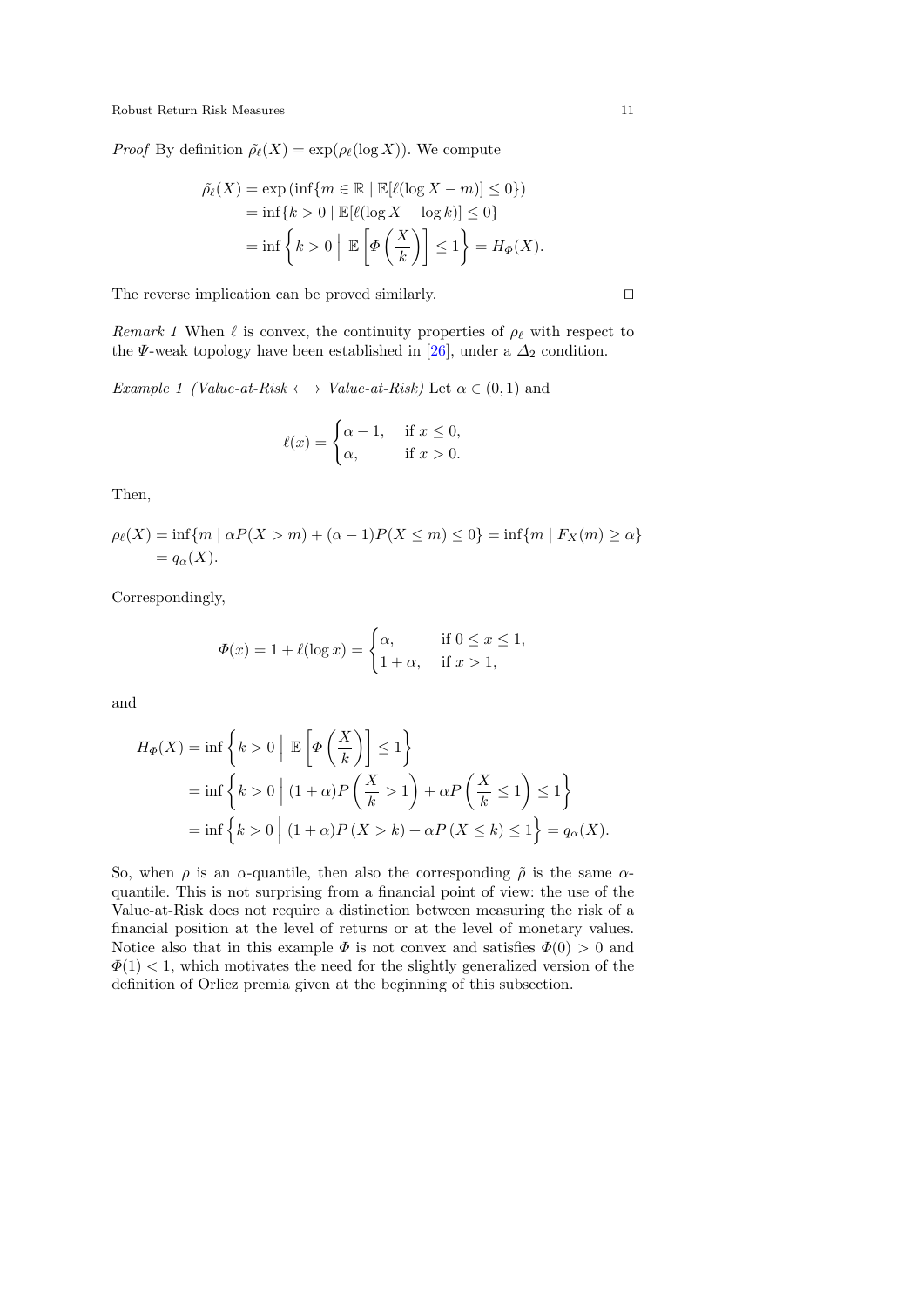Example 2 (Mean  $\longleftrightarrow$  logarithmic certainty equivalent) Let  $\ell(x) = x$ . Then,  $\rho_{\ell}(X) = \mathbb{E}[X], \varPhi(x) = 1 + \log x$ , and

$$
H_{\Phi}(X) = \inf \left\{ k > 0 \mid \mathbb{E} \left[ \Phi \left( \frac{X}{k} \right) \right] \le 1 \right\}
$$
  
=  $\inf \left\{ k > 0 \mid \mathbb{E} \left[ 1 + \log \left( \frac{X}{k} \right) \right] \le 1 \right\}$   
=  $\inf \left\{ k > 0 \mid \mathbb{E} [\log X - \log k] \le 0 \right\} = \exp \left( \mathbb{E} [\log X] \right).$ 

This example shows that the convexity of  $\rho_{\ell}$  does not imply the convexity of  $H_{\Phi}$ . Indeed, as we saw in Lemma [2](#page-6-5) item f), the convexity of  $\rho$  is equivalent to a multiplicative convexity of  $\tilde{\rho}$ .

<span id="page-11-0"></span>Example 3 (Entropic risk measure  $\longleftrightarrow$  p-norm) Let  $\ell(x) = \exp(\gamma x) - 1$ , with  $\gamma > 0$ . Then,  $\rho_{\ell}$  is the entropic risk measure, also known as the exponential premium, given explicitly by

$$
\rho_{\ell}(X) = \frac{1}{\gamma} \log \left( \mathbb{E}[\exp(\gamma X)] \right).
$$

Correspondingly,  $\Phi(x) = 1 + \ell(\log x) = x^{\gamma}$  and  $H_{\Phi}(X) = ||X||_{\gamma}$ .

One of the most widely used families of utility functions is the power (CRRA) family. The corresponding certainty equivalent under expected utility is a p-norm. It is perhaps the most widely adopted measure of risk in economics. This example shows that the class of return risk measures encompasses p-norms, contrary to the classes of monetary or convex measures of risk.

Under expected utility preferences (or homothetic preferences as considered in Section [4\)](#page-13-0), the certainty equivalent coincides with the utility-based shortfall risk if and only if the utility function is exponential. Also, the only certainty equivalent under expected utility (or homothetic) preferences that gives rise to a convex measure of risk is the one with exponential utility (see [\[27\]](#page-32-7)). Now suppose we use an exponential utility function, but not to measure the risk of monetary values (in absolute terms) but to measure risk in relative terms, that is, to measure the risk of log returns. Under exponential utility, the certainty equivalent agrees with the utility-based shortfall risk under expected utility (or homothetic) preferences, and induces a  $(\beta$ -discounted, in the case of homothetic preferences) p-norm for risk measured in absolute terms, as illustrated in this example. Thus, it gives rise to one of the most widely adopted measures of risk.

#### 3.2 Axiomatization of Orlicz premia

An axiomatic characterization of utility-based shortfall risk has been provided in [\[40\]](#page-32-0). We recall the main result:

<span id="page-11-1"></span>**Theorem 1 (Weber (2006))** Let  $\rho: \mathcal{M}_{1,c} \to \mathbb{R}$  be a law invariant monetary risk measure. If the following conditions hold: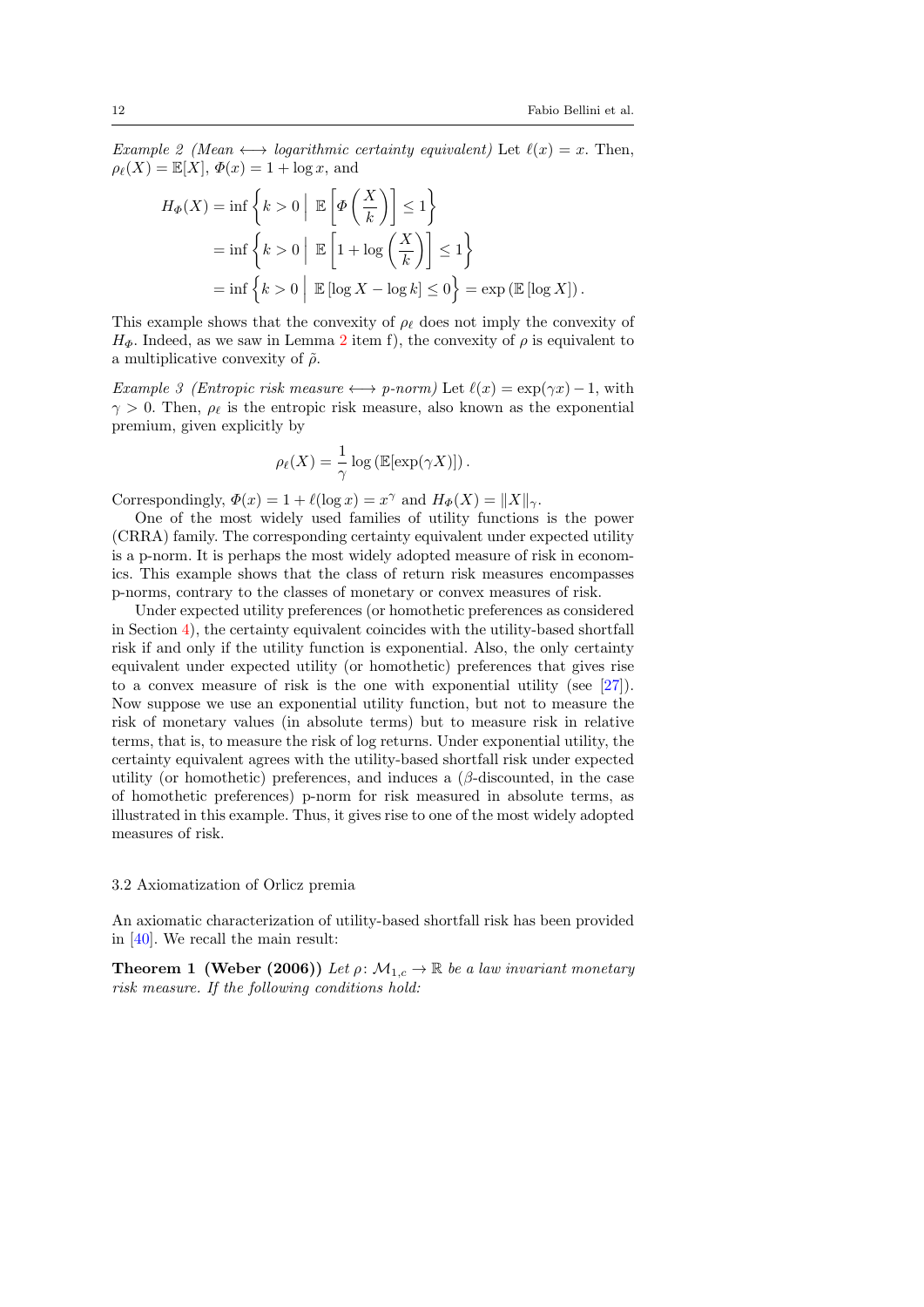- a) the acceptance set  $\mathcal{A}_{\rho}$  and its complement  $\mathcal{A}_{\rho}^{c}$  are convex with respect to mixtures
- b) the acceptance set  $\mathcal{A}_{\rho}$  is  $\Psi$ -weakly closed for some gauge function  $\Psi$
- c) for each  $x < 0$ ,  $y > 0$ , there exists  $\alpha \in (0,1)$  such that  $\alpha \delta_x + (1-\alpha)\delta_y \in A_\rho$

then  $\rho$  is a utility-based shortfall risk.

[\[14\]](#page-31-12) proved a version of this result in the special case of law invariant convex risk measures, in which the assumptions b) and c) are not needed. Here we translate Weber's Theorem into a characterization of those return risk measures that are Orlicz premia.

**Theorem 2** Let  $\tilde{\rho}$ :  $\mathcal{M}_{1,c}(0, +\infty) \to \mathbb{R}$  be a law invariant return risk measure and let

$$
\mathcal{B}_{\tilde{\rho}} := \{ F \in \mathcal{M}_{1,c}(0, +\infty) \mid \tilde{\rho}(F) \le 1 \}.
$$

Assume that

a)  $\mathcal{B}_{\tilde{\rho}}$  and  $\mathcal{B}_{\tilde{\rho}}^c$  are convex with respect to mixtures

b)  $\mathcal{B}_{\tilde{\rho}}$  is  $\tilde{\Psi}$ -weakly closed for some gauge function  $\tilde{\Psi}$ 

c) for each  $0 < \tilde{x} < 1$  and  $\tilde{y} > 1$  there exists  $\alpha \in (0, 1)$  such that

$$
\alpha \delta_{\tilde{x}} + (1 - \alpha) \delta_{\tilde{y}} \in \mathcal{B}_{\tilde{\rho}}.
$$

Then there exists  $\Phi: [0, +\infty) \to [0, +\infty)$ , with  $0 \leq \Phi(0) < 1 < \Phi(+\infty)$ , such that

$$
\tilde{\rho}(F) = \inf \left\{ k > 0 \mid \int \Phi(x/k) \, dF(x) \le 1 \right\}.
$$

Thus,  $\tilde{\rho}$  is an Orlicz premium.

*Proof* Let us consider the risk measure  $\rho: L^{\infty} \to \mathbb{R}$  associated to  $\tilde{\rho}$  by [\(3\)](#page-6-1). From Lemma [2](#page-6-5) it follows that  $\rho$  is monetary with  $\rho(0) = 0$ . From item a) and Lemma [4,](#page-7-0) item d) it follows that  $\mathcal{A}_{\rho}$  and  $\mathcal{A}_{\rho}^{c}$  are convex with respect to mixtures. From item b) and Lemma [4,](#page-7-0) item d) it follows that  $\mathcal{A}_{\rho}$  is  $\Psi$ -weakly closed. Let now  $x < 0 < y$  and  $\tilde{x} = e^x$ ,  $\tilde{y} = e^y$ . Since  $\tilde{x} < 1 < \tilde{y}$ , from item c) there exists  $\alpha \in (0,1)$  such that

$$
\tilde{\rho}(\alpha \delta_{\tilde{x}} + (1 - \alpha)\delta_{\tilde{y}}) \le 1,
$$

which implies

$$
\rho(\alpha \delta_x + (1 - \alpha)\delta_y) \le 0,
$$

that is,  $\alpha \delta_x + (1 - \alpha) \delta_y \in A_\rho$ . Hence, all the hypotheses of Weber's Theorem are satisfied, and we can conclude that  $\rho$  is a utility-based shortfall risk corresponding to some loss function  $\ell$ . From Proposition [1](#page-9-1) it then follows that  $\tilde{\rho}(X) = H_{\Phi}(X)$ , with  $\Phi(x) = 1 + \ell(\log x)$ .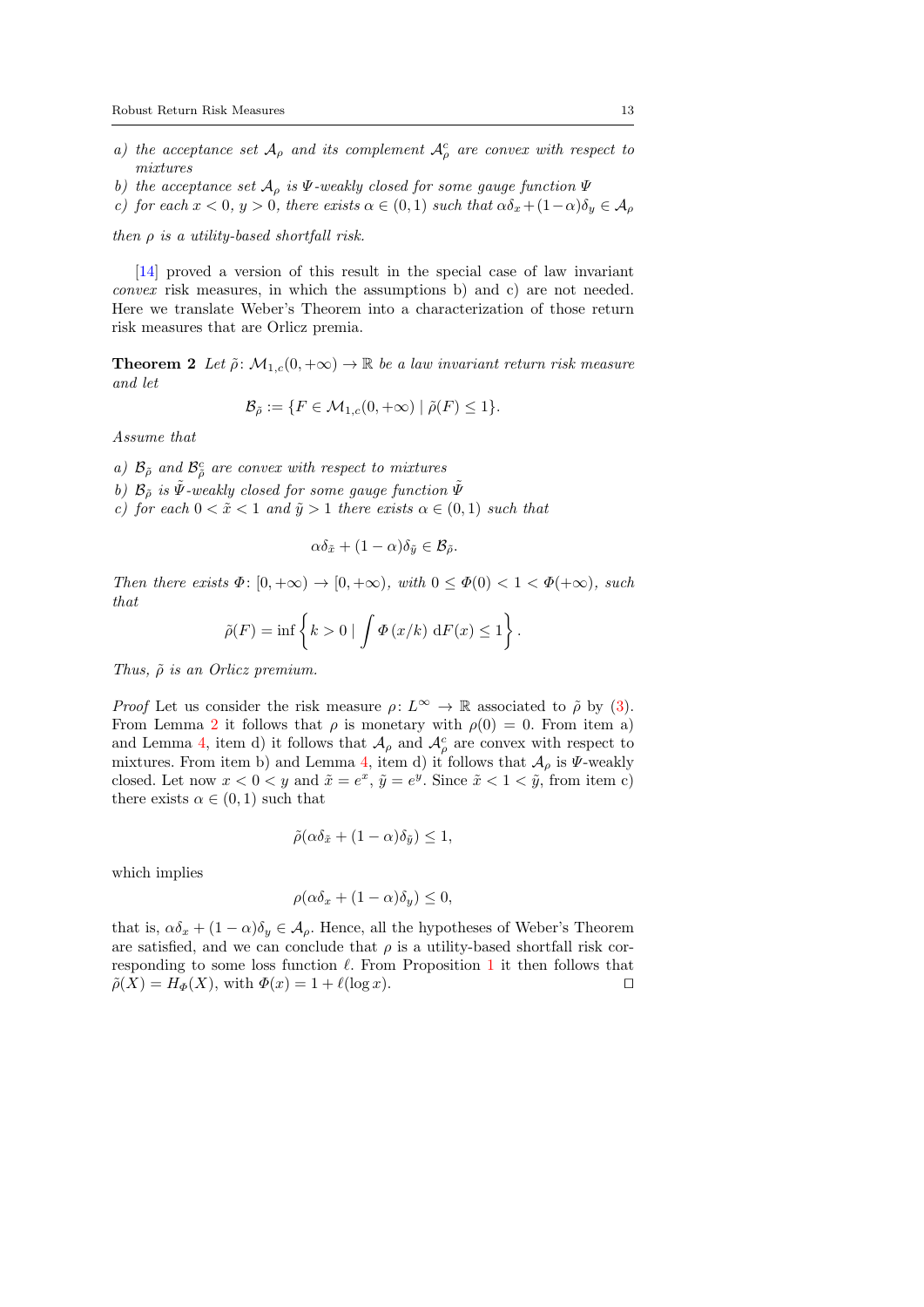## <span id="page-13-0"></span>4 Robustification of Orlicz premia

So far, no uncertainty on the choice of  $P$  and of  $\Phi$  has been considered. What happens if we consider uncertainty with respect to the probabilistic model P (i.e., ambiguity) or with respect to the Young function  $\Phi$ ? In the first case, the decision-maker faces a set  $S \subset \mathcal{Q}$  of probability measures, while in the second case he faces a set  $\mathfrak F$  of Young functions. Our goal in the present section is to extend and robustify Orlicz premia, by adopting ambiguity averse preferences or by means of a worst-case approach over a multiplicity of Young functions.

4.1 Ambiguity over Q

When  $X \in L_+^{\infty}$ , Orlicz premia are implicitly defined by

$$
L\left(\frac{X}{H_{\Phi}(X)}\right) = 1,
$$

where  $L(X) = \mathbb{E}[\Phi(X)]$ . Robust versions of Orlicz premia are obtained by replacing the expected utility loss with the following "robust" versions of expected utility:

– Multiple priors  $([19])$  $([19])$  $([19])$ :

$$
L(X)=\sup_{Q\in\mathcal{S}}\,\mathbb{E}_Q[\ell(X)],
$$

with  $S \subset \mathcal{Q}$ .

– Variational preferences ([\[30\]](#page-32-2)):

$$
L(X) = \sup_{Q \in \mathcal{Q}} \{ \mathbb{E}_Q [\ell(X)] - c(Q) \},\
$$

with  $c: \mathcal{Q} \to [0, +\infty]$ .

– Homothetic preferences ([\[7\]](#page-31-13) and [\[9\]](#page-31-3)):

<span id="page-13-2"></span>
$$
L(X) = \sup_{Q \in \mathcal{Q}} \{ \beta(Q) \, \mathbb{E}_Q[\ell(X)] \},
$$

where  $\beta$ :  $\mathcal{Q} \to [0, 1]$ , with sup<sub>Q∈Q</sub>  $\beta(Q) = 1$ .

More precisely, we introduce the following definitions:

Definition 2 (Robust Orlicz premia - multiple Q) Let  $X \in L_+^{\infty}$ ,  $X \neq 0$ , and let  $\Phi: [0, +\infty) \to [0, +\infty)$  be convex, with  $\Phi(0) = 0, \Phi(1) = 1$  and  $\Phi(+\infty) = +\infty.$ Let  $S \subset \mathcal{Q}$ . We define

<span id="page-13-1"></span>
$$
H_{\Phi,S}(X) := \inf \left\{ k > 0 \; \Big| \; \sup_{Q \in S} \mathbb{E}_Q \left[ \Phi \left( \frac{X}{k} \right) \right] \le 1 \right\}.
$$
 (8)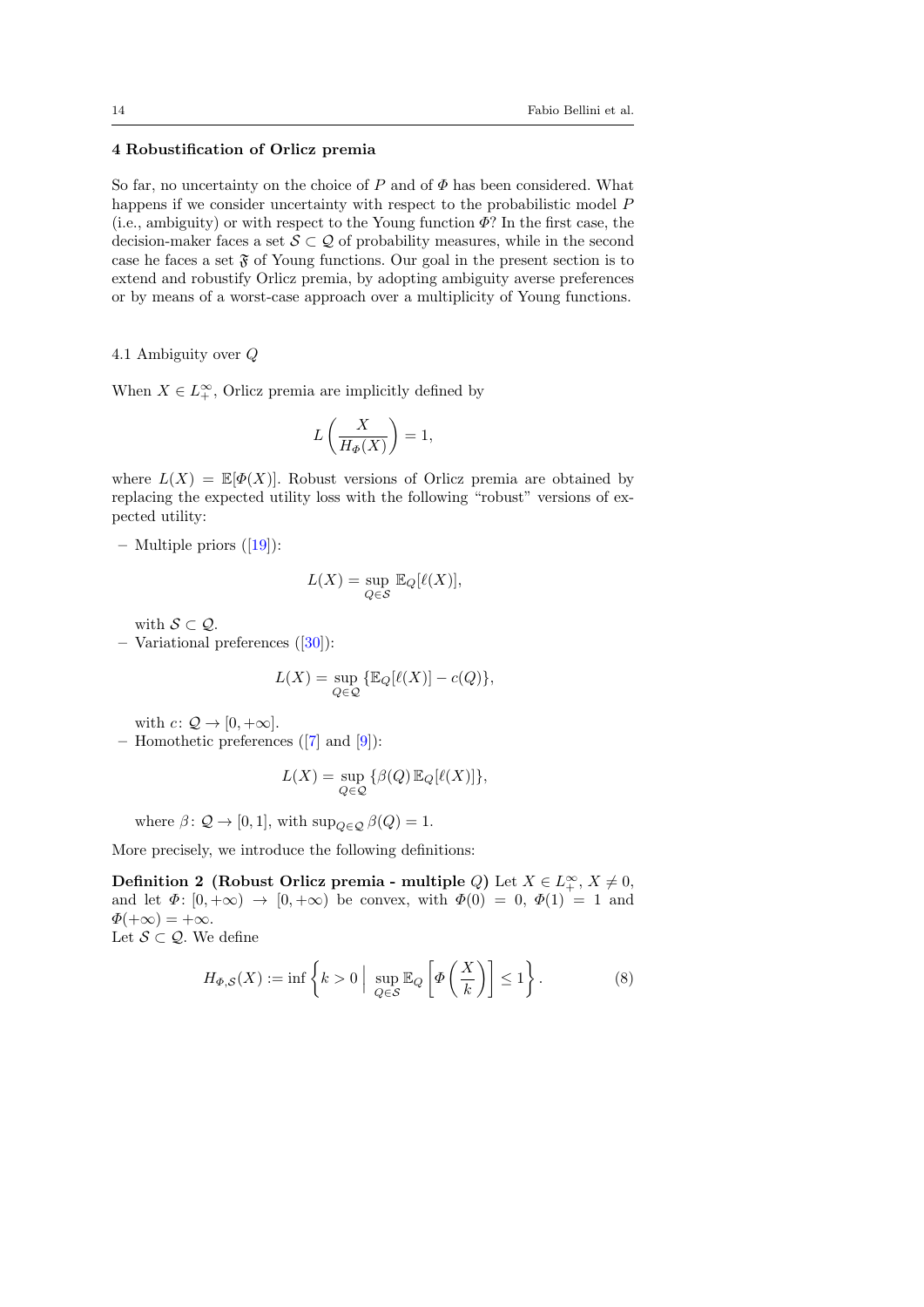Let  $c: \mathcal{Q} \to [0, +\infty]$  be convex and lower semicontinuous, with  $\inf_{Q \in \mathcal{Q}} c(Q) =$ 0. We define

<span id="page-14-0"></span>
$$
H_{\Phi,c}(X) := \inf \left\{ k > 0 \; \Big| \; \sup_{Q \in \mathcal{Q}} \left\{ \mathbb{E}_Q \left[ \Phi\left(\frac{X}{k}\right) \right] - c(Q) \right\} \le 1 \right\}. \tag{9}
$$

Finally, let  $\beta$ :  $\mathcal{Q} \to [0, 1]$  satisfying sup $_{Q \in \mathcal{Q}} \beta(Q) = 1$ . We define

<span id="page-14-1"></span>
$$
H_{\Phi,\beta}(X) := \inf \left\{ k > 0 \; \Big| \; \sup_{Q \in \mathcal{Q}} \left\{ \beta(Q) \, \mathbb{E}_Q \left[ \Phi\left(\frac{X}{k}\right) \right] \right\} \le 1 \right\}. \tag{10}
$$

If  $X = 0$  P-a.s., we set by definition  $H_{\Phi,S}(X) = H_{\Phi,c}(X) = H_{\Phi,\beta}(X) = 0$ .

Clearly, the definition of  $H_{\Phi,S}(X)$  in [\(8\)](#page-13-1) is a special case of both [\(9\)](#page-14-0) and [\(10\)](#page-14-1), corresponding to

$$
c(Q) = \begin{cases} 0, & \text{if } Q \in \mathcal{S}, \\ +\infty, & \text{if } Q \notin \mathcal{S}, \end{cases}
$$

or

$$
\beta(Q) = \begin{cases} 1, & \text{if } Q \in \mathcal{S}, \\ 0, & \text{if } Q \notin \mathcal{S}. \end{cases}
$$

Notice that multiple priors, variational preferences and homothetic preferences are special cases of the more general uncertainty averse preferences introduced in [\[7\]](#page-31-13). As suggested by an anonymous referee, it is possible to further generalize the definition of Robust Orlicz premia to a quasiconvex setting by invoking uncertainty averse preferences.

When  $S = \{P\}$ , the robust Orlicz premium coincides with the usual Orlicz premium. The following lemma shows that on  $L_+^{\infty}$  robust Orlicz premia can always be expressed as the solution to an equation, just like the Orlicz premium itself.

<span id="page-14-5"></span>**Lemma 5** Let  $X \in L_+^{\infty}$ ,  $X \neq 0$ , and let  $\Phi: [0, +\infty) \to [0, +\infty)$  be convex, with  $\Phi(0) = 0$ ,  $\Phi(1) = 1$  and  $\Phi(+\infty) = +\infty$ . Furthermore, let  $H_{\Phi,S}$ ,  $H_{\Phi,c}$ and  $H_{\Phi,\beta}$  be as in Definition [2.](#page-13-2) Then,  $H_{\Phi,S}$ ,  $H_{\Phi,c}$  and  $H_{\Phi,\beta}$  are the unique solutions to the following equations:

<span id="page-14-2"></span>
$$
\sup_{Q \in S} \mathbb{E}_Q \left[ \Phi \left( \frac{X}{H_{\Phi,S}(X)} \right) \right] = 1,\tag{11}
$$

<span id="page-14-3"></span>
$$
\sup_{Q \in \mathcal{Q}} \left\{ \mathbb{E}_Q \left[ \Phi \left( \frac{X}{H_{\Phi,c}(X)} \right) \right] - c(Q) \right\} = 1,\tag{12}
$$

$$
\sup_{Q \in \mathcal{Q}} \left\{ \beta(Q) \, \mathbb{E}_Q \left[ \varPhi \left( \frac{X}{H_{\varPhi, \beta}(X)} \right) \right] \right\} = 1. \tag{13}
$$

*Proof* We consider only  $H_{\Phi,c}$  and  $H_{\Phi,\beta}$ , since  $H_{\Phi,\mathcal{S}}$  in [\(11\)](#page-14-2) can be regarded as a special case of [\(12\)](#page-14-3) and [\(13\)](#page-14-4). For  $k \in [0, +\infty)$ , let

<span id="page-14-4"></span>
$$
g(k) := \sup_{Q \in \mathcal{Q}} \{ \mathbb{E}_Q[\Phi(kX)] - c(Q) \}.
$$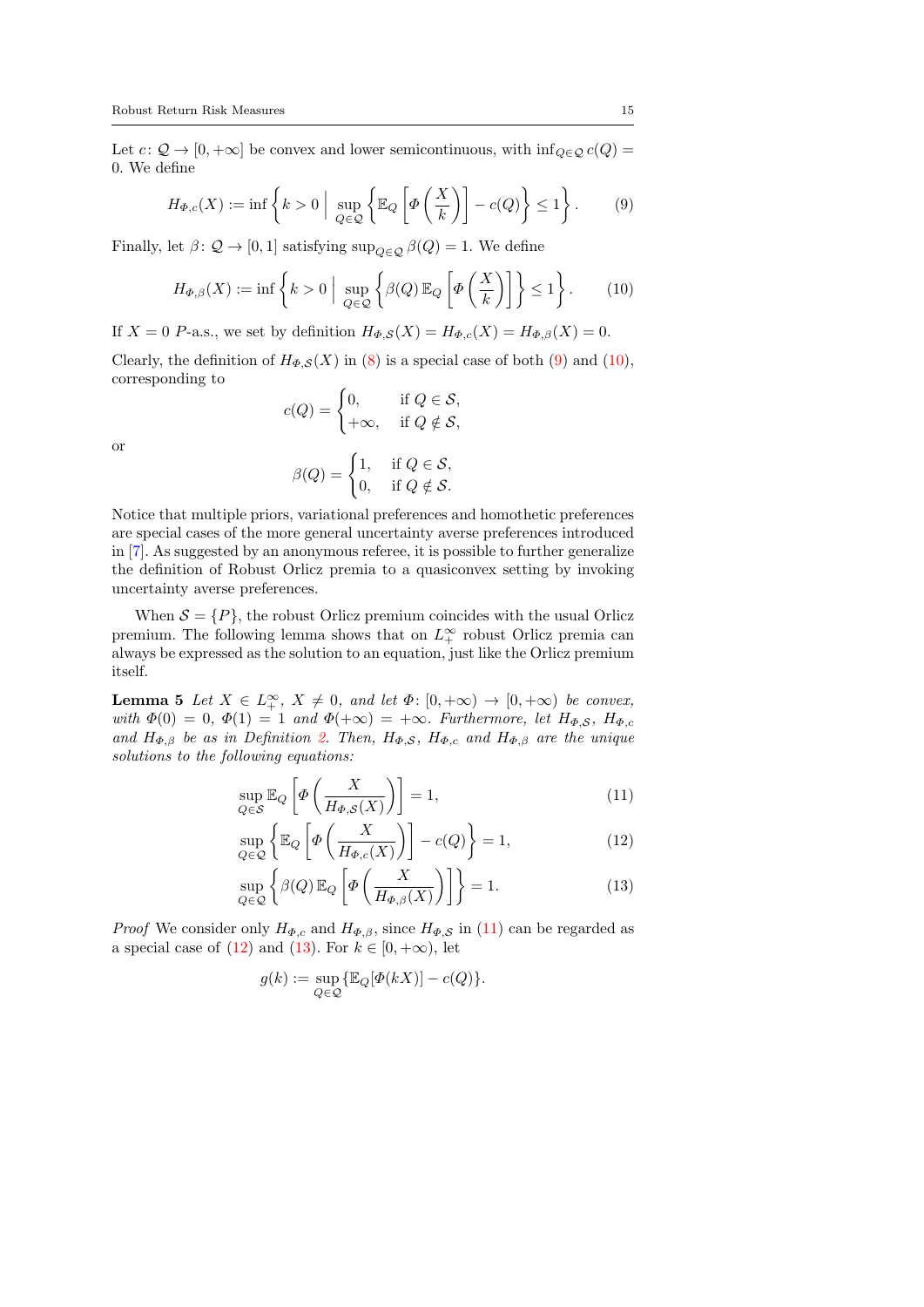Then,  $g(0) = -\inf_{Q \in \mathcal{Q}} c(Q) = 0$ , and g is convex and nondecreasing, since  $X \in L_+^{\infty}$ . From

$$
\mathbb{E}_Q[\Phi(kX)] - c(Q) \le \mathbb{E}_Q[\Phi(k||X||_{\infty})] \le \Phi(k||X||_{\infty}),
$$

we get that g is finite and hence continuous and strictly increasing on  $\{g > 0\}$ . Moreover, from the monotone convergence theorem,  $g(+\infty) = +\infty$ . It follows that the equation  $g(k) = 1$  has exactly one solution. For the case of  $H_{\Phi, \beta}$ , the same arguments show that the function

$$
g(k) := \sup_{Q \in \mathcal{Q}} \{ \beta(Q) \, \mathbb{E}_Q[\Phi(kX)] \}
$$

satisfies  $g(0) = 0$ ,  $g(+\infty) = +\infty$  and is strictly increasing on  $\{g > 0\}$ , from which the thesis follows as before.

Remark 2 It is possible to extend the domain of the robust Orlicz premia beyond  $L^{\infty}_+$ . For example, it is easy to see that  $H_{\Phi,S}$  is finite on

<span id="page-15-0"></span>
$$
\mathbb{L}^\varPhi_+=\bigcap_{Q\in\mathcal{S}}\,L^\varPhi_+(Q),
$$

although Lemma [5](#page-14-5) does not necessarily hold on this larger domain. In this paper we stick to the  $L_+^{\infty}$  case, leaving these extensions for further research.

In order to present the various robustifications of the Orlicz premium in a unified framework, we introduce the following definition.

Definition 3 (Non-normalized Orlicz premia) Let  $Q \in \mathcal{Q}, \Phi$ :  $[0, +\infty) \rightarrow$  $[0, +\infty)$  convex with  $\Phi(0) = 0$ ,  $\Phi(1) = 1$  and  $\Phi(+\infty) = +\infty$ ,  $X \in L^{\infty}_+$  and  $c \geq 0$ . We define  $H_{Q,\Phi,c}(X)$  as the unique solution to the equation

<span id="page-15-2"></span>
$$
\mathbb{E}_Q\left[\Phi\left(\frac{X}{H_{Q,\Phi,c}(X)}\right)\right] = 1 + c.\tag{14}
$$

If  $X = 0$  P-a.s. or if  $c = +\infty$ , we set by definition  $H_{\Phi,Q,c}(X) = 0$ .

Clearly, if  $c = 0$ , we have that  $H_{\Phi,Q,c}$  is the usual Orlicz premium, and moreover

<span id="page-15-1"></span>
$$
c_1 \leq c_2 \Rightarrow H_{Q,\Phi,c_1}(X) \geq H_{Q,\Phi,c_2}(X).
$$

The next proposition shows that the three robust Orlicz premia  $H_{\Phi,S}$ ,  $H_{\Phi,c}(X)$ and  $H_{\Phi,\beta}$  can be expressed as (non-penalized) suprema of non-normalized Orlicz premia  $H_{Q,\Phi,c}$ .

**Proposition 2** Let  $X \in L^{\infty}_+$  and  $\Phi: [0, +\infty) \to [0, +\infty)$  be convex, with  $\Phi(0) = 0, \Phi(1) = 1$  and  $\Phi(+\infty) = +\infty$ . Let  $H_{\Phi,S}$ ,  $H_{\Phi,c}$ ,  $H_{\Phi,\beta}$  be as in Definition [2](#page-13-2) and let  $H_{Q,\Phi,c}(X)$  be as in [\(3\)](#page-15-0). Then,

$$
H_{\Phi,S}(X) = \sup_{Q \in S} H_{Q,\Phi,0}(X),
$$
  
\n
$$
H_{\Phi,c}(X) = \sup_{Q \in \mathcal{Q}} H_{Q,\Phi,c(Q)}(X),
$$
  
\n
$$
H_{\Phi,\beta}(X) = \sup_{Q \in \mathcal{Q}} H_{Q,\Phi,\frac{1-\beta(Q)}{\beta(Q)}}(X).
$$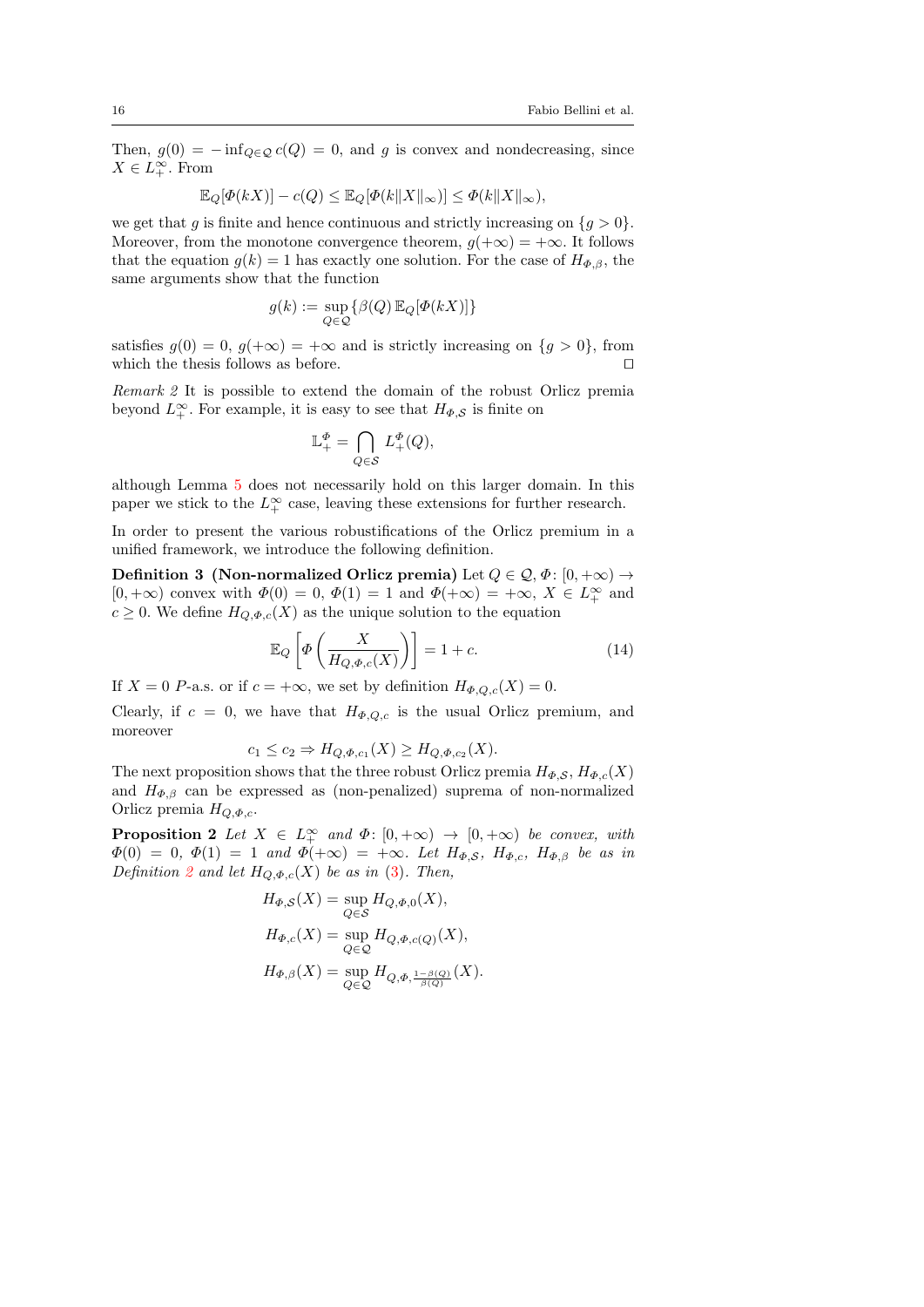Proof From the proof of Lemma [5](#page-14-5) we know that the function

$$
g(k) = \sup_{Q \in \mathcal{Q}} \{ \mathbb{E}_Q \left[ \Phi(kX) \right] - c(Q) \}
$$

is finite, convex, continuous and strictly increasing on  $\{g > 0\}$ . For any  $\overline{Q} \in \mathcal{Q}$ ,

$$
\sup_{Q \in \mathcal{Q}} \left\{ \mathbb{E}_Q \left[ \varPhi \left( \frac{X}{H_{\overline{Q}, \varPhi, c(\overline{Q})}(X)} \right) \right] - c(Q) \right\} \n\geq \mathbb{E}_{\overline{Q}} \left[ \varPhi \left( \frac{X}{H_{\overline{Q}, \varPhi, c(\overline{Q})}(X)} \right) \right] - c(\overline{Q}) = 1,
$$

which implies  $H_{\overline{Q}, \Phi, c(\overline{Q})}(X) \leq H_{\Phi, c}(X)$ , so  $\sup_{\overline{Q} \in \mathcal{Q}} H_{\overline{Q}, \Phi, c(\overline{Q})}(X) \leq H_{\Phi, c}(X)$ . On the other hand,

$$
\sup_{Q \in \mathcal{Q}} \left\{ \mathbb{E}_Q \left[ \Phi \left( \frac{X}{\sup_{\overline{Q} \in \mathcal{Q}} H_{\overline{Q}, \Phi, c(\overline{Q})}(X)} \right) \right] - c(Q) \right\} \n\leq \sup_{Q \in \mathcal{Q}} \left\{ \mathbb{E}_Q \left[ \Phi \left( \frac{X}{H_{Q, \Phi, c(Q)}(X)} \right) \right] - c(Q) \right\} = 1,
$$

which gives  $\sup_{\overline{Q}\in\mathcal{Q}} H_{\overline{Q},\Phi,c}(X) \geq H_{\Phi,c}(\overline{Q})}(X)$ , from which the thesis follows. Now for  $\beta > 0$  define  $H_{Q,\Phi}^{\beta}(X)$  as the unique solution to the equation

$$
\mathbb{E}_Q\left[\Phi\left(\frac{X}{H_{Q,\Phi}^{\beta}(X)}\right)\right] = \frac{1}{\beta}
$$

Notice that  $H^{\beta}_{Q,\Phi}(X) = H_{Q,\Phi,\frac{1-\beta}{\beta}}(X)$ . A similar argument as before shows that

$$
H_{\Phi,\beta}(X) = \sup_{Q \in \mathcal{Q}} H_{Q,\Phi}^{\beta(Q)}(X) = \sup_{Q \in \mathcal{Q}} H_{Q,\Phi,\frac{1-\beta(Q)}{\beta(Q)}}(X).
$$

Let  $c: \mathcal{Q} \to [0, +\infty]$  and let  $\bar{H}_{\Phi,c}: L^{\infty} \times \mathcal{Q} \to [0, +\infty)$  be defined as

<span id="page-16-0"></span>
$$
\bar{H}_{\Phi,c}(X,Q) := H_{Q,\Phi,c(Q)}(X),\tag{15}
$$

.

so that

$$
H_{\Phi,c}(X) = \sup_{Q \in \mathcal{Q}} \bar{H}_{\Phi,c}(X,Q).
$$

<span id="page-16-1"></span>**Lemma 6** Let  $c: \mathcal{Q} \to [0, +\infty]$  be convex and lower semicontinuous with respect to the  $\sigma(L^1, L^{\infty})$  topology, with  $\inf_{Q \in \mathcal{Q}} c(Q) = 0$ . Let  $\Phi: [0, +\infty) \to$  $[0, +\infty)$  be convex, with  $\Phi(0) = 0$ ,  $\Phi(1) = 1$  and  $\Phi(+\infty) = +\infty$ . Let  $\bar{H}_{\Phi,c}: L^{\infty} \times$  $\mathcal{Q} \rightarrow [0, +\infty)$  be as in [\(15\)](#page-16-0). Then:

a)  $\bar{H}_{\Phi,c}(X,Q)$  is positively homogeneous and subadditive with respect to X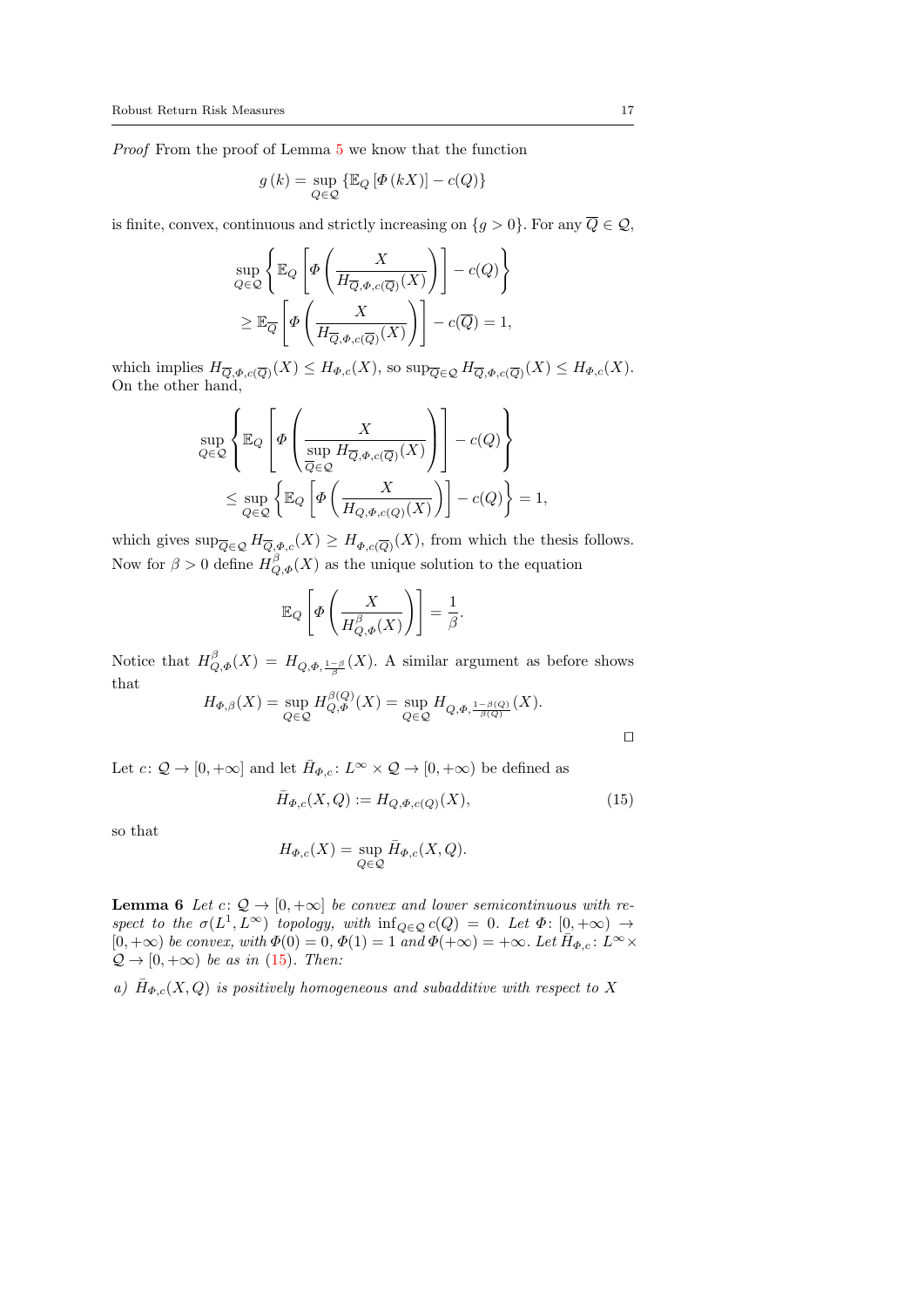- b)  $||X_n||_{\infty} \leq k$ ,  $X_n \stackrel{P}{\to} X \Rightarrow \bar{H}_{\Phi,c}(X_n, Q) \to \bar{H}_{\Phi,c}(X, Q)$
- c)  $\overline{H}_{\Phi,c}(X,Q)$  is quasiconcave with respect to  $Q$
- d)  $\bar{H}_{\Phi,c}(X,Q)$  is upper semicontinuous with respect to Q in the  $\sigma(L^1,L^{\infty})$ topology
- e) if  $c: \mathcal{Q} \to [0, +\infty]$  has the WC property, then the upper level sets

$$
U_{\gamma} := \{ Q \in \mathcal{Q} \mid \bar{H}_{\Phi,c}(X,Q) \ge \gamma \}
$$

are compact in the  $\sigma(L^1, L^{\infty})$  topology.

Proof a) follows in the same way as the corresponding properties of the Orlicz premium. Positive homogeneity is immediate, while

$$
\label{eq:21} \begin{aligned} &\mathbb{E}_Q\left[\varPhi\left(\frac{X+Y}{\bar{H}_{\varPhi,c}(X,Q)+\bar{H}_{\varPhi,c}(Y,Q)}\right)\right]\leq \mathbb{E}_Q\left[\frac{\bar{H}_{\varPhi,c}(X,Q)}{\bar{H}_{\varPhi,c}(X,Q)+\bar{H}_{\varPhi,c}(Y,Q)}\varPhi\left(\frac{X}{\bar{H}_{\varPhi,c}(X,Q)}\right)\right]\\ &+\mathbb{E}_Q\left[\frac{\bar{H}_{\varPhi,c}(Y,Q)}{\bar{H}_{\varPhi,c}(X,Q)+\bar{H}_{\varPhi,c}(Y,Q)}\varPhi\left(\frac{Y}{\bar{H}_{\varPhi,c}(Y,Q)}\right)\right]=1+c(Q), \end{aligned}
$$

hence

$$
\bar{H}_{\Phi,c}(X,Q) + \bar{H}_{\Phi,c}(Y,Q) \ge \bar{H}_{\Phi,c}(X+Y,Q).
$$

b) For a fixed Q, the non-normalized Orlicz premium  $H_{Q,\Phi,c}$  has the Lebesgue property; see for example [\[21\]](#page-31-7).

c) Let  $Q_1, Q_2 \in \mathcal{Q}$  and  $\alpha, \beta \in [0, 1]$  with  $\alpha + \beta = 1$ . We have that

$$
\label{eq:20} \begin{aligned} &\mathbb{E}_{\alpha Q_1+\beta Q_2}\left[\varPhi\left(\frac{X}{\min(\bar{H}_{\varPhi,c}(X,Q_1),\bar{H}_{\varPhi,c}(X,Q_2))}\right)\right]\\ &=\alpha\,\mathbb{E}_{Q_1}\left[\varPhi\left(\frac{X}{\min(\bar{H}_{\varPhi,c}(X,Q_1),\bar{H}_{\varPhi,c}(X,Q_2))}\right)\right]+\beta\,\mathbb{E}_{Q_2}\left[\varPhi\left(\frac{X}{\min(\bar{H}_{\varPhi,c}(X,Q_1),\bar{H}_{\varPhi,c}(X,Q_2))}\right)\right]\\ &\geq \alpha\,\mathbb{E}_{Q_1}\left[\varPhi\left(\frac{X}{\bar{H}_{\varPhi,c}(X,Q_1)}\right)\right]+\beta\,\mathbb{E}_{Q_2}\left[\varPhi\left(\frac{X}{\bar{H}_{\varPhi,c}(X,Q_2)}\right)\right]\\ &=\alpha(1+c(Q_1))+\beta(1+c(Q_2))\geq 1+c\left(\alpha Q_1+\beta Q_2\right), \end{aligned}
$$

hence

$$
\min(\bar{H}_{\Phi,c}(X,Q_1), \bar{H}_{\Phi,c}(X,Q_2)) \le \bar{H}_{\Phi,c}(X,\alpha Q_1 + \beta Q_2),
$$

that is,  $\bar{H}_{\Phi,c}(X,Q)$  is quasiconcave with respect to Q. d) For a fixed  $X \in L^{\infty}$ , let

$$
U_{\gamma} = \left\{ Q \in \mathcal{Q} \mid \bar{H}_{\Phi,c}(X,Q) \geq \gamma \right\},\,
$$

and let  $Q_n \in U_\gamma$ . Then

<span id="page-17-0"></span>
$$
\mathbb{E}_{Q_n}\left[\Phi\left(\frac{X}{\gamma}\right)\right] \ge 1 + c(Q_n). \tag{16}
$$

Let  $Q_n \to Q$  weakly. Since  $X \in L^{\infty}$ ,  $\Phi$  is monotone and finite-valued and c is weakly lower semicontinuous, we have

$$
0 \leq \limsup_{n \to +\infty} \left\{ \mathbb{E}_{Q_n} \left[ \Phi\left(\frac{X}{\gamma}\right) \right] - 1 - c(Q_n) \right\}
$$
  
=  $\mathbb{E}_Q \left[ \Phi\left(\frac{X}{\gamma}\right) \right] - 1 - \limsup_{n \to +\infty} c(Q_n) \leq \mathbb{E}_Q \left[ \Phi\left(\frac{X}{\gamma}\right) \right] - 1 - c(Q),$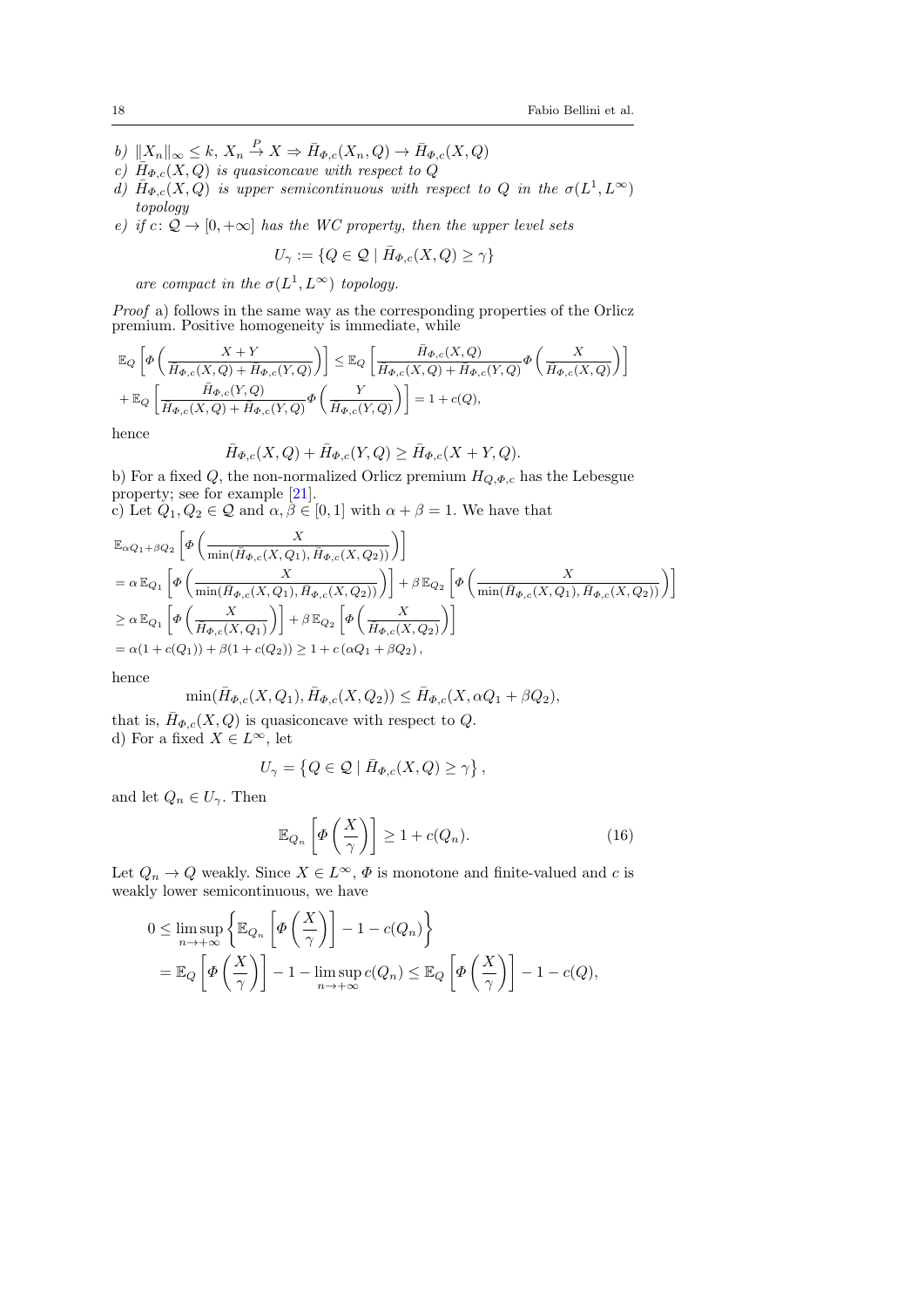hence  $\bar{H}_{\Phi,c}(X,Q) \geq \gamma$ . e) Let again  $Q_n \in U_\gamma$ . From [\(16\)](#page-17-0), we get

$$
c(Q_n) \leq \mathbb{E}_{Q_n}\left[\varPhi\left(\frac{X}{\gamma}\right)\right] - 1 \leq \varPhi\left(\frac{\operatorname{ess} \sup X}{\gamma}\right) - 1.
$$

From the WC property, there exists a subsequence  $Q_{n_k} \to \overline{Q}$ . Since from item d)  $U_{\gamma}$  is weakly closed, it follows that  $\overline{Q} \in U_{\gamma}$ , which proves the thesis.  $\Box$ 

<span id="page-18-0"></span>**Theorem 3** Let  $c: \mathcal{Q} \to [0, +\infty]$  be convex and lower semicontinuous with respect to the  $\sigma(L^1, L^{\infty})$  topology, with  $\inf_{Q \in \mathcal{Q}} c(Q) = 0$ . Let  $\Phi: [0, +\infty) \to$  $[0, +\infty)$  be convex, with  $\Phi(0) = 0$ ,  $\Phi(1) = 1$  and  $\Phi(+\infty) = +\infty$ . Let  $\bar{H}_{\Phi,c}$ :  $L^{\infty} \times$  $\mathcal{Q} \rightarrow [0, +\infty)$  be as in [\(15\)](#page-16-0) and let as before

$$
H_{\Phi,c}(X) = \sup_{Q \in \mathcal{Q}} \bar{H}_{\Phi,c}(X,Q).
$$

Then,  $H_{\Phi,c}$  is monotone, positively homogeneous and subadditive. Moreover, for each  $X \in L_+^{\infty}$  and  $k > 0$ , we have:

- a)  $H_{\Phi,c}(k) = k$
- b)  $H_{\Phi,c}(X + k) \leq H_{\Phi,c}(X) + k$
- c)  $c(Q^*) = 0 \Rightarrow H_{\Phi,c}(X) \geq \mathbb{E}_{Q^*}(X)$
- d) inf<sub>Q∈Q</sub>  $H_{Q,\Phi,0}(X) \leq H_{\Phi,c}(X) \leq \sup_{Q \in \mathcal{Q}} H_{Q,\Phi,0}(X)$
- e)  $||X_n||_{\infty} \leq k, X_n \stackrel{P}{\to} X \Rightarrow H_{\Phi,c}(X) \leq \liminf H_{\Phi,c}(X_n)$ , that is  $H_{\Phi,c}$  has the Fatou property
- f) if c has the WC property, then there exists  $\overline{Q} \in \mathcal{Q}$  such that

$$
H_{\Phi,c}(X) = \bar{H}_{\Phi,c}(X,\bar{Q})
$$

Proof Monotonicity, positive homogeneity and subadditivity follow immedi-ately from Proposition [2.](#page-15-1) If  $X = k$  P-a.s., then

$$
\sup_{Q \in \mathcal{Q}} \left\{ \mathbb{E} \left[ \Phi \left( \frac{X}{k} \right) \right] - c(Q) \right\} = \Phi(1) - \sup_{Q \in \mathcal{Q}} c(Q) = 1,
$$

from which a) follows. b) follows from subadditivity and a). From Proposition [2,](#page-15-1)

$$
H_{\Phi,c}(X) = \sup_{Q \in \mathcal{Q}} H_{Q,\Phi,c(Q)}(X) \ge H_{Q^*,\Phi,0}(X) \ge \mathbb{E}_{Q^*}(X),
$$

that is c). Similarly, d) follows from

$$
H_{\Phi,c}(X) = \sup_{Q \in \mathcal{Q}} H_{Q,\Phi,c(Q)}(X) \le \sup_{Q \in \mathcal{Q}} H_{Q,\Phi,0}(X)
$$

and the observation that

$$
\sup_{Q \in \mathcal{Q}} \left\{ \mathbb{E}_Q \left[ \varPhi \left( \frac{X}{\inf_{Q \in \mathcal{Q}} H_{Q, \varPhi, 0}(X)} \right) \right] - c(Q) \right\}
$$
  
 
$$
\geq \sup_{Q \in \mathcal{Q}} \left\{ \mathbb{E}_Q \left[ \varPhi \left( \frac{X}{H_{Q, \varPhi, 0}(X)} \right) \right] - c(Q) \right\} = 1,
$$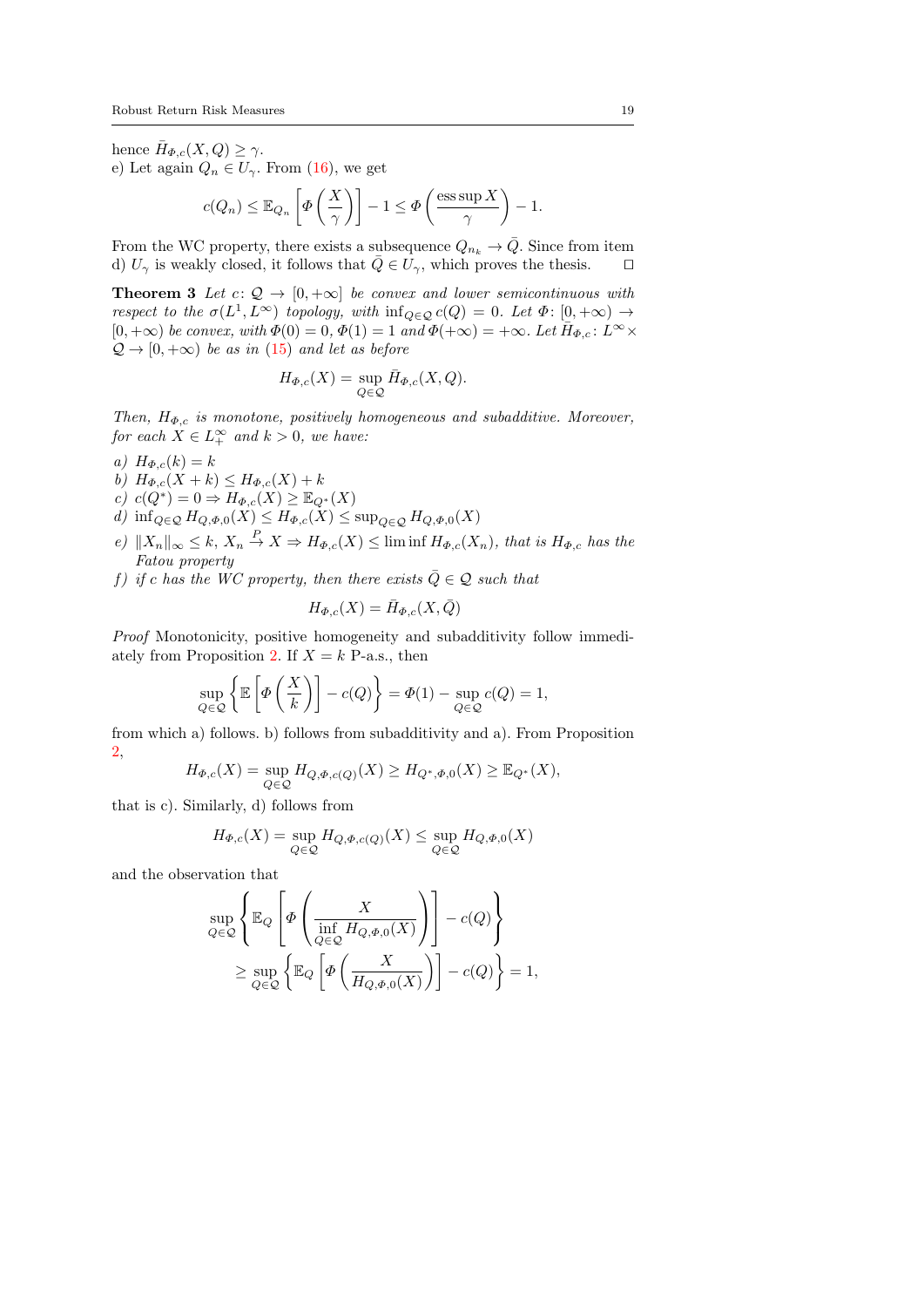which shows that  $\inf_{Q \in \mathcal{Q}} H_{Q,\Phi,0}(X) \leq H_{\Phi,c}(X)$ . e) Let  $||X_n||_{\infty} \leq k, X_n \to X$  in probability. Then,

$$
H_{\Phi,c}(X_n) \le \gamma \Rightarrow H_{Q,\Phi,c(Q)}(X_n) \le \gamma \Rightarrow H_{Q,\Phi,c(Q)}(X) \le \gamma \Rightarrow H_{\Phi,c}(X) \le \gamma,
$$

from which the thesis follows.

f) From Lemma  $6$  we have that, if c has the WC property, then the upper level sets of  $\bar{H}_{\Phi,c}(X,Q)$  are weakly compact. Moreover,  $\bar{H}_{\Phi,c}(X,Q)$  is weakly upper semicontinuous, hence the maximum is attained.  $\square$ 

#### 4.2 Translation invariance of robust Orlicz premia

Orlicz premia  $H_{\Phi}$  are not in general translation invariant, with the exception of the case  $\Phi(x) = x$ , as was shown by [\[21\]](#page-31-7). If  $\Phi(x) = x$ , also robust Orlicz premia of the form  $H_{\Phi,S}(X)$  are translation invariant. The following theorem gives a partial converse:

**Theorem 4** Let  $\Phi$ :  $[0, +\infty) \rightarrow [0, +\infty)$  be convex and twice differentiable, with  $\Phi(0) = 0$  and  $\Phi(1) = 1$ . Let  $S \subset \mathcal{Q}$  be weakly compact, and let  $H_{\Phi,S}$  be defined as in [\(8\)](#page-13-1). If  $H_{\Phi,S}$  is translation invariant, then  $\Phi(x) = x$ .

*Proof* Let us consider a dyadic random variable  $X$  which can take the values  $a > 0$  and  $b > 0$ , and let  $p_Q := Q(X = a)$ . The Orlicz premium  $H_{Q,\Phi,0}(X)$  is the unique solution to the equation

$$
p_Q \Phi\left(\frac{a}{H_{Q,\Phi,0}(X)}\right) + (1 - p_Q) \Phi\left(\frac{b}{H_{Q,\Phi,0}(X)}\right) = 1,
$$

and the robust Orlicz premium  $H_{\Phi,S}(X)$  is given by

$$
H_{\Phi,\mathcal{S}}(X) = \sup_{Q \in \mathcal{S}} H_{Q,\Phi,0}(X).
$$

Since S is weakly compact the supremum is attained, so  $\exists \bar{Q} \in \mathcal{S}$  such that

$$
p_{\bar{Q}}\Phi\left(\frac{a}{H_{\Phi,S}(X)}\right) + (1 - p_{\bar{Q}})\Phi\left(\frac{b}{H_{\Phi,S}(X)}\right) = 1.
$$

Notice that since  $H_{Q,\Phi,0}(X)$  is monotonic with respect to first-order stochastic dominance, it holds that

$$
p_{\bar{Q}} = \min_{Q \in \mathcal{S}} Q(X = a) = \min_{Q \in \mathcal{S}} p_Q.
$$

Assuming translation invariance, for each  $h > 0$ ,

$$
\sup_{Q \in \mathcal{S}} \left\{ p_Q \Phi \left( \frac{a+h}{H_{\Phi,\mathcal{S}}(X)+h} \right) + (1-p_Q) \Phi \left( \frac{b+h}{H_{\Phi,\mathcal{S}}(X)+h} \right) \right\} = 1,
$$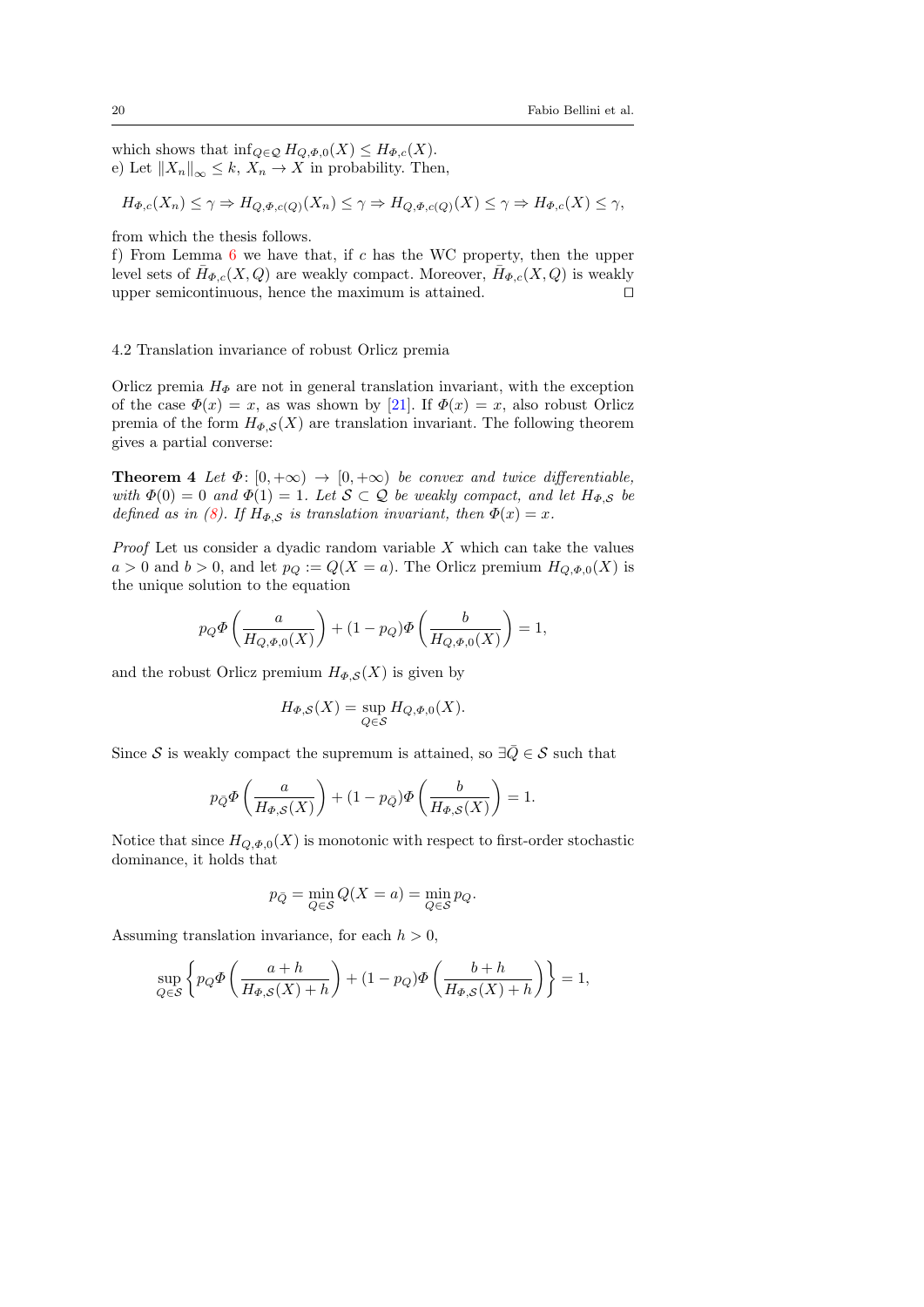and also

<span id="page-20-0"></span>
$$
p_{\bar{Q}}\Phi\left(\frac{a+h}{H_{\Phi,S}(X)+h}\right) + (1-p_{\bar{Q}})\Phi\left(\frac{b+h}{H_{\Phi,S}(X)+h}\right) = 1,\tag{17}
$$

since trivially

$$
\min_{Q \in \mathcal{S}} Q(X + h = a + h) = \min_{Q \in \mathcal{S}} Q(X = a) = p_{\bar{Q}}.
$$

Summing up, for each  $a > 0$  and  $b > 0$ , there exists  $p_{\overline{O}}$  such that for each  $h > 0$  equation [\(17\)](#page-20-0) holds. Differentiating twice with respect to h we get

$$
p_{\bar{Q}}\Phi''\left(\frac{a+h}{H_{\Phi,S}(X)+h}\right)(H_{\Phi,S}(X)-a)^2+(1-p_{\bar{Q}})\Phi''\left(\frac{b+h}{H_{\Phi,S}(X)+h}\right)(H_{\Phi,S}(X)-b)^2=0,
$$

and from the generality of a, b and h we get  $\Phi''(x) = 0$  for each  $x > 0$ .

The theorem above shows basically that in order to have translation invariance of  $H_{\Phi,S}(X)$ , it is necessary to stick to the case  $\Phi(x) = x$ . And indeed, under this hypothesis,  $H_{\Phi, \mathcal{S}}$  is translation invariant. A further natural question is under which hypotheses on  $c: \mathcal{Q} \to \mathbb{R}$  (or, alternatively, on  $\beta: \mathcal{Q} \to [0,1]$ ) the robust Orlicz premium  $H_{\Phi,c}$  (or  $H_{\Phi,\beta}$ ) with  $\Phi(x) = x$  is translation invariant. As shown in the following example, linearity of  $\Phi$  does not guarantee translation invariance of  $H_{\Phi,c}$  and  $H_{\Phi,\beta}$ . Notice that, for  $\Phi(x) = x$ , the robust Orlicz premium  $H_{\Phi,\beta}$  has the explicit formulation

<span id="page-20-1"></span>
$$
H_{\Phi,\beta}(X) = \sup_{Q \in \mathcal{Q}} \{ \beta(Q) \, \mathbb{E}_Q[X] \}. \tag{18}
$$

[\(18\)](#page-20-1) can be interpreted as a worst-case  $\beta$ -discounted expectation.

Example 4 Consider  $\Omega = {\omega_1;\omega_2}$ ,  $\mathcal{Q} = {Q_1;Q_2}$ , with  $Q_1(\omega_1) = Q_1(\omega_2) =$  $1/2, Q_2(\omega_1) = 1/4, Q_2(\omega_2) = 3/4$  and

$$
c(Q_1) = 0, \quad c(Q_2) = \frac{1}{4},
$$
  

$$
\beta(Q_1) = 1, \quad \beta(Q_2) = \frac{5}{6},
$$

and assume  $\Phi(x) = x$ .

Taking  $k = 3$  and  $X = \begin{cases} 0, & \text{on } \omega_1, \\ 1, & \text{on } \omega_2. \end{cases}$  $\alpha$ , on  $\omega_1$ , it is easy to verify that  $H_{\Phi,c}(X+k) =$ <br>1, on  $\omega_2$ ,  $\frac{7}{2}$  <  $H_{\Phi,c}(X) + k = \frac{18}{5}$  and  $H_{\Phi,\beta}(X + k) = \frac{7}{2}$  <  $H_{\Phi,\beta}(X) + k = \frac{29}{8}$ . Hence, translation invariance fails for both  $H_{\Phi,c}$  and  $H_{\Phi,\beta}$  (although  $\Phi$  is linear).

One may conjecture that, under linearity of  $\Phi$ , translation invariance of  $H_{\Phi,\beta}$  (resp.  $H_{\Phi,c}$ ) is equivalent to  $\beta \equiv 1$  (resp.  $c \equiv 0$ ). This is essentially true when one considers only "relevant" probability measures. In order to clarify this point, we provide the following example.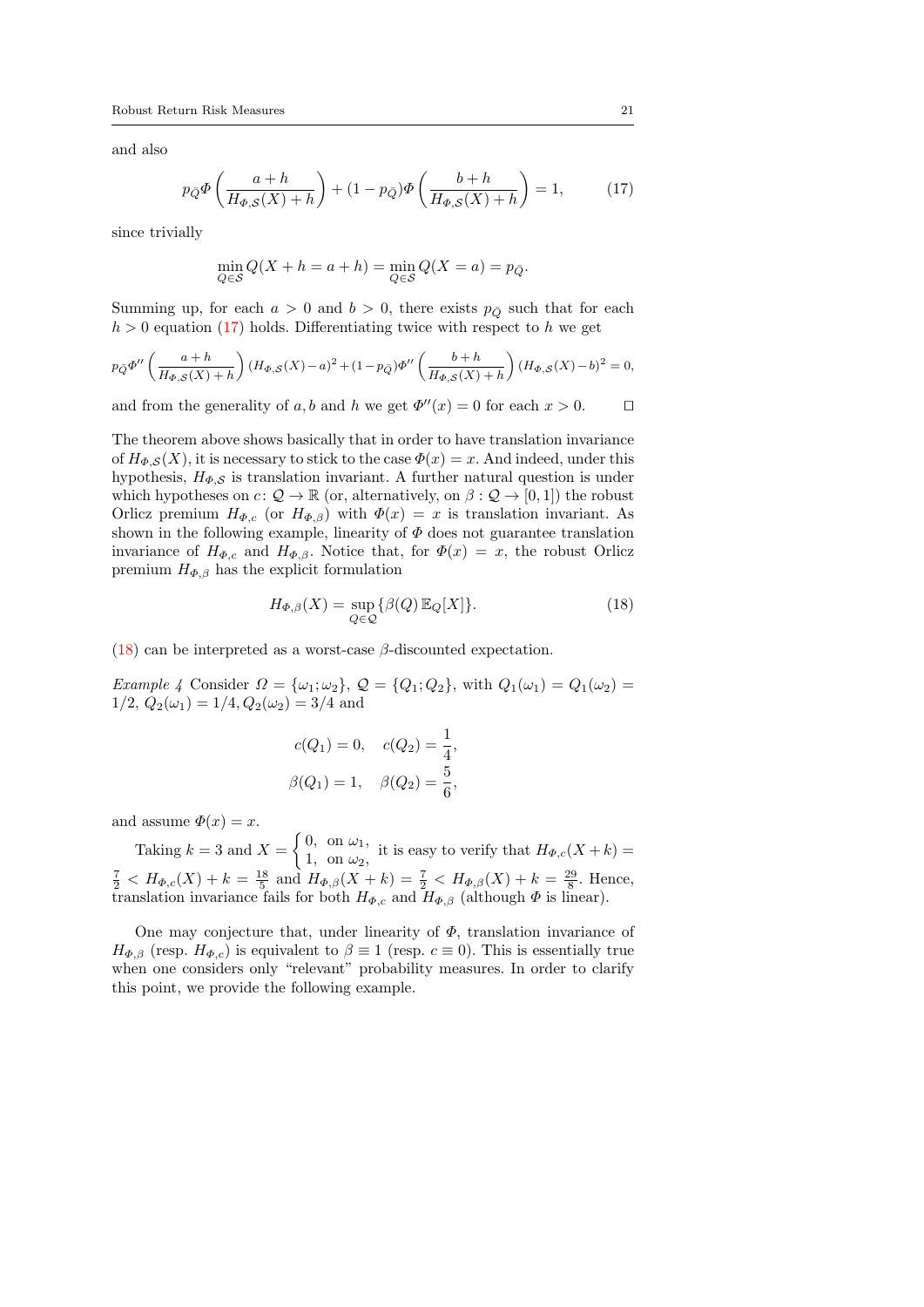Example 5 Consider  $\Omega = {\omega_1; \omega_2}$ ,  $\mathcal{Q} = {Q_1; Q_2}$ , with  $Q_1(\omega_1) = Q_1(\omega_2) =$  $1/2$ ,  $Q_2(\omega_1) = 1/4$ ,  $Q_2(\omega_2) = 3/4$  and

$$
\beta(Q_1) = 1, \quad \beta(Q_2) = \frac{1}{2},
$$

and assume  $\Phi(x) = x$ .

For any  $X \in L_+^{\infty}$  and  $k \geq 0$ , it holds that  $H_{\Phi,\beta}(X+k) = \mathbb{E}_{Q_1}(X) + k =$  $H_{\Phi,\beta}(X) + k$ . In other words, translation invariance holds for any  $X \in L^{\infty}_+$ and  $k \geq 0$  even if  $\beta(Q_2) < 1$ . The underlying reason is that here

$$
\mathbb{E}_{Q_1}(X) \ge \beta(Q_2) \mathbb{E}_{Q_2}(X), \quad \text{for any } X \in L_+^{\infty},
$$

that is, the probability  $Q_2$  is "irrelevant" since the maximum is always attained in  $Q_1$ .

Assume  $\Phi(x) = x$ . The following result gives a *necessary* condition for  $H_{\Phi,c}$  (respectively  $H_{\Phi,\beta}$ ) to be translation invariant. This condition is the one we have conjectured and essentially requires that probability measures having  $c(\cdot) > 0$  (resp.  $\beta(\cdot) < 1$ ) can be dropped since they are always "irrelevant". The condition  $c(Q) = 0$  (resp.  $\beta(Q) = 1$ ) for any  $Q \in \mathcal{Q}$  is always sufficient for the translation invariance of  $H_{\Phi,c}$  (respectively  $H_{\Phi,\beta}$ ).

**Proposition 3** Assume that  $\Phi(x) = x$  and that the supremum is always attained in  $(12)$  (resp.  $(13)$ ).

If translation invariance holds for  $H_{\Phi,c}$  (respectively  $H_{\Phi,\beta}$ ), then there does not exist any  $\overline{Q} \in \mathcal{Q}$  such that  $c(\overline{Q}) > 0$  (resp.  $\beta(\overline{Q}) < 1$ ) and such that for some  $X \in L_+^{\infty}$  the maximum in [\(12\)](#page-14-3) (resp. [\(13\)](#page-14-4)) is realized only in such  $\overline{Q}$ .

*Proof* Let us focus first on the case of  $H_{\Phi,c}$  and assume by contradiction that there exists a  $\overline{Q} \in \mathcal{Q}$  such that  $c(\overline{Q}) > 0$  and such that for some  $\overline{X} \in L^{\infty}_+$  the maximum in  $(12)$  is realized only in such  $\overline{Q}$ . Hence,

$$
H_{\Phi,c}(\bar{X}) = \frac{\mathbb{E}_{\bar{Q}}[\bar{X}]}{1 + c(\bar{Q})} > \frac{\mathbb{E}_{Q}[\bar{X}]}{1 + c(Q)},
$$

for any  $Q \in \mathcal{Q} \setminus \{\overline{Q}\}.$ 

We are now going to prove that the following two cases cannot occur when translation invariance holds: (a)  $H_{\Phi,c}(\bar{X}+k) = \frac{\mathbb{E}_{\tilde{Q}_k}[\bar{X}+k]}{1+\alpha(\tilde{Q}_k)}$  $\frac{Q_k}{1+c(\tilde{Q}_k)}$  with  $c(Q_k)=0$  for some  $k > 0$ ; (b)  $H_{\Phi,c}(\bar{X} + k) = \frac{\mathbb{E}_{\tilde{Q}_k}[\bar{X} + k]}{1 + c(\tilde{Q}_k)}$  $\frac{Q_k(1+|S|)}{1+c(\widetilde{Q}_k)}$  with  $c(Q_k) > 0$  for any  $k > 0$ .

(a) If  $H_{\Phi,c}(\bar{X}+k) = \frac{\mathbb{E}_{\tilde{Q}_k}[\bar{X}+k]}{1+e(\tilde{Q}_k)}$  $\frac{C_{Q_k}P^{(1)}(Q_k)}{1+c(\tilde{Q}_k)}$  with  $c(Q_k)=0$  for some  $k>0$ , then, for such  $k$ ,

$$
H_{\Phi,c}(\bar{X}+k)-k=\frac{\mathbb{E}_{\widetilde{Q}_k}[\bar{X}+k]}{1+c(\widetilde{Q}_k)}-k=\mathbb{E}_{\widetilde{Q}_k}[\bar{X}+k]-k=\mathbb{E}_{\widetilde{Q}_k}[\bar{X}]
$$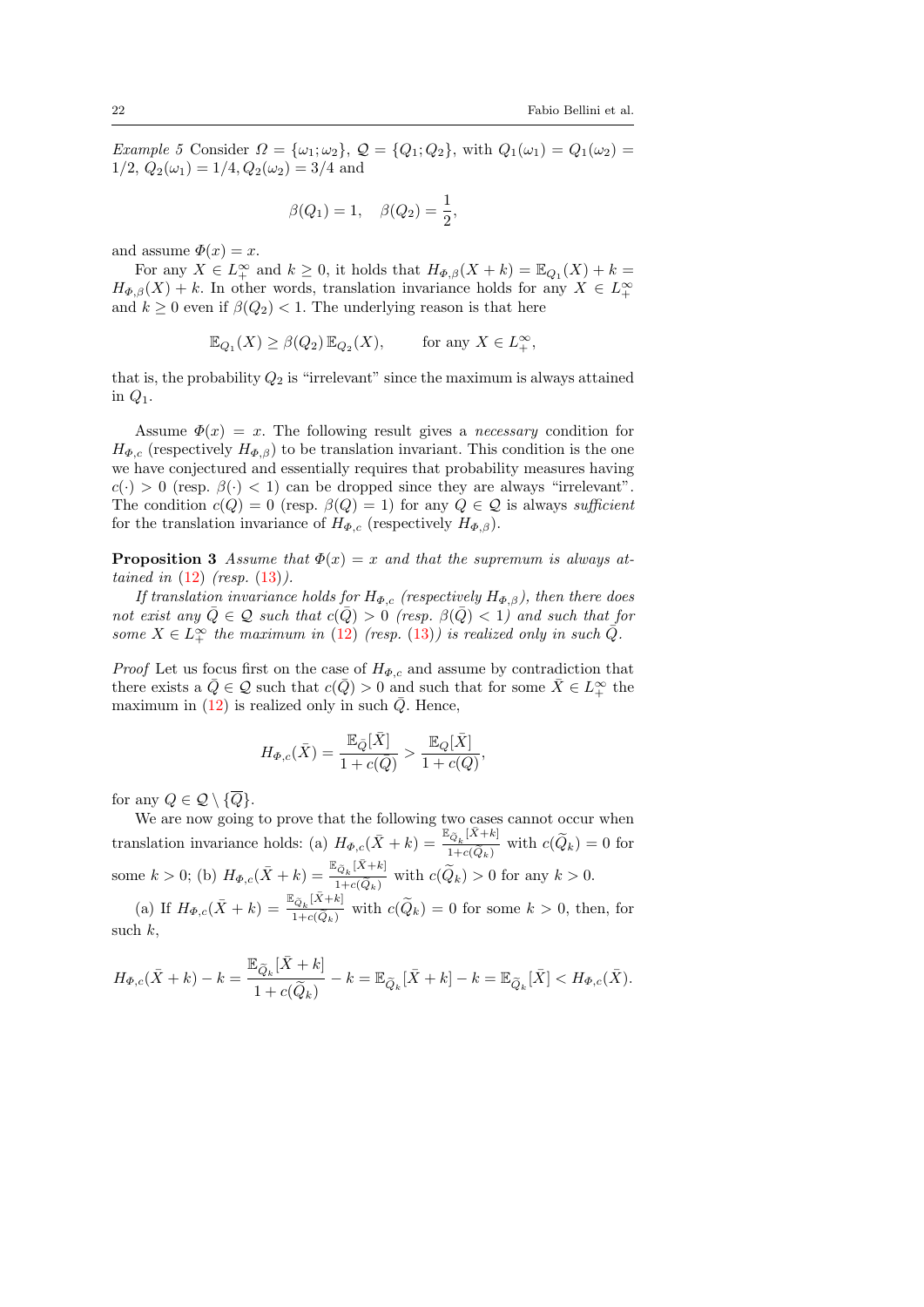(b) If  $H_{\Phi,c}(\bar{X}+k) = \frac{\mathbb{E}_{\tilde{Q}_k}[\bar{X}+k]}{1+\mathbb{E}(\tilde{Q}_k)}$  $\frac{C_{Q_k}P^{(1)}(R)}{1+c(\widetilde{Q}_k)}$  with  $c(Q_k) > 0$  for any  $k > 0$ , then, for any  $k$ ,

$$
H_{\Phi,c}(\bar{X}+k)-k=\frac{\mathbb{E}_{\widetilde{Q}_k}[\bar{X}+k]}{1+c(\widetilde{Q}_k)}-k=\frac{\mathbb{E}_{\widetilde{Q}_k}[\bar{X}]-kc(\widetilde{Q}_k)}{1+c(\widetilde{Q}_k)}<\frac{\mathbb{E}_{\widetilde{Q}_k}[\bar{X}]}{1+c(\widetilde{Q}_k)}
$$

In both cases, translation invariance fails. This proves the thesis. The case of  $H_{\Phi,\beta}$  can be proved similarly.

#### 4.3 Axiomatization of robust Orlicz premia and robust shortfall risk

The aim of this subsection is to discuss the axiomatic foundation of robust Orlicz premia introduced in Definition [2.](#page-13-2) In view of the correspondence between Orlicz premia and utility-based shortfall risk studied in Subsection [3.1,](#page-9-2) we focus on the axiomatization of robust shortfall risk, introduced in [\[17\]](#page-31-0) by means of the acceptance set

$$
A_{\rho_{\mathcal{S}}} := \{ X \in L^{\infty} \mid \mathbb{E}_{Q} \left[ \ell(X) \right] \leq 0, \, \forall Q \in \mathcal{S} \},
$$

for a suitable  $S \subset \mathcal{Q}$ . A related characterization result has been provided by [\[27\]](#page-32-7) for the particular case of robust entropic risk measures (called entropy coherent risk measures in [\[27\]](#page-32-7)), which are of the form

$$
\rho(X) := \sup_{Q \in \mathcal{S}} e_{Q, \bar{\gamma}}(X),
$$

where

$$
e_{Q,\bar{\gamma}}(X) = \bar{\gamma} \log \left( \mathbb{E}_Q \left[ \exp \left( \frac{X}{\bar{\gamma}} \right) \right] \right), \qquad \bar{\gamma} > 0.
$$

The Laeven-Stadje Theorem axiomatizes robust entropic risk measures in the wider class of robust monetary risk measures, which are defined by

$$
\rho(X) = \sup_{Q \in \mathcal{S}} \rho_Q(X),
$$

where each  $\rho_Q$  is translation invariant,  $Q$ -monotone in the sense that

$$
X \leq Y Q\text{-a.s.} \Rightarrow \rho_Q(X) \leq \rho_Q(Y),
$$

and Q-law invariant, in the sense that

$$
F_X^Q = F_Y^Q \Rightarrow \rho_Q(X) = \rho_Q(Y),
$$

where for each  $X \in L^{\infty}$  and  $Q \in \mathcal{S}$  we denote by  $F_X^Q$  the distribution function of X under the probabilistic model  $Q$ . In the axiomatization of [\[27\]](#page-32-7), a crucial role is played by the axiom of acceptance neutrality:

<span id="page-22-0"></span>
$$
\text{if } F_X^{Q_1} = F_Y^{Q_2} \text{ then } X \in A_{\rho_{Q_1}} \Leftrightarrow Y \in A_{\rho_{Q_2}},\tag{19}
$$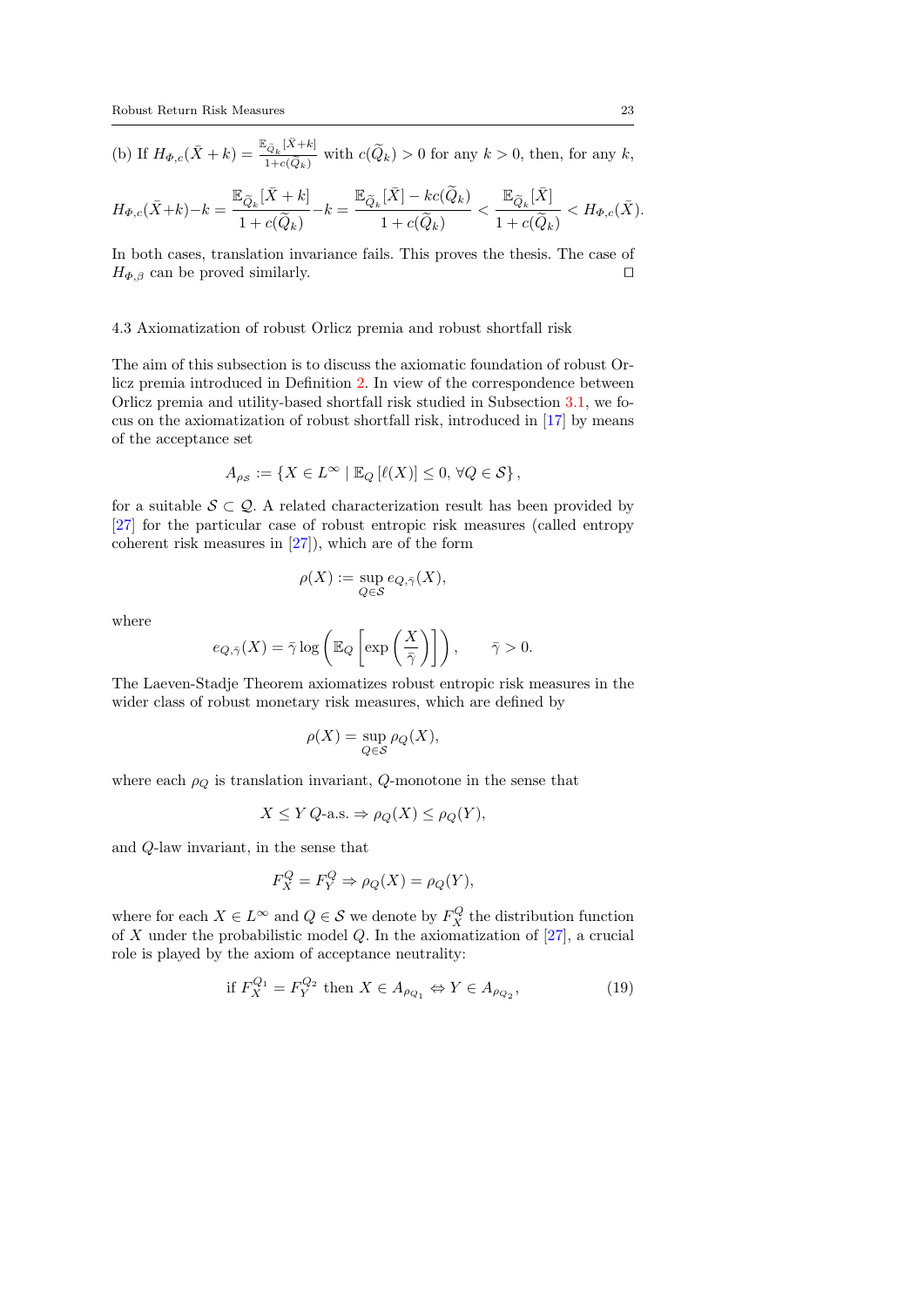which is much stronger than  $Q$ -law invariance of each  $\rho_Q$ . Indeed, acceptance neutrality implies that the acceptance sets at the level of distributions are the same: for each  $Q_1, Q_2 \in \mathcal{S}$ ,

$$
\{F \in \mathcal{M}_{1,c} \mid \rho_{Q_1}(F) \le 0\} = \{F \in \mathcal{M}_{1,c} \mid \rho_{Q_2}(F) \le 0\}.
$$

In words, we may say that a random variable  $X$  is acceptable under a model  $Q$  if and only if its distribution  $F_X^Q$  belongs to a common set of acceptable distributions. Under the acceptance neutrality axiom, it is immediate to provide an axiomatization of robust shortfall risk.

## **Theorem 5** Let  $X \in L^{\infty}$  and let

$$
\rho(X)=\sup_{Q\in\mathcal{S}}\rho_Q(X),
$$

where for each  $Q \in \mathcal{S}$ i)  $\rho_Q$  is translation invariant with  $\rho_Q(X) = 0$  if  $X = 0$  Q-a.s. ii)  $\rho_Q$  is Q-monotone iii)  $F_X^Q = F_Y^Q \Rightarrow \rho_Q(X) = \rho_Q(Y)$ . Assume moreover that acceptance neutrality [\(19\)](#page-22-0) holds, and that there exists  $Q \in \mathcal{S}$  such that  $\mathcal{A}_{\rho_{\overline{Q}}}$  satisfies the hypotheses of Weber's Theorem (Theorem [1\)](#page-11-1). Then,

$$
\rho(X) = \sup_{Q \in \mathcal{S}} \inf \left\{ m \in \mathbb{R} \middle| \mathbb{E}_Q[\ell(X-m)] \le 0 \right\}.
$$

Thus,  $\rho$  is a robust shortfall risk.

Proof From Weber's Theorem it follows that there exists a nondecreasing  $\ell : \mathbb{R} \to \mathbb{R}$  with  $\ell(-\infty) < 0 < \ell(+\infty)$  such that

$$
\rho_{\overline{Q}}(X) = \inf \{ m \in \mathbb{R} \mid \mathbb{E}_{\overline{Q}}[\ell(X - m)] \le 0 \},\
$$

that is,

$$
\mathcal{A}_{\rho_{\overline{Q}}} = \left\{ F \in \mathcal{M}_{1,c} \mid \int \ell(x) dF(x) \le 0 \right\}.
$$

From acceptance neutrality, for each  $Q \in \mathcal{S}$ , it holds that  $\mathcal{A}_{\rho_Q} = \mathcal{A}_{\rho_{\overline{Q}}}$ , so

$$
\rho_Q(X) = \inf \{ m \in \mathbb{R} \mid \mathbb{E}_Q[\ell(X-m)] \le 0 \},\
$$

from which the thesis follows.  $\Box$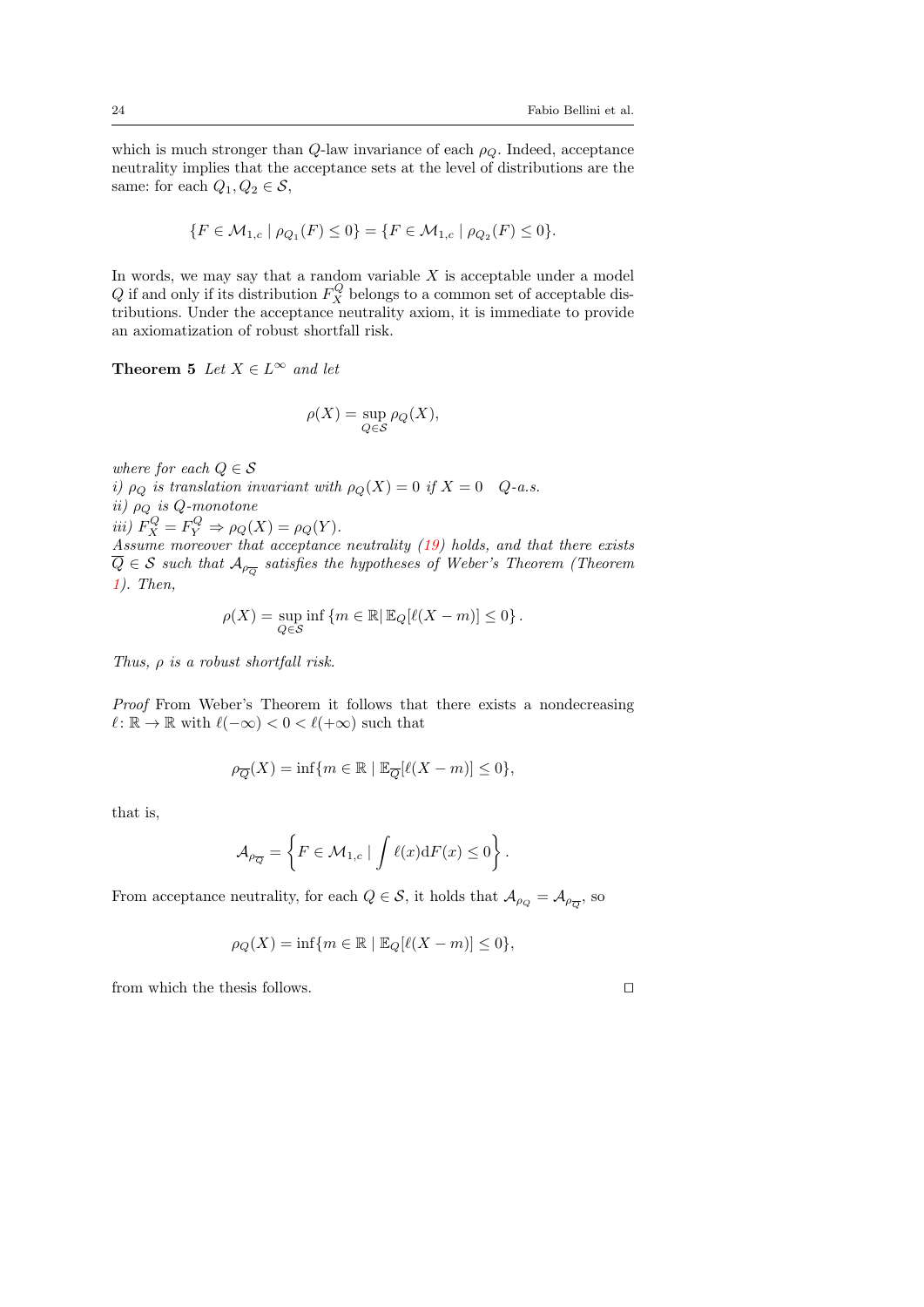### 4.4 The case of multiple  $\Phi$

In the previous subsections we considered robustified versions of Orlicz premia that originated from ambiguity on the true probabilistic model Q, modeled by a worst-case approach with an additive or multiplicative penalty function. In this subsection we consider the situation in which there is only one probabilistic model P, but the decision-maker is uncertain about his Young function  $\Phi$ . Indeed, he has a multiplicity of possible Young functions, and takes a worstcase approach. This setting is analogous to a worst-case approach under a multiplicity of utility functions as considered by [\[29\]](#page-32-14) and [\[8\]](#page-31-15).

<span id="page-24-0"></span>Definition 4 (Robust Orlicz premium - multiple  $\Phi$ ) Let  $X \in L^{\infty}_+$  and  $\mathfrak{F} = {\Phi_\alpha}_{\alpha \in I}$ , where each  $\Phi_\alpha$  is convex and satisfies the usual assumptions  $\Phi_{\alpha}(0) = 0, \Phi_{\alpha}(1) = 1$  and  $\Phi_{\alpha}(+\infty) = +\infty$ . Let  $\sup_{\Phi \in \mathfrak{F}} \Phi(x) < +\infty$ , for each  $x > 0$ . We define

$$
H_{\mathfrak{F}}(X) := \inf \left\{ k > 0 \; \Big| \; \sup_{\Phi \in \mathfrak{F}} \mathbb{E}_{P} \left[ \Phi \left( \frac{X}{k} \right) \right] \leq 1 \right\}.
$$

We state the following result:

**Proposition 4** Let  $X \in L_+^{\infty}$  and let  $H_{\mathfrak{F}}(X)$  be as in Definition [4.](#page-24-0) Then:

a)  $H_{\mathfrak{F}}(X)$  is the unique solution to the equation

$$
\sup_{\Phi \in \mathfrak{F}} \mathbb{E}_P \left[ \Phi \left( \frac{X}{H_{\mathfrak{F}}(X)} \right) \right] = 1
$$

b) It holds that

$$
H_{\mathfrak{F}}(X)=\sup_{\Phi\in\mathfrak{F}}H_{\Phi}(X)
$$

- c)  $H_{\mathfrak{F}}(X)$  is law invariant, monotone, positively homogeneous and subadditive
- d)  $H_{\mathfrak{F}}(k) = k$ , for each  $k \in \mathbb{R}$
- e)  $H_{\mathfrak{F}}(X) \geq \mathbb{E}_P[X]$
- f)  $||X_n||_{\infty} \leq k$ ,  $X_n \stackrel{P}{\to} X \Rightarrow H_{\mathfrak{F}}(X) \leq \liminf H_{\mathfrak{F}}(X_n)$ , that is,  $H_{\mathfrak{F}}$  has the Fatou property.

Proof a) Let

$$
g(k) = \sup_{\phi \in \mathfrak{F}} \mathbb{E}_P \left[ \Phi(kX) \right].
$$

Then, from the assumption  $\sup_{\Phi \in \mathfrak{F}} \Phi(x) < +\infty$ , we obtain that g is finite and convex, and hence continuous, from which the thesis follows. b) Let  $\bar{\Phi} \in \mathfrak{F}$ . Since

$$
\mathbb{E}_P\left[\bar{\varPhi}\left(\frac{X}{H_{\bar{\varPhi}}(X)}\right)\right] = 1,
$$

clearly

$$
\sup_{\varPhi\in\mathfrak{F}}\mathbb{E}_P\left[\varPhi\left(\frac{X}{H_{\bar{\varPhi}}(X)}\right)\right]\geq 1,
$$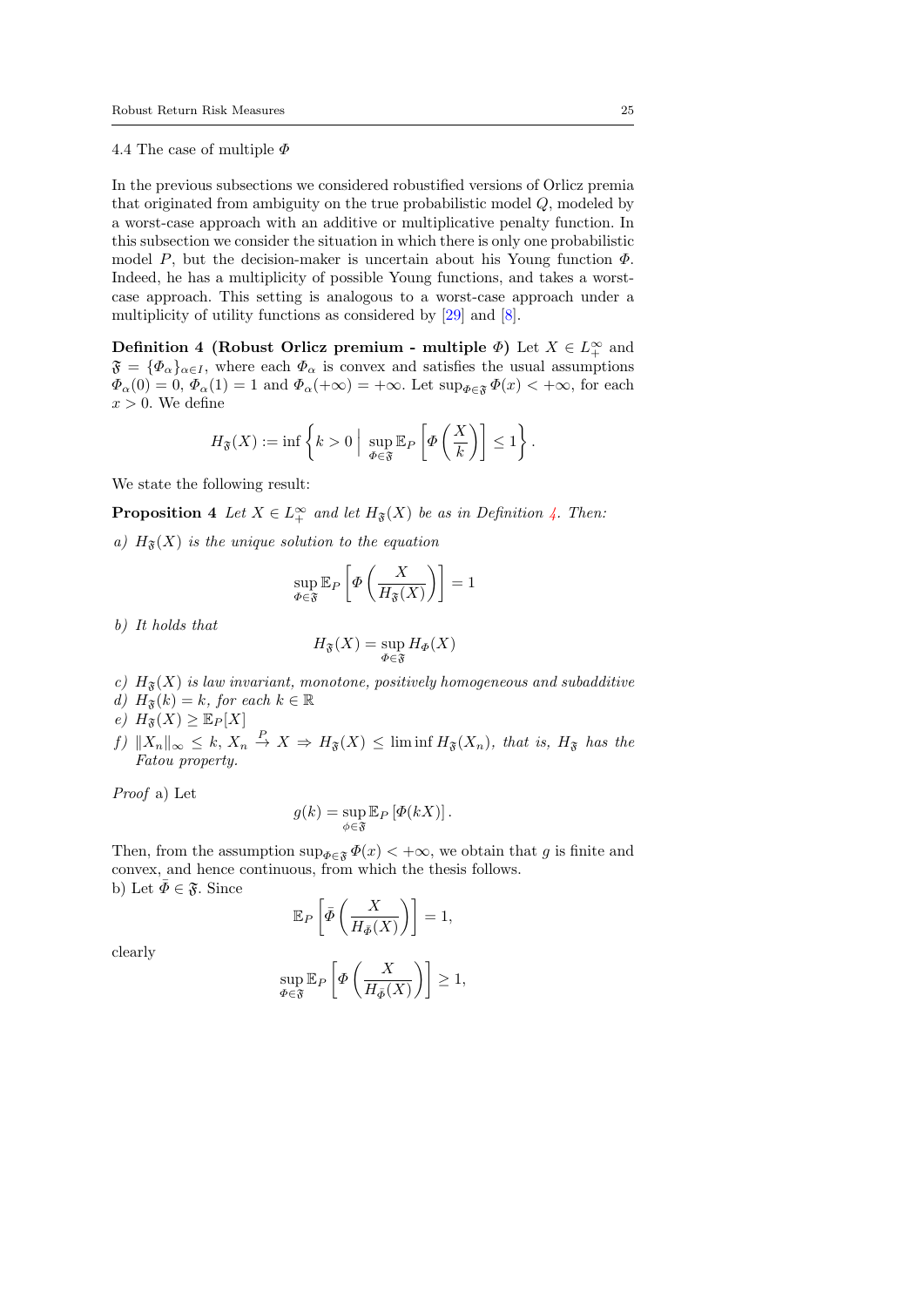which implies  $H_{\bar{\Phi}}(X) \leq H_{\mathfrak{F}}(X)$ , thus

$$
\sup_{\bar{\Phi}\in\mathfrak{F}}H_{\bar{\Phi}}(X)\leq H_{\mathfrak{F}}(X).
$$

On the other hand,

$$
\sup_{\varPhi\in\mathfrak{F}}\mathbb{E}_P\left[\varPhi\left(\frac{X}{\sup_{\bar{\varPhi}\in\mathfrak{F}}H_{\bar{\varPhi}}(X)}\right)\right]\leq \sup_{\varPhi\in\mathfrak{F}}\mathbb{E}_P\left[\varPhi\left(\frac{X}{H_{\varPhi}(X)}\right)\right]=1,
$$

from which we obtain the reverse inequality.

c), d), e), f) follow from b), as in the proof of Theorem [3.](#page-18-0)

#### <span id="page-25-0"></span>5 Robustification of Haezendonck-Goovaerts risk measures

Let us now recall the definition of the Haezendonck-Goovaerts risk measure:

$$
\Pi_{Q,\Phi,c}(X) := \inf_{x \in \mathbb{R}} \left\{ x + H_{Q,\Phi,c} \left( (X - x)^+ \right) \right\}
$$

(see [\[20\]](#page-31-1) or [\[1,](#page-30-1) [2\]](#page-30-2)). Notice that the parameter  $\alpha \in (0,1)$  in the original definition has been replaced here by  $c \in [0, +\infty)$ , in order to be consistent with [\(14\)](#page-15-2) in Definition [3.](#page-15-0) Haezendonck-Goovaerts risk measures are coherent risk measures, they provide a natural extension to the Rockafellar-Uryasev [\[35\]](#page-32-1) construction of Conditional Value-at-Risk, and their properties are well-known. In particular, their dual representation is given by

$$
\Pi_{Q,\Phi,c}(X) = \max_{R \in \mathcal{R}_Q} \mathbb{E}_R[X],
$$

where

<span id="page-25-2"></span>
$$
\mathcal{R}_Q = \{ R \ll P : \mathbb{E}_R[X] \le H_{Q,\Phi,c}(X), \forall X \in L_+^{\infty} \}.
$$
 (20)

It is natural to suggest a similar construction in the robust case, so we define the robust Haezendonck-Goovaerts risk measure as

<span id="page-25-1"></span>
$$
\Pi_{\Phi,c}(X) := \inf_{x \in \mathbb{R}} \left\{ x + H_{\Phi,c} \left( (X - x)^+ \right) \right\}.
$$
 (21)

<span id="page-25-3"></span>**Proposition 5** Let  $X \in L^{\infty}(\Omega, \mathcal{F}, P)$ . Furthermore, let  $c: \mathcal{Q} \to [0, +\infty]$  be convex and lower semicontinuous with respect to the  $\sigma(L^1, L^{\infty})$  topology, with  $\min_{Q \in \mathcal{Q}} c(Q) = c(Q^*) = 0$ , and let  $\Phi: [0, +\infty) \to [0, +\infty)$  be convex, with  $\Phi(0) = 0, \Phi(1) = 1$  and  $\Phi(+\infty) = +\infty$ . Finally, let  $H_{\Phi,c}$  be as in [\(9\)](#page-14-0) and  $\Pi_{\Phi,c}$  as in [\(21\)](#page-25-1). Then:

a)  $\Pi_{\Phi,c}: L^{\infty}(\Omega,\mathcal{F},P) \to \mathbb{R}$  is a coherent risk measure. Moreover,  $\Pi_{\Phi,c}(X) \geq$  $\mathbb{E}_{Q^*}[X].$ 

b)  $\Pi_{\Phi,c}: L^{\infty} \to \mathbb{R}$  has the Fatou property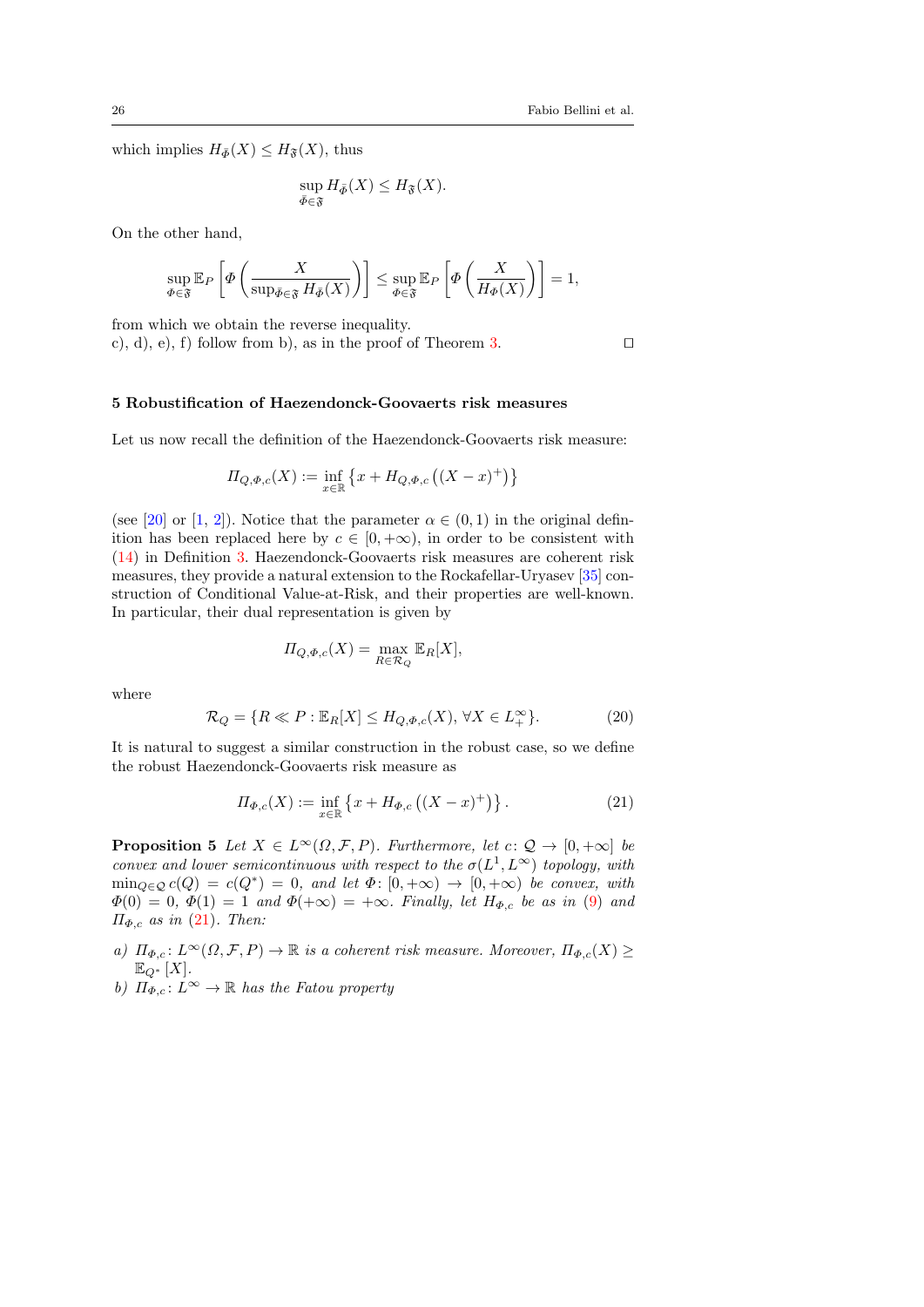c) For each  $X \in L^{\infty}$ , it holds that

$$
\Pi_{\Phi,c}(X) = \sup_{Q \in \mathcal{R}} \mathbb{E}_Q [X],
$$

where

<span id="page-26-0"></span>
$$
\mathcal{R} = \left\{ Q \ll P : \mathbb{E}_Q \left[ X \right] \le H_{\Phi,c}(X) \text{ for any } X \in L_+^{\infty} \right\}. \tag{22}
$$

d) If c satisfies the WC property, then we have the minimax identity

$$
\Pi_{\Phi,c}(X) = \sup_{Q \in \mathcal{Q}} \Pi_{Q,\Phi,c(Q)}(X).
$$

Proof a) Monotonicity, positive homogeneity, convexity and translation invariance (hence, coherence) of  $\Pi_{\Phi,c}$  are straightforward. By Theorem [3](#page-18-0) it follows that

$$
x + H_{\Phi,c}((X-x)^+) \ge x + \mathbb{E}_{Q^*}[(X-x)^+] \ge x + \mathbb{E}_{Q^*}[X-x] = \mathbb{E}_{Q^*}[X],
$$

hence  $\Pi_{\Phi,c}(X) \geq \mathbb{E}_{Q^*}[X]$ .

b) Let  $||X_n||_{\infty} \leq k, X_n \stackrel{P}{\to} X$ . Then there exists a subsequence  $(n_k)$  such that  $X_{n_k} \searrow X$ . Hence, by monotonicity of  $\Pi_{\Phi,c}$ ,

$$
\Pi_{\Phi,c}(X) = \inf_{x \in \mathbb{R}} \{ x + H_{\Phi,c}((X - x)^+) \} \le \inf_{x \in \mathbb{R}} \{ x + H_{\Phi,c}((X_{n_k} - x)^+) \}
$$
  
=  $\Pi_{\Phi,c}(X_{n_k}) \le c$ ,

for any  $n_k$ . The thesis then follows immediately.

c) Following [\[1\]](#page-30-1), we notice that  $\Pi_{\Phi,c}$  can be seen as the inf-convolution of the proper convex functionals  $f$  and  $g$  defined by

$$
f(X) = H_{\Phi,c}(X^+)
$$
  
 
$$
g(X) = \begin{cases} x, & \text{if } X = x, P\text{-a.s.}, \\ +\infty, & \text{otherwise.} \end{cases}
$$

Indeed,

$$
\Pi_{\Phi,c}(X) = \inf_{x \in \mathbb{R}} \left\{ x + H_{\Phi,c} \left( (X - x)^+ \right) \right\} = \inf_{Y \in L^\infty} \left\{ f(X - Y) + g(Y) \right\}.
$$

We get

$$
\left(\varPi_{\varPhi,c}\right)^{*}\left(\varphi\right)=f^{*}\left(\varphi\right)+g^{*}\left(\varphi\right)=\begin{cases} f^{*}\left(\varphi\right),\,\text{if}\,\,\mathbb{E}\left[\varphi\right]=1,\\ +\infty, \quad\text{otherwise}, \end{cases}
$$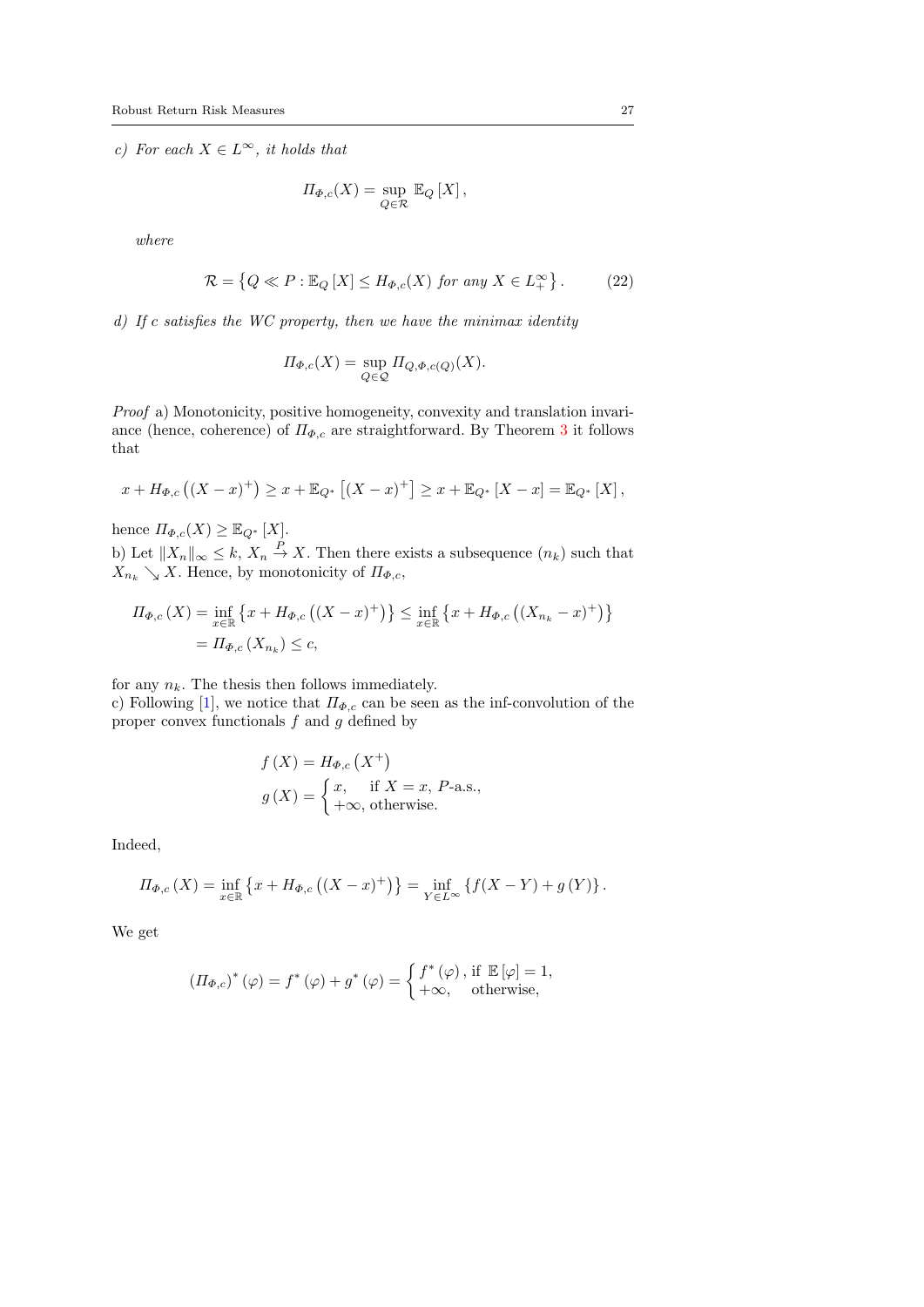for  $\varphi \in L^1$ , where  $f^*$  and  $g^*$  denote the convex conjugates of f and g. Furthermore,

<span id="page-27-0"></span>
$$
f^*(\varphi) = \sup_{X \in L^{\infty}} \left\{ \mathbb{E} \left[ \varphi X \right] - f(X) \right\} = \sup_{X \in L^{\infty}} \left\{ \mathbb{E} \left[ \varphi X \right] - H_{\Phi,c}(X^+) \right\}
$$
  
\n
$$
= \sup_{\lambda \geq 0} \left\{ \lambda \sup_{X \in L^{\infty}: \|X\|_{\infty} \leq 1} \left\{ E \left[ \varphi X \right] - H_{\Phi,c}(X^+) \right\} \right\}
$$
(23)  
\n
$$
= \begin{cases} 0, & \text{if } H_{\Phi,c}(X^+) \geq \mathbb{E} \left[ \varphi X \right] \text{ for any } X \in L^{\infty} \text{ s.t. } \|X\|_{\infty} \leq 1, \\ +\infty, & \text{otherwise,} \end{cases}
$$
  
\n
$$
= \begin{cases} 0, & \text{if } H_{\Phi,c}(X) \geq \mathbb{E} \left[ \varphi X \right] \text{ for any } X \in L^{\infty}_{+}, \\ +\infty, & \text{otherwise,} \end{cases}
$$

where equality [\(23\)](#page-27-0) is due to positive homogeneity of  $H_{\Phi,c}$ . The thesis follows. d) If c satisfies the WC property, it follows from Theorem [3](#page-18-0) that there exists  $\overline{Q}$  such that

$$
H_{\Phi,c}(X) = H_{\bar{Q},\Phi,c(\bar{Q})}(X).
$$

Hence,

$$
\Pi_{\Phi,c}(X) = \inf_{x \in \mathbb{R}} \left\{ x + H_{\bar{Q},\Phi,c(\bar{Q})} \left( (X - x)^+ \right) \right\} \le \sup_{Q \in \mathcal{Q}} \Pi_{Q,\Phi,c(Q)}(X).
$$

On the other hand, examining the sets of generalized scenarios in the dual representations  $(20)$  and  $(22)$ , it is easy to see that

$$
\bigcup_{Q\in\mathcal{Q}}\,\mathcal{R}_Q\subseteq\mathcal{R},
$$

from which it follows that

$$
\Pi_{\Phi,c}(X) \ge \sup_{Q \in \mathcal{Q}} \Pi_{Q,\Phi,c(Q)}(X).
$$

| ۰ |  |
|---|--|
|   |  |
|   |  |
|   |  |

## 5.1 The case of multiple  $\Phi$

We can also robustify the Haezendonck-Goovaerts risk measure in the case of multiple  $\Phi$ . Just like in Section [4,](#page-13-0) an important difference with the case of ambiguity over Q is that we will now obtain a coherent risk measure that is law invariant. We define:

<span id="page-27-1"></span>
$$
\Pi_{\mathfrak{F}}(X) := \inf_{x \in \mathbb{R}} \left\{ x + H_{\mathfrak{F}} \left( (X - x)^+ \right) \right\},\tag{24}
$$

with  $H_{\mathfrak{F}}[X]$  as defined before.

**Proposition 6** Let  $X \in L_+^{\infty}$  and  $\mathfrak{F} = {\phi_\alpha}_{\alpha \in I}$ , where each  $\Phi_\alpha$  is convex and satisfies the usual assumptions  $\Phi_{\alpha}(0) = 0$ ,  $\Phi_{\alpha}(1) = 1$  and  $\Phi_{\alpha}(+\infty) = +\infty$ . Let  $\sup_{\Phi \in \mathfrak{F}} \Phi(x) < +\infty$ , for each  $x > 0$ . Let  $\Pi_{\mathfrak{F}}(X)$  be as in [\(24\)](#page-27-1). Then: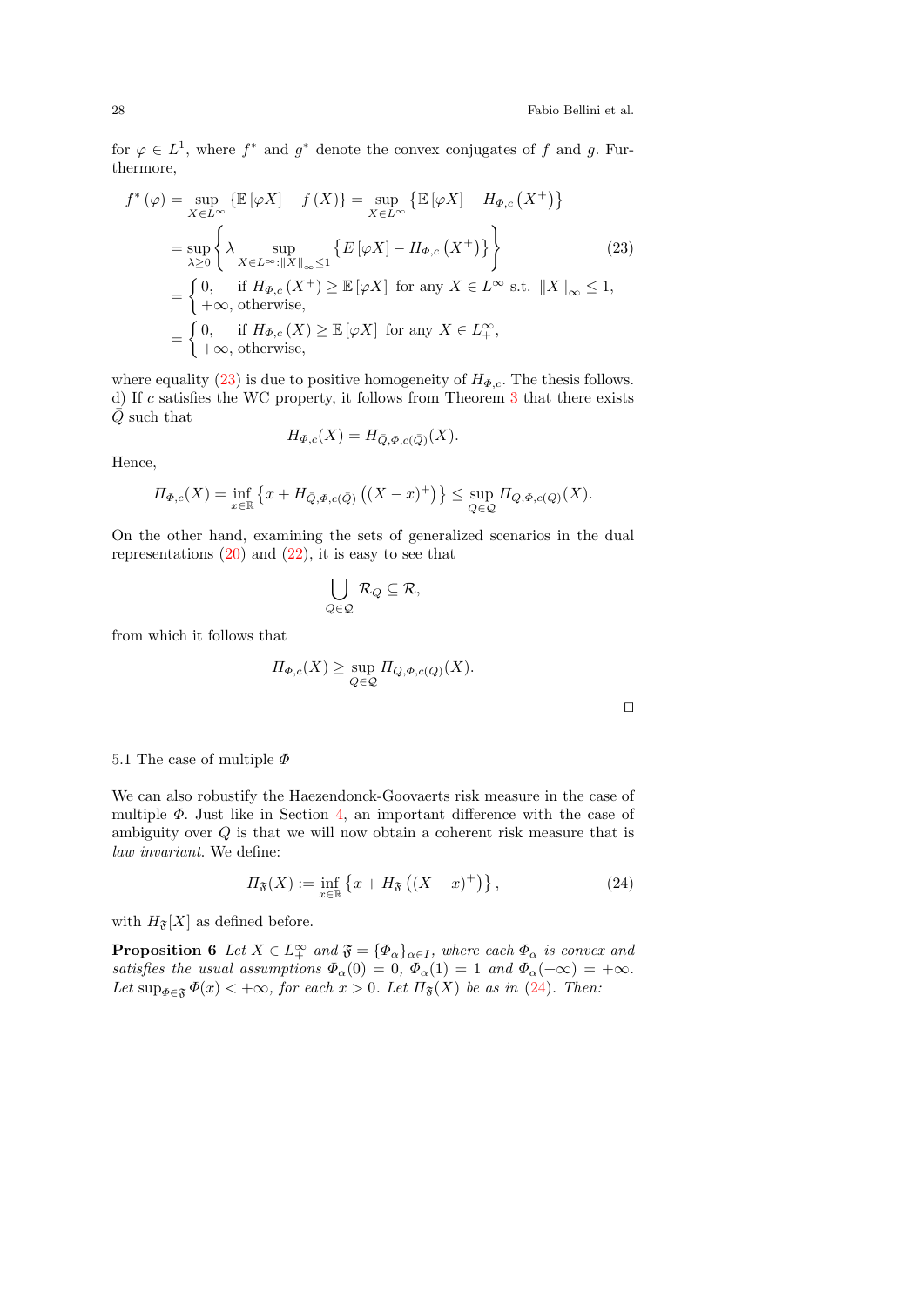- a)  $\Pi_{\mathfrak{F}}: L^{\infty} \to \mathbb{R}$  is a coherent and law invariant risk measure. Moreover,  $\Pi_{\mathfrak{F}}(X) \geq E_P[X].$
- b)  $\Pi_{\mathfrak{F}}: L^{\infty} \to \mathbb{R}$  has the Fatou property
- c) For each  $X \in L^{\infty}$ , it holds that

$$
\Pi_{\mathfrak{F}}(X) = \sup_{Q \in \mathcal{R}} \mathbb{E}_Q(X),
$$

where

$$
\mathcal{R} = \left\{ Q \ll P : \mathbb{E}_Q \left[ X \right] \leq H_{\mathfrak{F}} \left( X \right) \text{ for any } X \in L_+^{\infty} \right\}.
$$

Proof Similar to Proposition [5.](#page-25-3)

## <span id="page-28-0"></span>6 Applications to Pareto optimal allocations and optimal risk sharing

The aim of this section is to study and compare Pareto optimal allocations and optimal risk sharing under classical Orlicz premia and Haezendonck-Goovaerts risk measures and under the corresponding robustified premia/risk measures.

We recall that, given two premia/risk measures  $\pi_1$  and  $\pi_2$ , these problems essentially consist in solving

<span id="page-28-1"></span>
$$
\inf_{X_1, X_2:X_1+X_2=X} \{\pi_1(X_1)+\pi_2(X_2)\},\tag{25}
$$

also known as the optimal risk decomposition or inf-convolution. Indeed, as shown by [\[15\]](#page-31-16) and [\[23\]](#page-31-17) (see also [\[5\]](#page-31-18) and [\[6\]](#page-31-19)), for convex functionals  $\pi_1$  and  $\pi_2$ , an optimal risk decomposition is a Pareto optimal allocation and vice versa, and from an optimal risk decomposition one can build an optimal risk sharing rule.

In the following, any pair  $(X_1; X_2)$  satisfying  $X_1 + X_2 = X$  will be called an admissible allocation and, with slight abuse of notation, problem [\(25\)](#page-28-1) will be called *optimal risk sharing* and a solution  $(X_1^*; X_2^*)$  to it an *optimal risk* decomposition.

By [\[15\]](#page-31-16) (see also [\[5\]](#page-31-18) and [\[6\]](#page-31-19)), given two Gateaux differentiable convex func-tionals<sup>[4](#page-28-2)</sup>  $\pi_1, \pi_2: L^{\infty} \to \mathbb{R}$  an admissible pair  $(X_1^*; X_2^*) \in L^{\infty} \times L^{\infty}$  is optimal for problem  $(25)$  if and only if

$$
\pi_1'(X_1^*) = \pi_2'(X_2^*),
$$

where  $\pi'_i$  stands for the Gateaux derivative of  $\pi_i$ . We recall that  $\pi'_i(X)$  is such that  $h'(0) = \mathbb{E} [\pi_i'(X) \cdot V]$ , where  $h(t) = \pi_i(X + tV)$  and  $t \in \mathbb{R}$ .

The following example illustrates optimal risk decomposition under Orlicz premia in a classical and robust framework. To this end, we recall that  $H_{\Phi}$  is

<span id="page-28-2"></span><sup>&</sup>lt;sup>4</sup> We note that Theorem 10 of [\[15\]](#page-31-16) holds also without assuming that  $\pi_1$  and  $\pi_2$  satisfy constancy (that is  $\pi(c) = c$  for any  $c \in \mathbb{R}$ ) and translation invariance.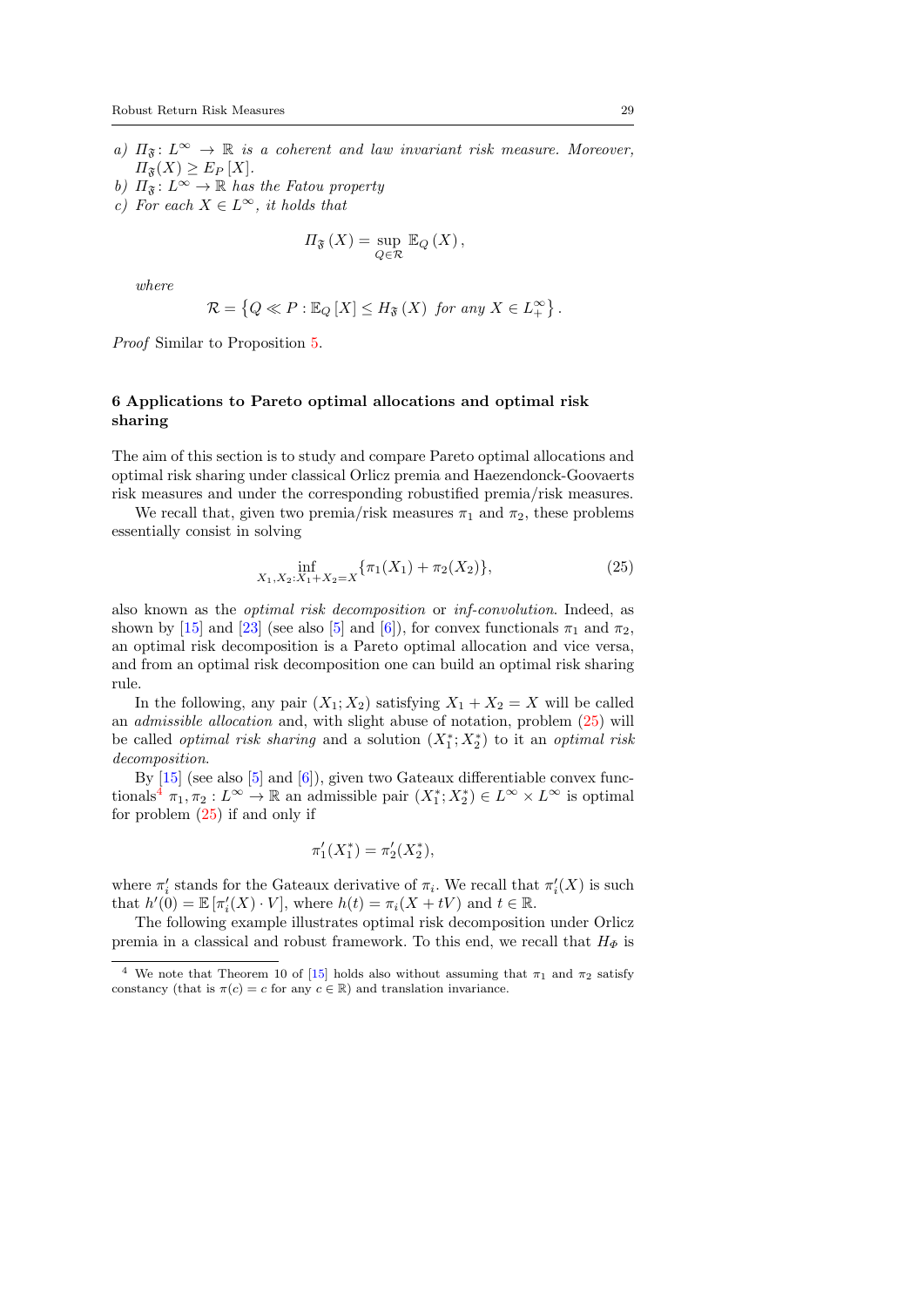|                    | $\omega$ |                                                 | $(X_1^*; X_2^*)$                                                                                                                                                                                             | $H_1(X_1^*)+H_2(X_2^*)$ |
|--------------------|----------|-------------------------------------------------|--------------------------------------------------------------------------------------------------------------------------------------------------------------------------------------------------------------|-------------------------|
| non-robust $\{P\}$ |          | $H_1, H_2$                                      |                                                                                                                                                                                                              |                         |
| robust             |          | $\{P,Q\}$ $\quad$ $H_{1,\beta_1},H_{2,\beta_2}$ | $(X - c; c)$ for $c \in [0, 1]$ $3/2$<br>$\begin{cases} (1 - \frac{2}{\sqrt{7}}, \frac{2}{\sqrt{7}}); & \text{on } \omega_1 \\ (0; 2); & \text{on } \omega_2 \end{cases}$ $\frac{1}{4} + \frac{\sqrt{7}}{2}$ |                         |

<span id="page-29-1"></span>Table 1 Optimal risk decomposition in Example [6](#page-29-0)

law invariant and, for a differentiable Young function  $\Phi$ , the Gateaux derivative of  $H_{\Phi}(X)$  is given by

$$
H'_{\varPhi}(X) = \frac{\varPhi'\left(\frac{X}{H_{\varPhi}(X)}\right)}{\mathbb{E}\left[\frac{X}{H_{\varPhi}(X)}\varPhi'\left(\frac{X}{H_{\varPhi}(X)}\right)\right]}
$$

(see [\[25\]](#page-31-20) and [\[2\]](#page-30-2)).

<span id="page-29-0"></span>Example 6 Take  $\Omega = {\{\omega_1; \omega_2\}}, P(\omega_1) = 1/2$  and  $Q(\omega_1) = 1/4$ . For  $i = 1, 2$ , take  $\Phi_i(x) = x^i$  and

$$
H_i(X) = H_{\Phi_i}(X)
$$
 (classical Orlicz premium);  

$$
H_{i,\beta_i}(X) = H_{\Phi_i,\beta_i}(X)
$$
 (robust Orlicz premium);

where, in the second case,  $\mathcal{Q} = \{P, Q\}$  and

$$
\beta_1(R) = \begin{cases} \frac{1}{2}, R = P, \\ 1, R = Q, \end{cases} \quad \beta_2(R) = \begin{cases} 1, R = P, \\ \frac{1}{3}, R = Q. \end{cases}
$$

Then,

$$
H_{1,\beta_1}(X) = \sup_{R \in \mathcal{Q}} \{ \beta_1(R) \, \mathbb{E}_R[X] \}
$$
  

$$
H_{2,\beta_2}(X) = \sup_{R \in \mathcal{Q}} \left\{ (\beta_2(R))^{1/2} \left( \mathbb{E}_R [X^2] \right)^{1/2} \right\}
$$

are in general no longer law invariant.

It is easy to verify that any pair  $(X_1^*; X_2^*) \in L_+^{\infty} \times L_+^{\infty}$  satisfying

$$
1 = \frac{X_2^*}{\|X_2^*\|_2}, \qquad X_1^* = X - X_2^*,
$$

is an optimal risk decomposition of  $X$ . We deduce, therefore, that any pair  $(X - c; c)$ , with  $c \in [0; \text{ess inf } X]$ , is an optimal risk decomposition of X in the classical case.

Take now

$$
X(\omega) = \begin{cases} 1, \omega = \omega_1, \\ 2, \omega = \omega_2. \end{cases}
$$

We summarize in Table [1](#page-29-1) the explicit optimal risk decomposition. It is worth to notice that, as one might expect, the optimal risk decomposition in the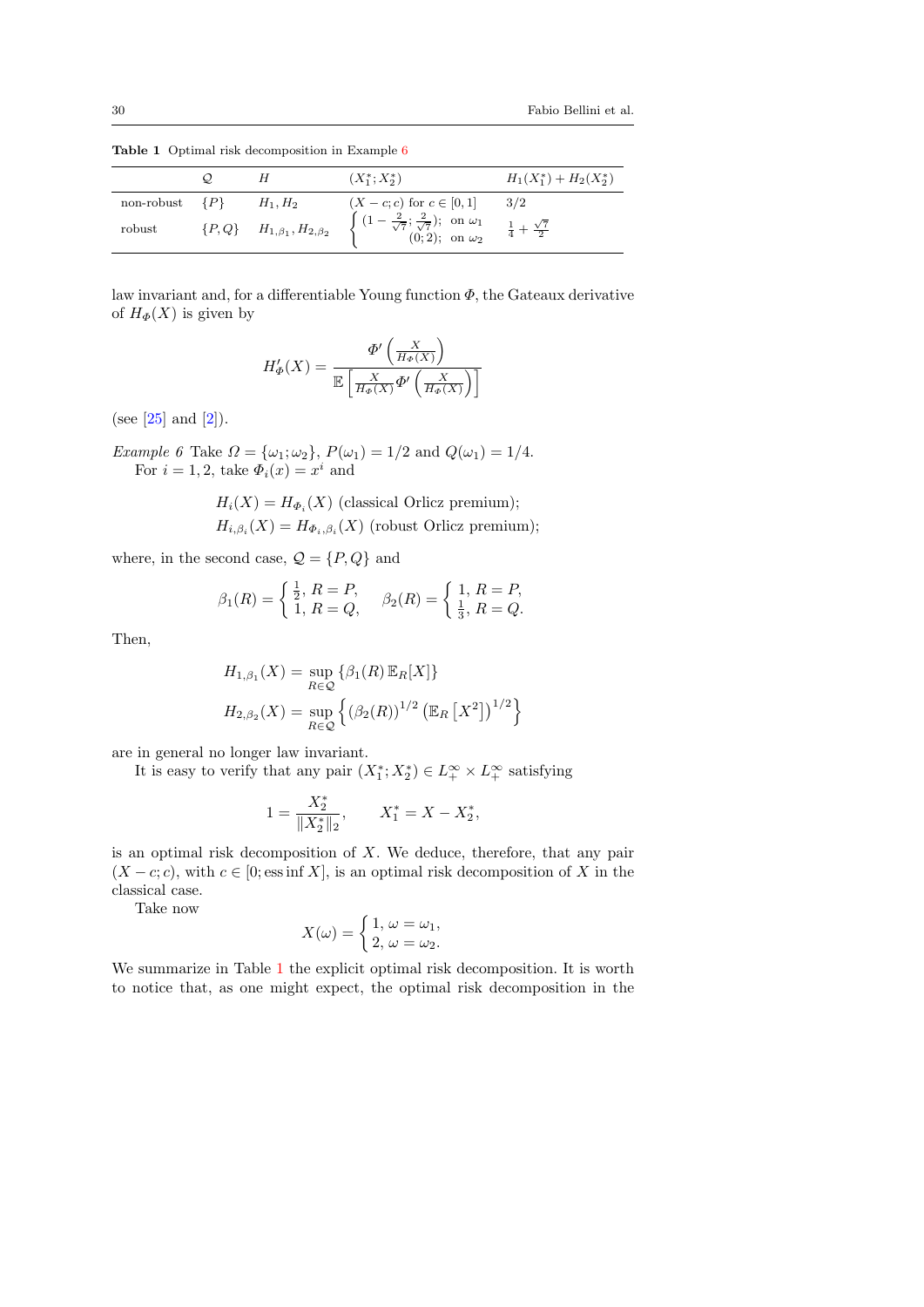robust case is different from the one in the non-robust case. Furthermore, the √ minimal total premium to be paid for the robust case would be  $\frac{1}{4} + \frac{\sqrt{7}}{2}$ , while in the non-robust case it would be  $\frac{3}{2}$  (i.e., lower). This result can be viewed as a consequence of the fact that in the robust case, model uncertainty is taken into account.

Let us now consider Haezendonck-Goovaerts risk measures. We recall that both classical and robust Haezendonck-Goovaerts risk measures defined on  $L^\infty$ are coherent and lower semicontinuous. Moreover, both in the classical and in the robust case, Haezendonck-Goovaerts risk measures defined on  $L^{\infty}$  can be represented as

$$
\Pi_{\Phi,c}(X) = \sup_{R \in \mathcal{R}} \mathbb{E}_R [X],
$$

where

$$
\mathcal{R} = \left\{ R \ll P : E_R \left[ X \right] \le H_{\Phi,c}(X) \text{ for any } X \in L_+^{\infty} \right\}
$$

(see Proposition 17 of [\[1\]](#page-30-1) and Proposition [5](#page-25-3) in the present paper). By Theorem 3.1 of [\[23\]](#page-31-17), it then follows that an admissible pair  $(X_1^*; X_2^*)$  is a Pareto optimal allocation if and only if

$$
\Pi_{1,c}(X_1^*) = \mathbb{E}_{Q^*}[X_1^*]
$$
 and  $\Pi_{2,c}(X_2^*) = \mathbb{E}_{Q^*}[X_2^*],$ 

for some  $Q^* \in \mathcal{R}_1 \cap \mathcal{R}_2$ .

Acknowledgements We are very grateful to Freddy Delbaen, Saul Jacka, Bernt Øksendal, and Stefan Weber for discussions, their comments and suggestions and to a Guest Editor and two anonymous referees for comments that have improved the paper. We are also grateful to conference participants at the 2nd EAJ Conference in Vienna (September 2014), the 2nd Conference on Stochastics of Environmental and Financial Economics in Oslo (April 2015), the ZIF Research Group Workshop on Mathematics and Financial Economics in Bielefeld (May 2015), the 19th International IME Congress in Liverpool (June 2015), the OR2015 International Conference on Operations Research in Vienna (September 2015), the 39th AMASES Meeting in Padova (September 2015), the International Conference on Probability Theory and Statistics in Tbilisi (September 2015), and the Workshop on Dependence and Risk Measures in Milano (November 2015). This research was funded in part by the Netherlands Organization for Scientific Research under grant NWO VIDI 2009 (Laeven).

#### References

- <span id="page-30-1"></span>1. Bellini, F., Rosazza Gianin, E., On Haezendonck risk measures, Journal of Banking and Finance 32, 986–994 (2008).
- <span id="page-30-2"></span>2. Bellini, F., Rosazza Gianin, E., Haezendonck-Goovaerts risk measures and Orlicz quantiles, Insurance: Mathematics and Economics 51, 107–114 (2012).
- <span id="page-30-3"></span>3. Ben-Tal, A., Teboulle, M., Expected utility, penalty functions, and duality in stochastic nonlinear programming, Management Science 32, 1445–1466 (1986).
- <span id="page-30-0"></span>4. Bernoulli, D., Exposition of a new theory on the measurement of risk, Econometrica 22, 23–36 (1738), English translation (1954).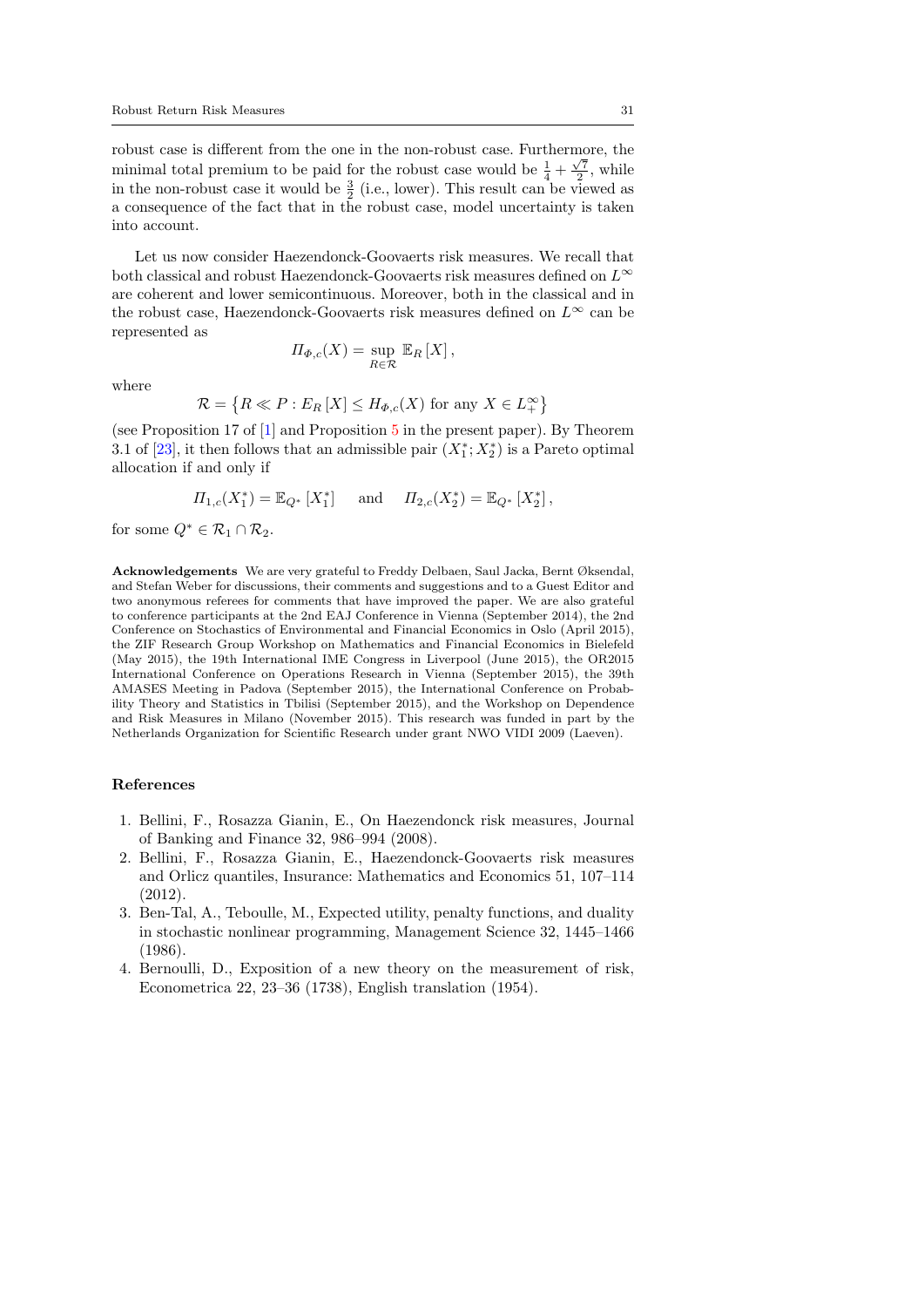- <span id="page-31-18"></span>5. Borch, K., Equilibrium in a reinsurance market, Econometrica 30, 424–444 (1962).
- <span id="page-31-19"></span>6. Bühlmann, H., Mathematical Methods in Risk Theory. Springer Verlag, Berlin (1970).
- <span id="page-31-13"></span>7. Cerreia-Vioglio, S., Maccheroni, F., Marinacci, M., Montrucchio, L., Uncertainty averse preferences, Journal of Economic Theory 146, 1275–1330  $(2011).$
- <span id="page-31-15"></span>8. Cerreia-Vioglio, S., Dillenberger, D., Ortoleva, P., Cautious expected utility and the certainty effect, Econometrica 83(2), 693–728 (2015).
- <span id="page-31-3"></span>9. Chateauneuf, A., Faro, J.H., Ambiguity through confidence functions, Journal of Mathematical Economics 45, 535–558 (2010).
- <span id="page-31-8"></span>10. Cheridito, P., Li, T., Dual characterization of properties of risk measures on Orlicz hearts, Mathematics and Financial Economics 2, 29–55 (2008).
- <span id="page-31-9"></span>11. Cheridito, P., Li, T., Risk measures on Orlicz hearts, Mathematical Finance 19, 189–214 (2009).
- <span id="page-31-4"></span>12. de Finetti, B., Sul significato soggettivo della probabilit`a. Fundamenta Mathematicae 17, 298–329 (1931).
- <span id="page-31-10"></span>13. Delbaen, F., Monetary Utility Functions. Osaka University Press, Osaka (2012).
- <span id="page-31-12"></span>14. Delbaen, F., Bellini, F., Bignozzi, V., Ziegel, J., Risk measures with the CxLS property, Finance and Stochastics 20, 433–453 (2016).
- <span id="page-31-16"></span>15. Deprez, O., Gerber, H.U., On convex principles of premium calculation, Insurance: Mathematics and Economics 4, 179–189 (1985).
- <span id="page-31-5"></span>16. Föllmer, H., Schied, A., Convex measures of risk and trading constraints, Finance & Stochastics 6, 429–447 (2002).
- <span id="page-31-0"></span>17. Föllmer, H., Schied, A., Stochastic Finance. 3rd ed., De Gruyter, Berlin (2011).
- <span id="page-31-6"></span>18. Frittelli, M., Rosazza Gianin, E., Putting order in risk measures, Journal of Banking and Finance 26, 1473–1486 (2002).
- <span id="page-31-2"></span>19. Gilboa, I., Schmeidler, D., Maxmin expected utility with non-unique prior, Journal of Mathematical Economics 18, 141–153 (1989).
- <span id="page-31-1"></span>20. Goovaerts, M.J., Kaas, R., Dhaene, J., Tang, Q., Some new classes of consistent risk measures, Insurance: Mathematics and Economics 34, 505– 516 (2004).
- <span id="page-31-7"></span>21. Haezendonck, J., Goovaerts, M.J., A new premium calculation principle based on Orlicz norms, Insurance: Mathematics and Economics 1, 41–53 (1982).
- <span id="page-31-14"></span>22. Huber, P.J., Robust Statistics. Wiley, New York (1981).
- <span id="page-31-17"></span>23. Jouini, E., Schachermayer, W., Touzi, N., Optimal risk sharing for law invariant monetary utility functions, Mathematical Finance 18(2), 269– 292 (2008).
- <span id="page-31-11"></span>24. Kahneman, D., Tversky, A., Prospect theory: An analysis of decision under risk, Econometrica 47, 263–291 (1979).
- <span id="page-31-20"></span>25. Kosmol, P., Müller-Wichards, D., Optimization in Function Spaces. De Gruyter Series in Nonlinear Analysis and Applications (2011).